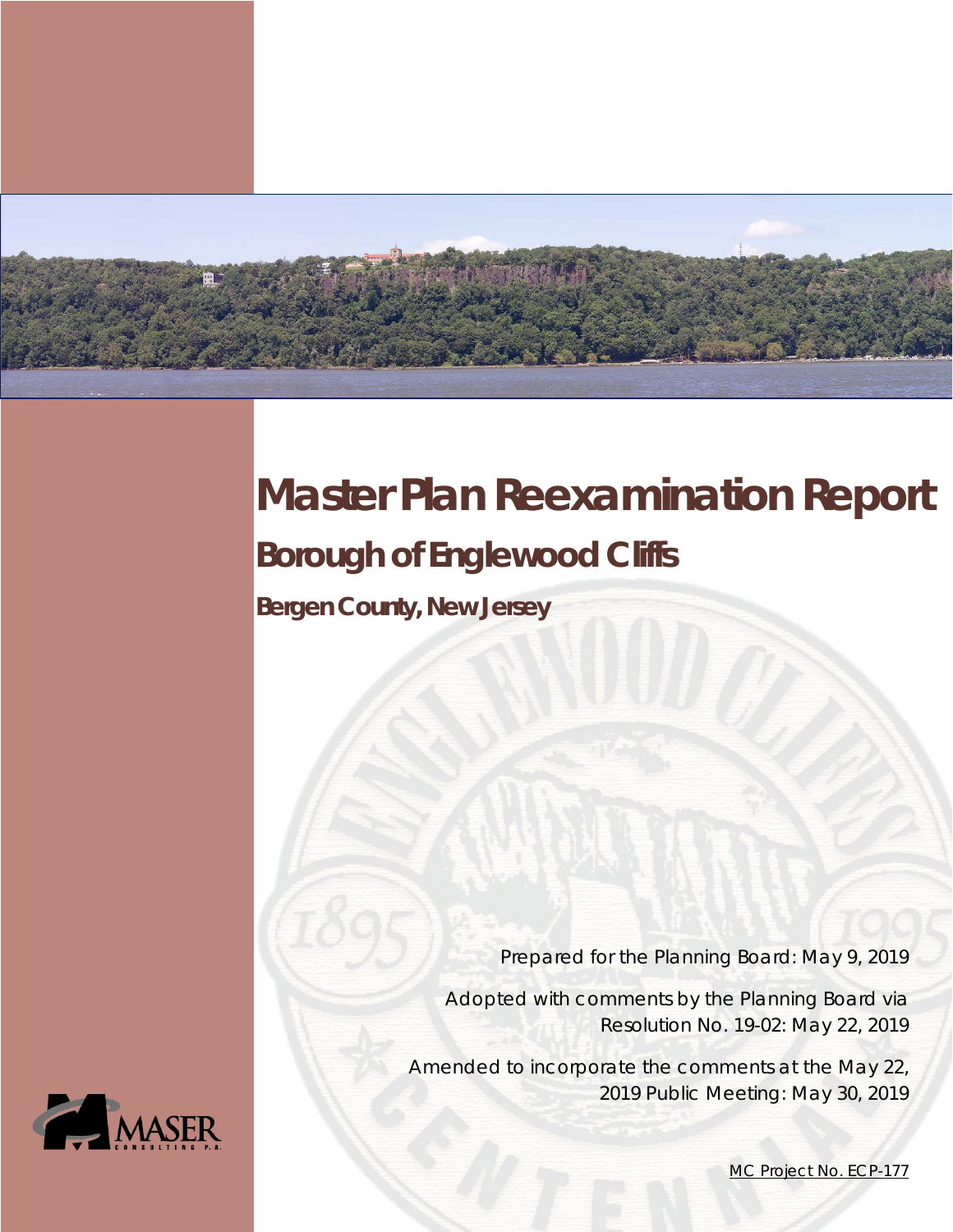This Page Intentionally Left Blank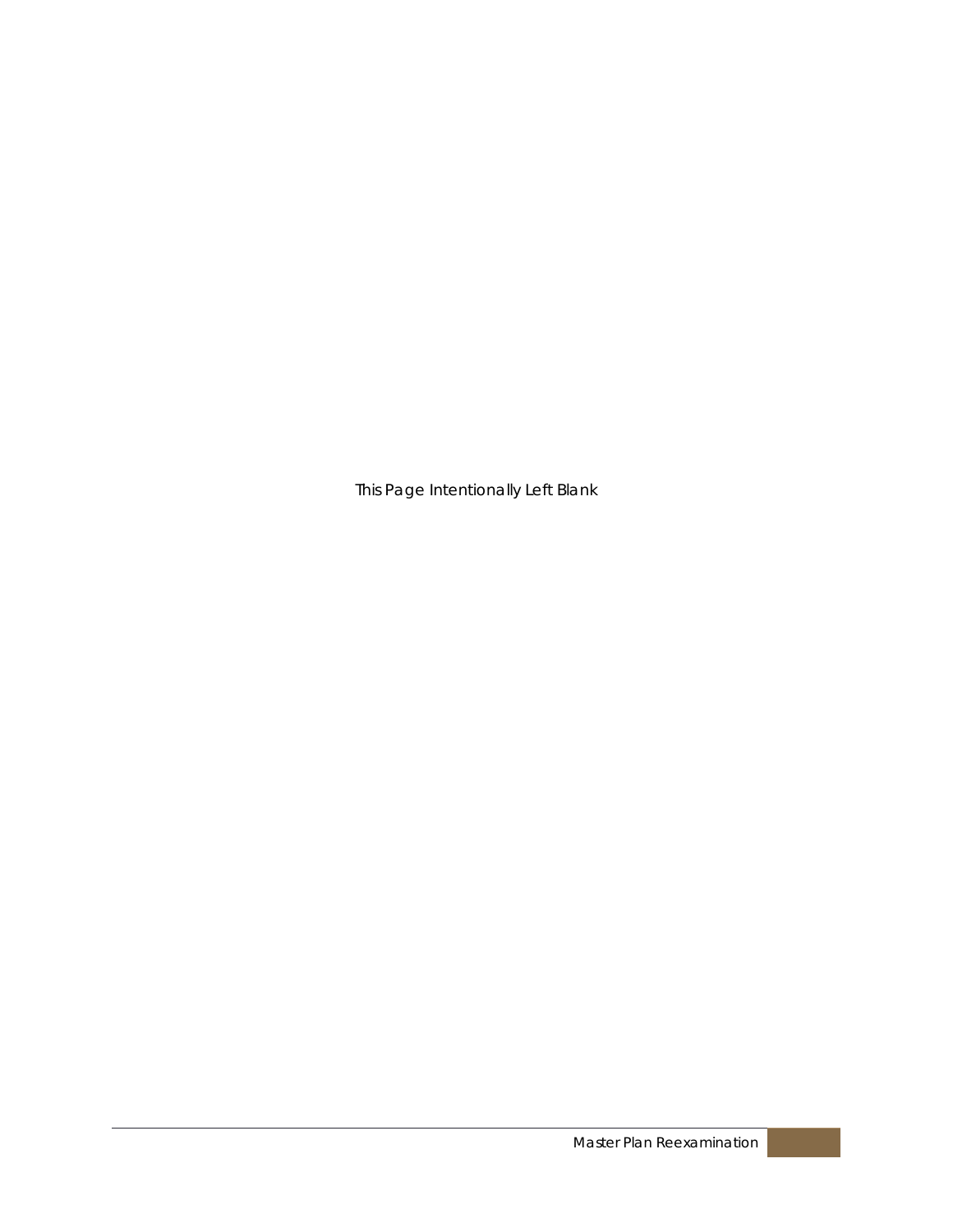# Master Plan Reexamination Report

# Borough of Englewood Cliffs

Bergen County, New Jersey

Prepared by:  $\sim$   $-$ Nicholas A Dickerson PP, AICP NJ License #33LI00628700



The original of this report was signed and sealed in accordance with NJSA 45:14A-12. MC Project # ECP-177

R:\Alloffices\Mtarlington\Projects\ECP\ECP-177 Master Plan Reexamination\Reports\190531\_Nad\_Mp\_Reexam\_Englewood\_Cliffs\_Final.Docx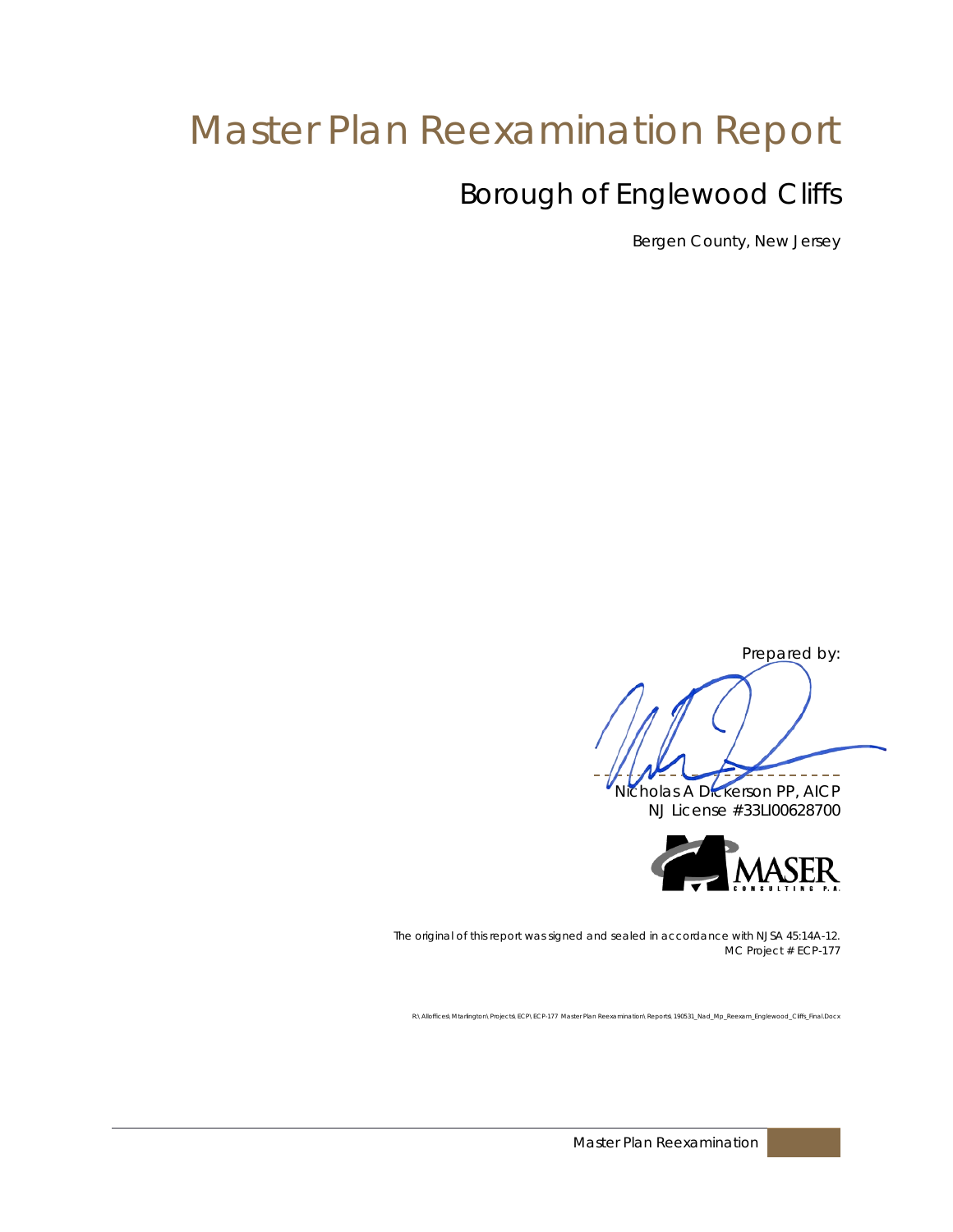#### **MAYOR AND BOROUGH COUNCIL MASTER PLAN SUBCOMMITTEE**

Mayor Mario M. Kranjac

Gloria Oh, Council President

Edward Aversa

Deborah Tsabari

Jimmy Song

William Woo

Ellen Park

Lisette M. Duffy, Borough Administrator

#### **PLANNING BOARD**

Russell Porrino, Chairman

Aurel Villari, Vice Chairman

Carolina Calderon

Ramon Ferro

Carrol McMorrow

Mary O'Shea

Frances Correa, Alternate

Thomas Kim, Alternate

Councilman William Woo, Council Representative

J.P. Lee, Borough Representative

Lauren Eastwood, Mayor's Designee

Cathy Scancarella, Secretary

Andrew R. Hipolit, PE, PP, CME, Board Planner and Engineer

Christopher E. Martin, Esq., Board Counsel

J.P. Lee

Mary O'Shea

Russell Porrino

Cathy Scancarella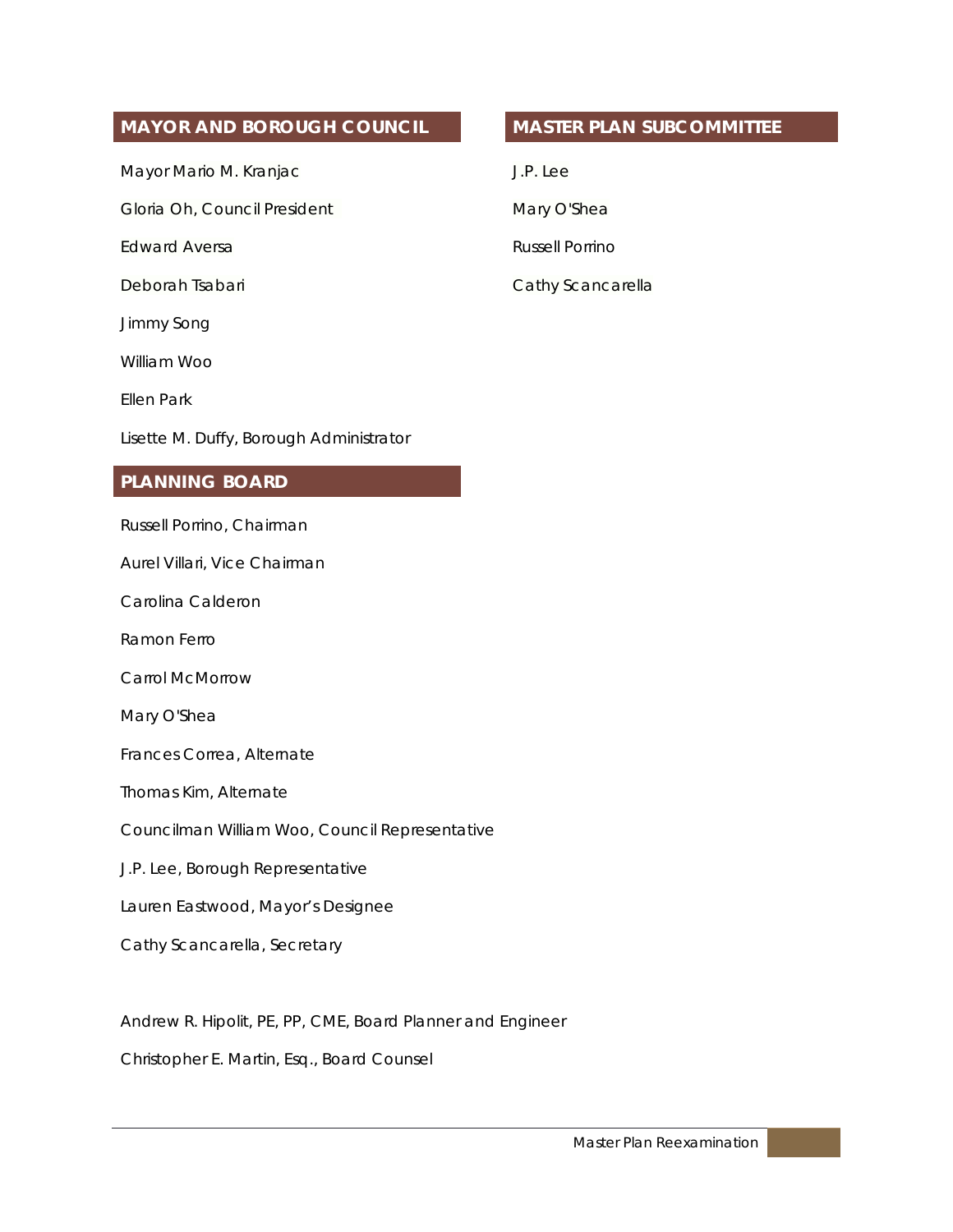# **CONTENTS**

| $\mathbb{H}$ . |                                                                                     |
|----------------|-------------------------------------------------------------------------------------|
| III.           |                                                                                     |
| IV.            | Extent of Changes in Policies & Objectives Forming the Basis of the 2009 Report  19 |
| V.             |                                                                                     |
| VI.            | Recommendations Concerning the Incorporation of Redevelopment Plans43               |

*Cover photo courtesy of Mr. Ramon Ferro*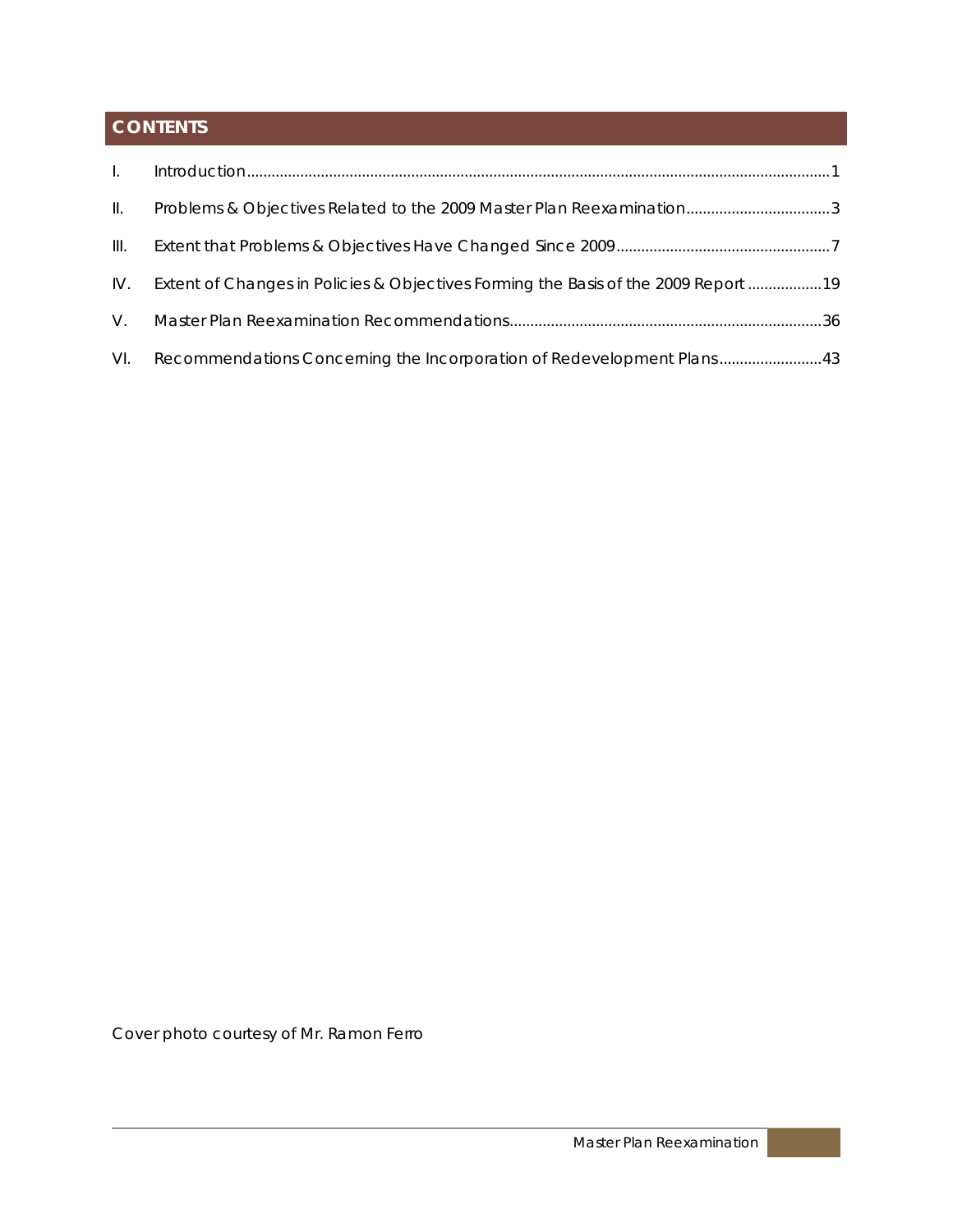# <span id="page-5-0"></span>**I. INTRODUCTION**

The Borough of Englewood Cliffs is located in Bergen County and encompasses 3.4 square miles of total area, with just over 2 square miles of land area. While proximate to major urban centers, Englewood Cliffs is largely suburban in character, divided between public parkland, detached single family residential development, and large-tract corporate office campuses. The primary corridors through the borough include the Palisades Interstate Parkway and Sylvan Avenue (U.S. Route 9W), as well as Palisade Avenue (CR 505). Englewood Cliffs shares borders with the Borough of Tenafly, City of Englewood, and the Borough of Fort Lee in New Jersey. Englewood Cliffs also shares a border with New York City, separated by the Hudson River.

While the Municipal Land Use Law requires a general reexamination of the Master Plan and development regulations every ten years, reexaminations can be more frequent than once every ten years. It can be as frequent as an individual municipality believes it to be warranted. In 2009, Englewood Cliffs prepared a new reexamination report of its Master Plan and Development Regulations, which had been previously reviewed in 2003.

This reexamination of the Borough of Englewood Cliffs Master Plan conforms to the requirements of the New Jersey Municipal Land Use Law (MLUL) which stipulates that each municipality in the State of New Jersey shall reexamine its Master Plan and development regulations at least every ten years. Specifically, N.J.S.A. 40:55D-89 states:

*"The governing body shall, at least every ten years, provide for a general*  reexamination of its Master Plan and development regulations by the Planning *Board, which shall prepare and adopt by resolution a report on the findings of such reexamination, a copy of which report and resolution shall be sent to the County Planning Board. A notice that the report and resolution have been prepared shall be sent to the municipal clerk of each adjoining municipality."*

This report addresses the requirements of a master plan reexamination in accordance with the MLUL, N.J.S.A. 40:55D-89, by including sections addressing the following:

- A. The major problems and objectives relating to land development in the municipality at the time of the adoption of the last reexamination report.
- B. The extent to which such problems and objectives have been reduced or have increased subsequent to such date.
- C. The extent to which there have been significant changes in the assumptions, policies and objectives forming the basis for the master plan or development regulations as last revised, with particular regard to the density and distribution of population and land uses, housing conditions, circulation, conservation of natural resources, energy conservation, collection, disposition and recycling of designated recyclable materials, and changes in State, county and municipal policies and objectives.
- D. The specific changes recommended for the master plan or development regulations, if any, including underlying objectives, policies and standards, or whether a new plan or regulations should be prepared.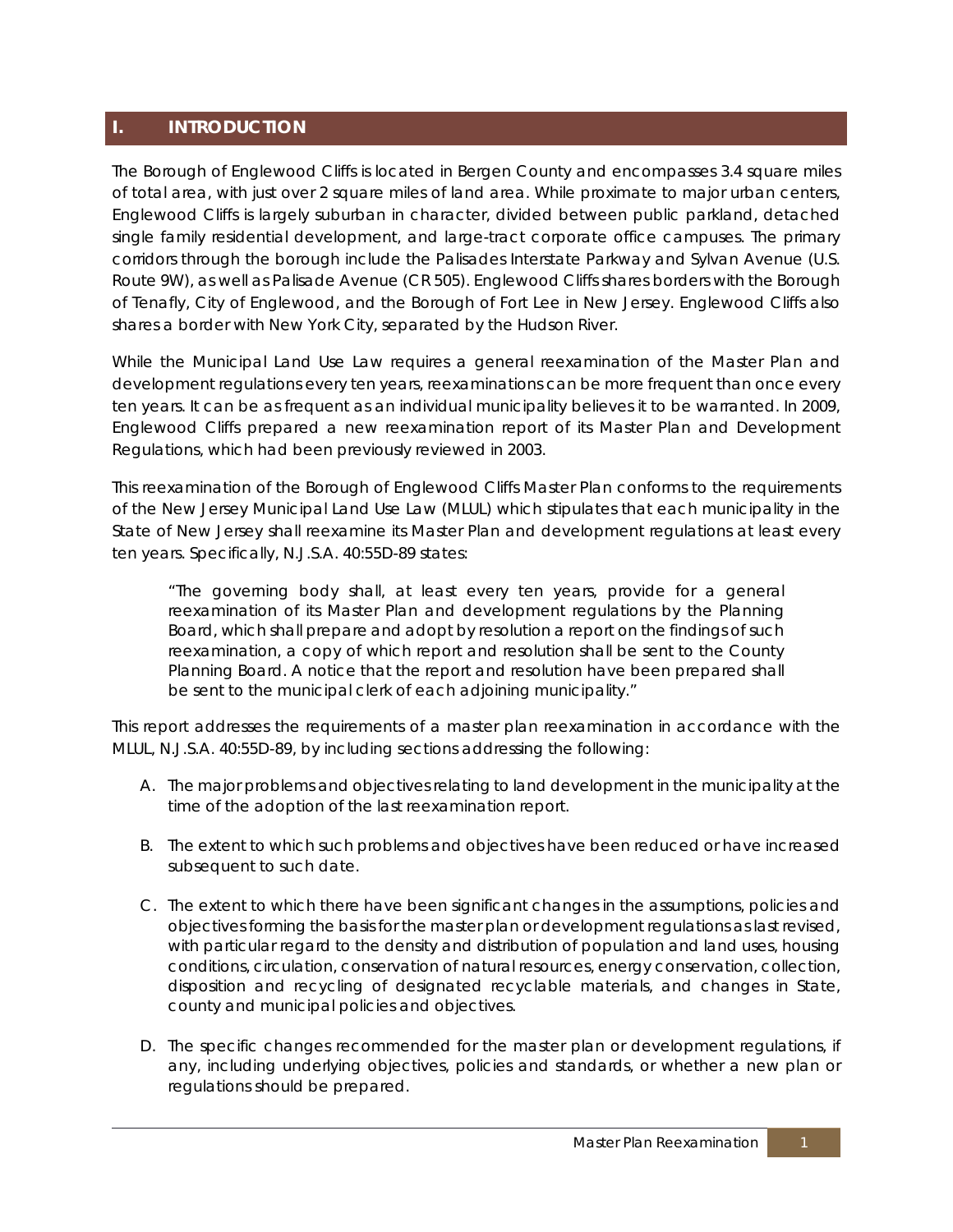E. The recommendations of the planning board concerning the incorporation of redevelopment plans adopted pursuant to the "Local Redevelopment and Housing Law", P.L. 1992, c.79 (C.40A:12A-1 et seq.) into the land use plan element of the municipal master plan, and recommended changes, if any, in the local development regulations necessary to effectuate the redevelopment plans of the municipality.

#### PURPOSE

Englewood Cliffs' most recent Master Plan Reexamination Report<sup>[1](#page-6-0)</sup> was adopted by the Planning Board on June 11, 2009. The purpose of this Master Plan Reexamination Report is to address the ten-year Master Plan Reexamination requirement per the MLUL. The aforementioned Master Plan Reexamination requirements of the MLUL are addressed in Chapter II through VI of this report.

It is important that a Master Plan be kept up to date and flexible so that it can respond to changing conditions and reflect the best current thinking on land use issues. The Master Plan should be a document that is easily amended so that it can respond to both concerns and opportunities.

<span id="page-6-0"></span> <sup>1</sup> *2009 Borough of Englewood Cliffs Reexamination Report. Prepared April 20, 2009, by Jason L. Kasler, AICP, PP of Kasler Associates, PA.*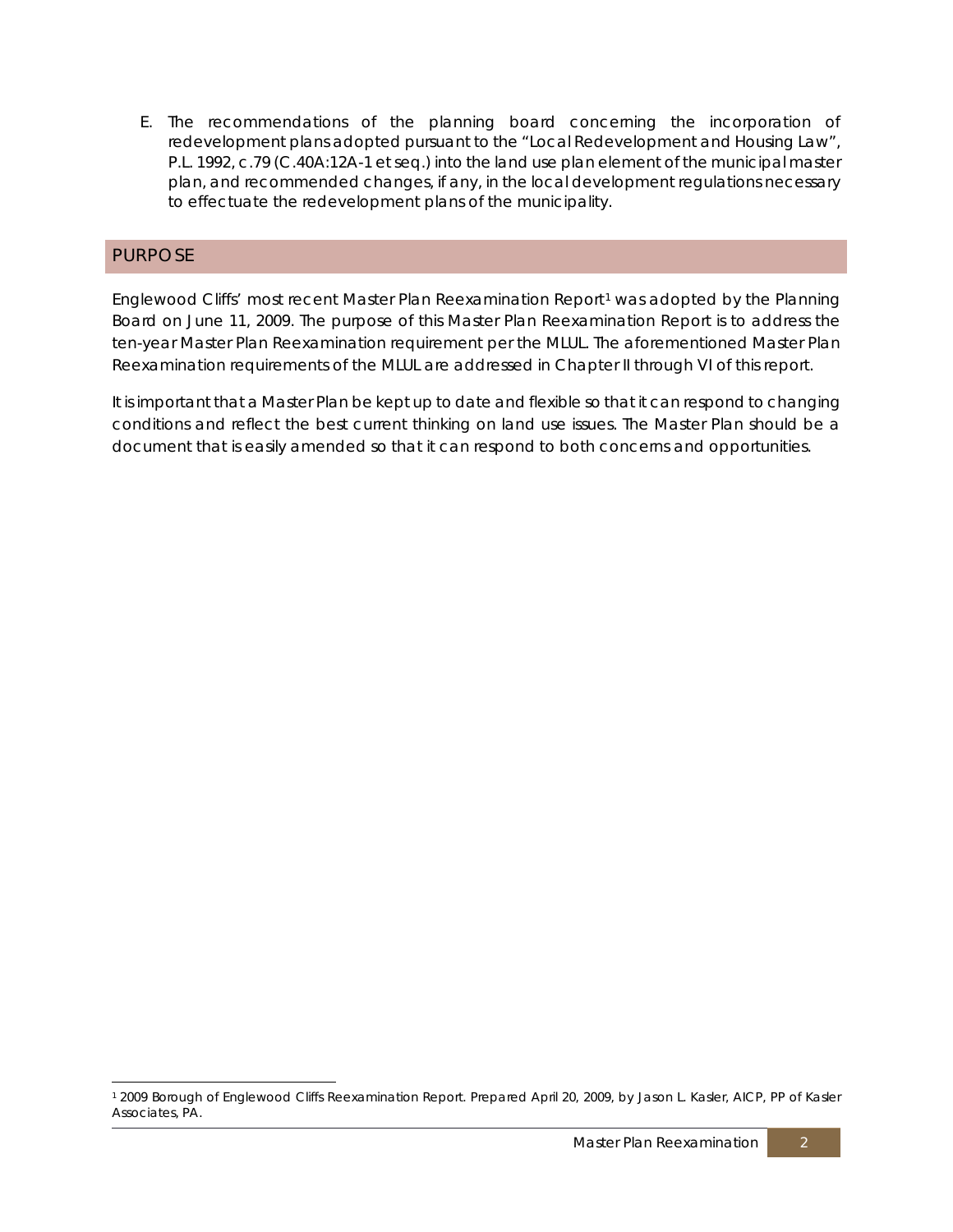# <span id="page-7-0"></span>**II. PROBLEMS & OBJECTIVES RELATED TO THE 2009 MASTER PLAN REEXAMINATION**

The first step in the reexamination process, known as Section "A", reviews the major problems and objectives relating to land development in the municipality at the time of the adoption of the last reexamination report.

The 2009 Master Plan Reexamination Report reviewed the 21 objectives identified in the Borough's 2003 Master Plan Reexamination,[2](#page-7-1) which themselves were adopted as part of the Borough's 2001 Master Plan and Periodic Re-Examination Report.[3](#page-7-2) For ease of reference, text excerpted from the 2009 Master Plan Reexamination Report is shown *in italics.*

# OBJECTIVES RELATED TO LAND DEVELOPMENT AT THE TIME OF THE 2009 REEXAMINATION REPORT

- *1. Established Neighborhood Areas To maintain and enhance the attractive and established character of Englewood Cliffs in both its residential and non-residential areas.*
- *2. Parks, Recreation and Open Space*

*To promote and protect parks, recreation and other open space areas and environmentally sensitive areas.*

*3. Preservation of the Environment*

*To promote and protect environmentally sensitive areas including wetlands and wetland buffers, flood prone areas, steep sloping areas, the quality and purity of rivers and streams and areas of trees and other vegetative cover.*

*4. Housing Opportunities*

*To provide housing opportunities and a variety of housing types for various income levels including low and moderate income, and senior citizen housing.*

*5. Community Services*

*To encourage the provision of community services for all portions of Englewood Cliffs at its usual high level.*

*6. Development of Limited Areas*

*To continue to encourage high quality development of the limited undeveloped areas of the Borough in keeping with the general patterns of land use which now exist.*

<span id="page-7-2"></span><span id="page-7-1"></span> <sup>2</sup> *2003 Periodic Re-Examination Report. Prepared May 8, 2003 by Jason Kasler, AICP, PP of Kasler Associates, PA.* <sup>3</sup> *Borough of Englewood Cliffs Master Plan and Periodic Re-examination Report. Prepared January 11, 2001 by Malcolm Kasler, AICP, PP.*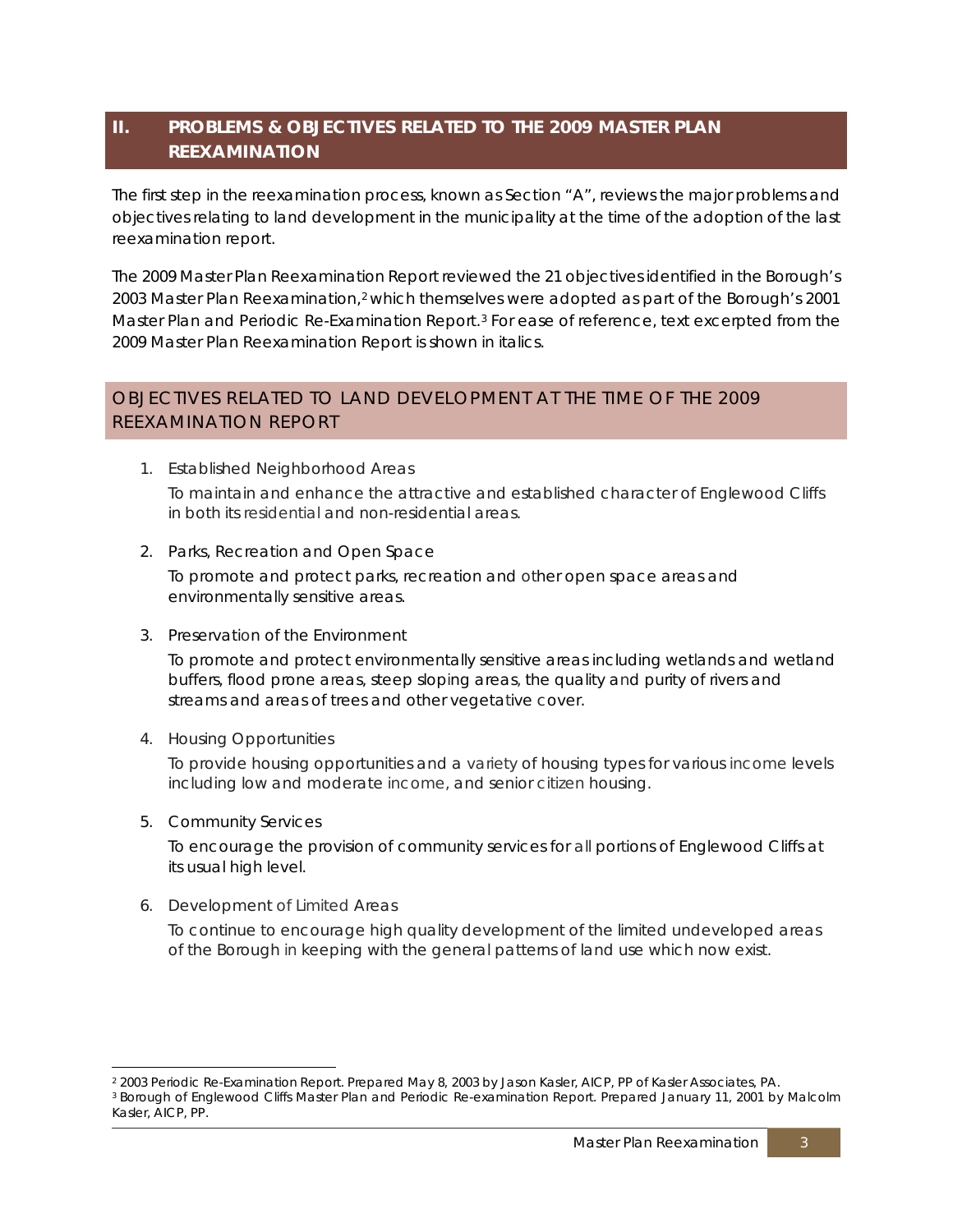*7. Appropriate Use of All Lands*

*To encourage action to guide the appropriate use or development of lands in Englewood Cliffs in a manner which will promote the public health, safety, morals and general welfare.*

- *8. Provide Security from Hazards To secure safety from fire, flood, panic and other natural and man-made disasters.*
- *9. Prevent Overcrowding*

*To provide light, air and open space.*

*10. Establish Appropriate Population Densities*

*To promote the establishment of appropriate population densities and concentrations that will contribute to the well-being of persons, neighborhoods, communities and regions and preservation of the environment.*

*11. Provide Sufficient Space in Appropriate Locations*

*To provide sufficient space in appropriate locations for a variety of residential, recreational, commercial, and office uses and open space, both public and private, according to their respective environmental requirements in order to meet the needs of all New Jersey citizens;*

*12. Provide and Upgrade Transportation Routes*

*To encourage the location and design of transportation routes which will promote the free flow of traffic while discouraging the location of such facilities and routes which result in congestion, blight and unsafe conditions.*

*13. Promote Desirable Visual Environment*

*To promote a desirable visual environment through creative development techniques and good civic design and arrangements*

*14. Historic Sites*

*To promote and protect the conservation of historic sites and districts, open space, and*  valuable natural resources in Englewood Cliffs and to prevent sprawl and degradation of *the environment through the improper use of land.*

*15. Senior Citizen Housing and Assisted Living Facilities*

*To encourage senior citizen and assisted living housing development in appropriate locations.*

*16. Efficient use of Land*

*To encourage coordination of the various public and private procedures and activities shaping land development with a view of lessening the cost of such development and to the more efficient use of land.*

*17. Recyclable Materials*

*To promote the maximum practicable recovery and recycling of recyclable materials from municipal solid waste through the use of planning practices designed to*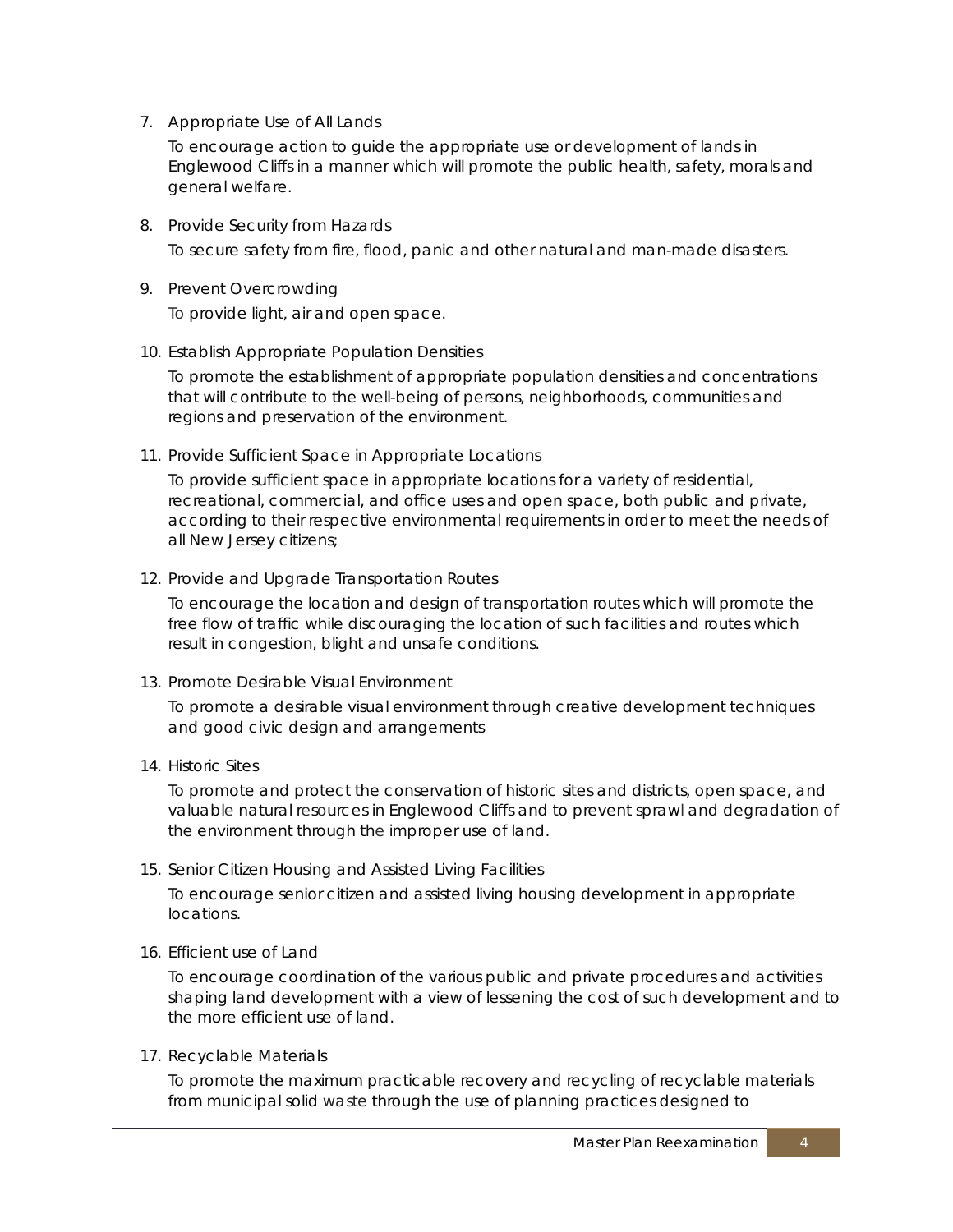*incorporate the State Recycling Plan goals and complement municipal recycling programs.*

*18. Buffer Areas*

*To continue to maintain adequate buffer areas separating residential areas from nearby non-residential uses.*

*19. Improvement of Business Area*

*To upgrade and improve the business areas of the community, where appropriate, by providing off-street parking, upgrading landscaping, signage and street fixtures in a comprehensive and coordinated manner.*

- *20. Storm Water Management To encourage storm water management controls for all new developments.*
- *21. State Development and Redevelopment Plan To continue to participate in the State's cross-acceptance process for the State Master Plan, known as the State Development and Redevelopment Plan.*

The 2009 Reexamination Report evaluated selections or selected groups of these objectives as to the extent to which they had been reduced or changed over that time period. It should be noted that the 2009 Master Plan Reexamination did not provide commentary on all 21 objectives. For ease of reference, text excerpted from the 2009 Master Plan Reexamination Report is shown *in italics.*

# SELECTED OBJECTIVES 1, 6, AND 19

*1. Established Neighborhood Areas*

*To maintain and enhance the attractive and established character of Englewood Cliffs in both its residential and non-residential areas.*

*6. Development of Limited Areas*

*To continue to encourage high quality development of the limited undeveloped areas of the Borough in keeping with the general patterns of land use which now exist.*

*19. Improvement of Business Area*

*To upgrade and improve the business areas of the community, where appropriate, by providing off-street parking, upgrading landscaping, signage and street fixtures in a comprehensive and coordinated manner.*

#### 2009 RESPONSE

*The Borough of Englewood Cliffs has, in recent years, evaluated conditions along the Sylvan Avenue corridor. Studies of this corridor were performed and identified land use concerns that included the appropriateness of the existing development, the adequacy of currently land Use*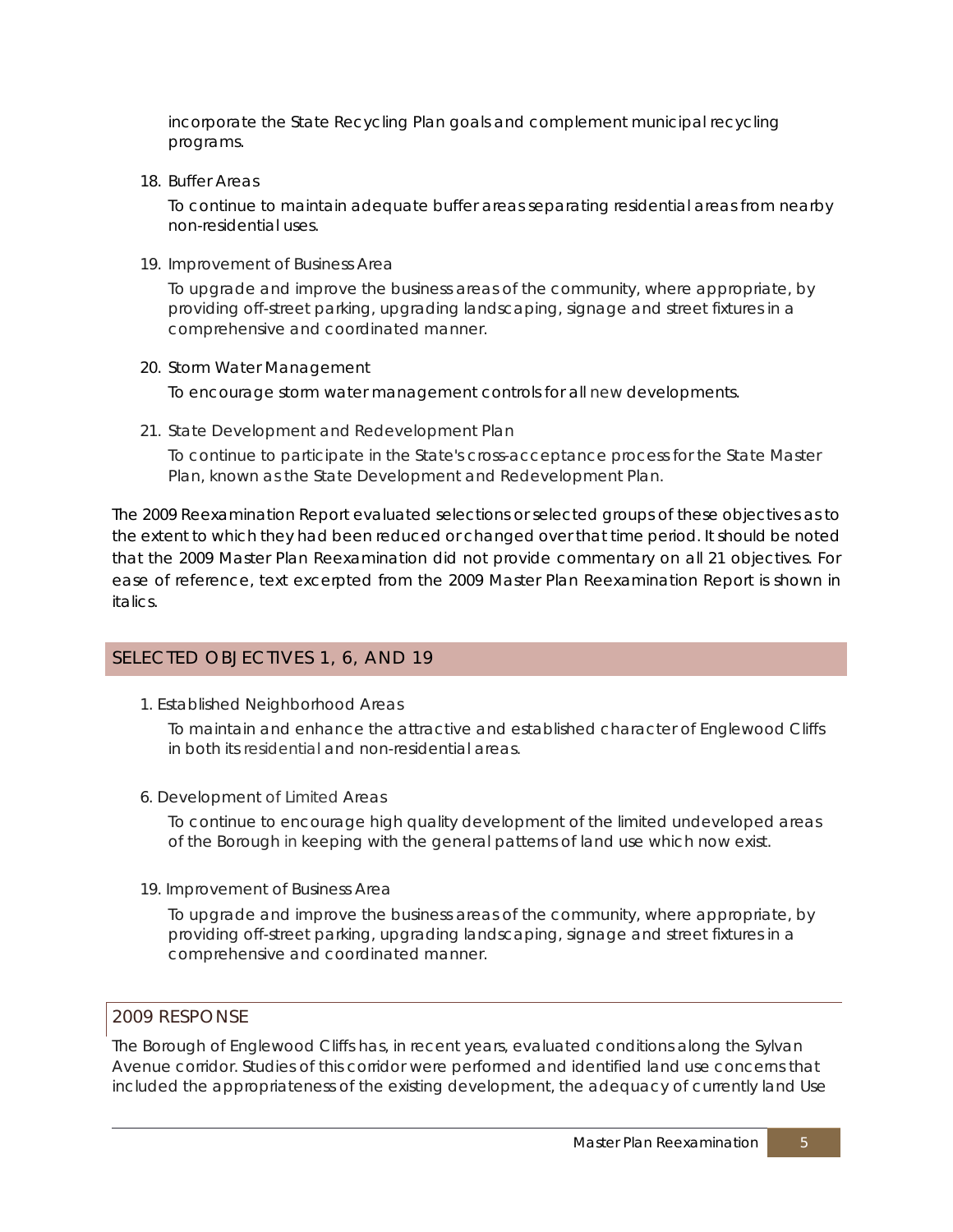*regulations, and recommend changes in these regulations to improve the aesthetics and functionality of the corridor.*

#### SELECTED OBJECTIVE 4

#### *4. Housing Opportunities*

*To provide housing opportunities and a variety of housing types for various income levels including low and moderate income, and senior citizen housing.*

#### 2009 RESPONSE

*The purpose of the 2009 Englewood Cliffs Housing Element and Fair Share Housing Plan is to meet the provisions of N.J.S. 5:93-1.I et. seq. and N.J.S. 5:94-1.1 et seq. As specified by law, the New Jersey Council on Affordable Housing is directed to establish state and regional fair share housing needs and is also charged with establishing guidelines and criteria….[4](#page-10-0)*

#### SELECTED OBJECTIVE 21

*21. State Development and Redevelopment Plan*

*To continue to participate in the State's cross-acceptance process for the State Master Plan, known as the State Development and Redevelopment Plan.*

#### 2009 RESPONSE

*The last master plan was approved in the year 2001. The last State Development and Redevelopment Plan was adopted in the year 2001. The last re-examination report was performed in 2003. Since that time, the Office of Smart Growth has experienced its third round of the cross acceptance process. However, the adoption of the most recent State Development and Redevelopment Plan (SDRP) has not occurred, and there is no adoption date contemplated.*

#### RECOMMENDATIONS FROM THE 2009 REPORT

In addition to the evaluation of the 2003 Objectives, a major focus of the 2009 Master Plan Reexamination Report concerned development along the Sylvan Avenue corridor. The report evaluated existing conditions and zoning requirements, outlining recommendations for changes to the zoning ordinance and map that would improve its aesthetics and functionality. These recommendations from 2009 will be addressed in the following section of this report.

<span id="page-10-0"></span> <sup>4</sup> The 2009 Master Plan Reexamination includes a lengthy description of the Borough's efforts to address its affordable housing obligation at that time and has been truncated for the purpose of this report.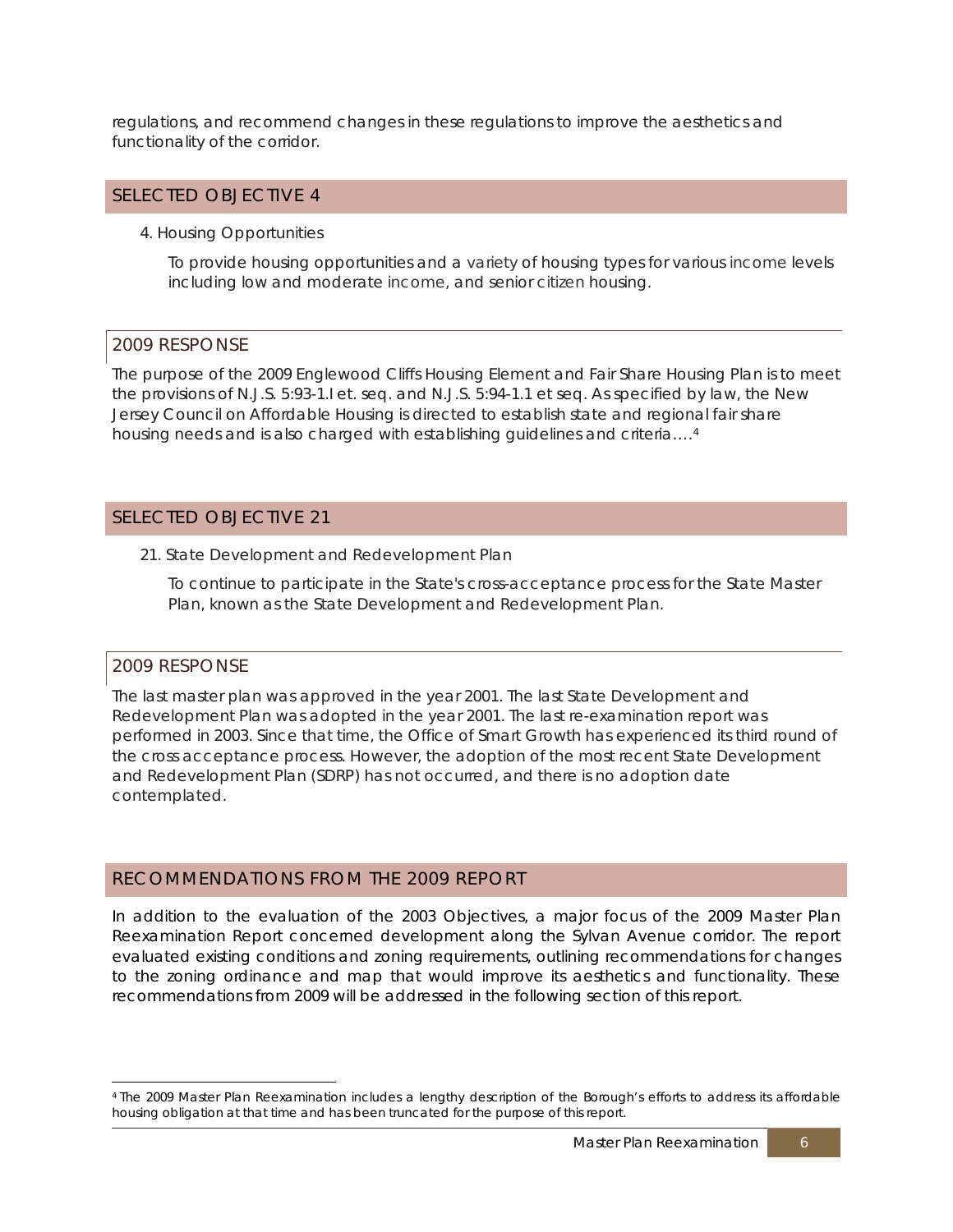# <span id="page-11-0"></span>**III. EXTENT THAT PROBLEMS & OBJECTIVES HAVE CHANGED SINCE 2009**

The second step in the reexamination process, known as Section "B" evaluates the extent to which such problems and objectives have been reduced or have increased subsequent to the adoption of the 2009 Master Plan Reexamination Report.

For ease of reference, text excerpted from the 2009 Master Plan Reexamination Report is shown *in italics.*

# OBJECTIVES RELATED TO LAND DEVELOPMENT AT THE TIME OF THE 2009 REEXAMINATION REPORT

#### GOAL 1--ESTABLISHED NEIGHBORHOOD AREAS

*To maintain and enhance the attractive and established character of Englewood Cliffs in both its residential and non-residential areas.*

# 2019 REVIEW

As described in Section A, the 2009 Reexamination Report evaluated this in combination with two other objectives, noting that, "The Borough of Englewood Cliffs has, in recent years, evaluated conditions along the Sylvan Avenue corridor. Studies of this corridor were performed and identified land use concerns that included the appropriateness of the existing development, the adequacy of currently land Use regulations, and recommend changes in these regulations to improve the aesthetics and functionality of the corridor."

This remains an ongoing priority. The Planning Board has prepared multiple studies, plans, and reports that outline recommended improvements to the Sylvan Avenue corridor, including recommended zone changes in the business zones that would promote high quality development. More information on these reports is covered in the following section (Section "C").

#### GOAL 2--PARKS, RECREATION AND OPEN SPACE

*To promote and protect parks, recreation and other open space areas and environmentally sensitive areas.*

#### 2019 REVIEW

This remains an ongoing priority.

GOAL 3--PRESERVATION OF THE ENVIRONMENT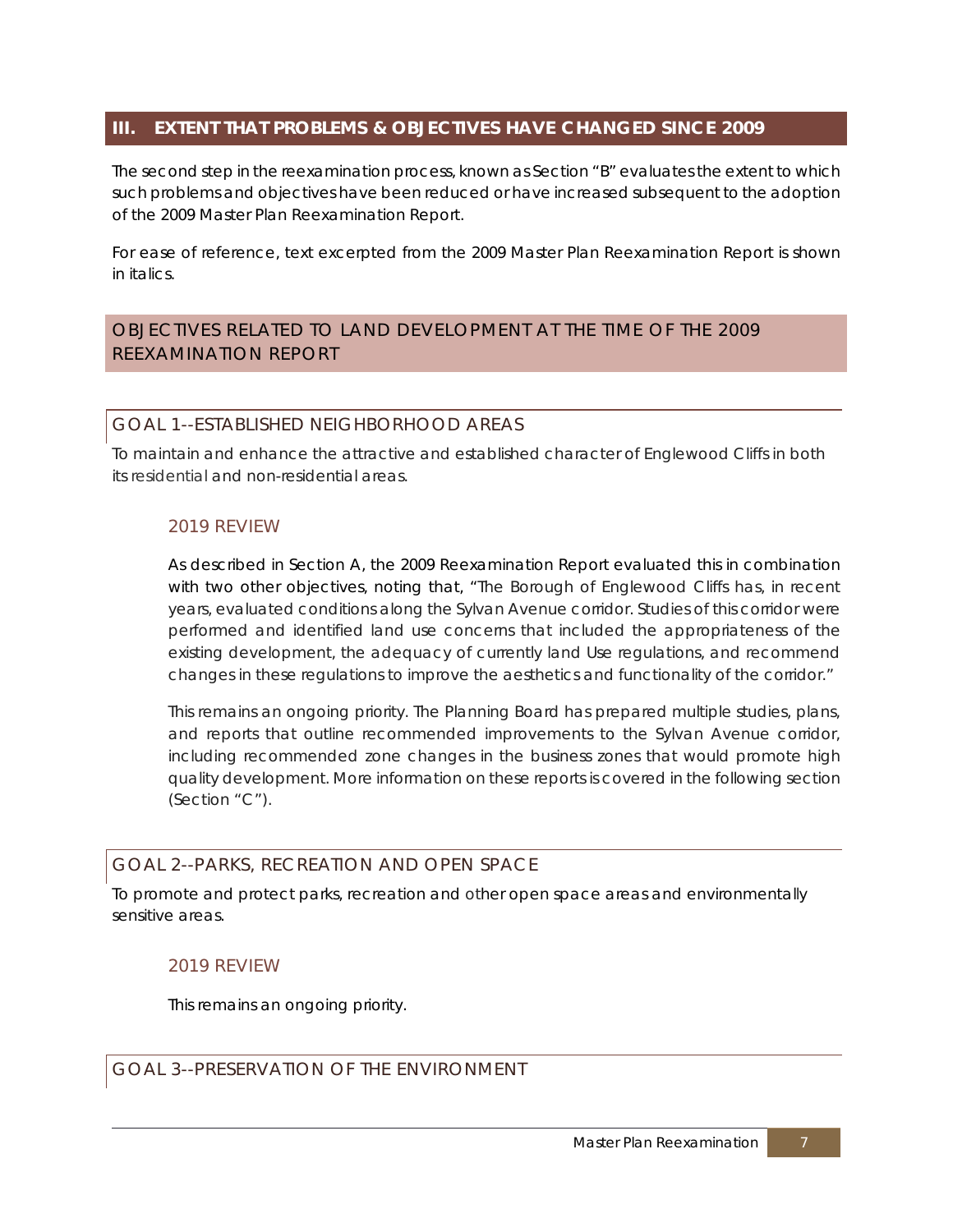*To promote and protect environmentally sensitive areas including wetlands and wetland buffers, flood prone areas, steep sloping areas, the quality and purity of rivers and streams and areas of trees and other vegetative cover.*

#### 2019 REVIEW

This remains an ongoing priority.

# GOAL 4--HOUSING OPPORTUNITIES

*To provide housing opportunities and a variety of housing types for various income levels including low and moderate income, and senior citizen housing.*

# 2019 REVIEW

The 2009 Master Plan Reexamination evaluated this recommendation through an update on the Borough's efforts to address its affordable housing obligations under the rules promulgated by the New Jersey Council on Affordable Housing at that time. As described in the following section, numerous changes have occurred on the state level concerning affordable housing policy, and the Borough continues to work with the court to address its affordable housing obligation. The Borough recently adopted an updated Housing Element and Fair Share Plan in 2019 and continues to work with the Court to remain constitutionally compliant. In addition, the Borough adopted Ordinance 18-14 (described in the following section), which provides for an inclusionary set aside for future multifamily development.

# GOAL 5--COMMUNITY SERVICES

*To encourage the provision of community services for all portions of Englewood Cliffs at its usual high level.*

#### 2019 REVIEW

This remains an ongoing priority.

# GOAL 6--DEVELOPMENT OF LIMITED AREAS

To continue to encourage high quality development of the limited undeveloped areas of the *Borough in keeping with the general patterns of land use which now exist.*

#### 2019 REVIEW

As described in Section A, the 2009 Reexamination Report evaluated this in combination with two other objectives, noting that, "The Borough of Englewood Cliffs has, in recent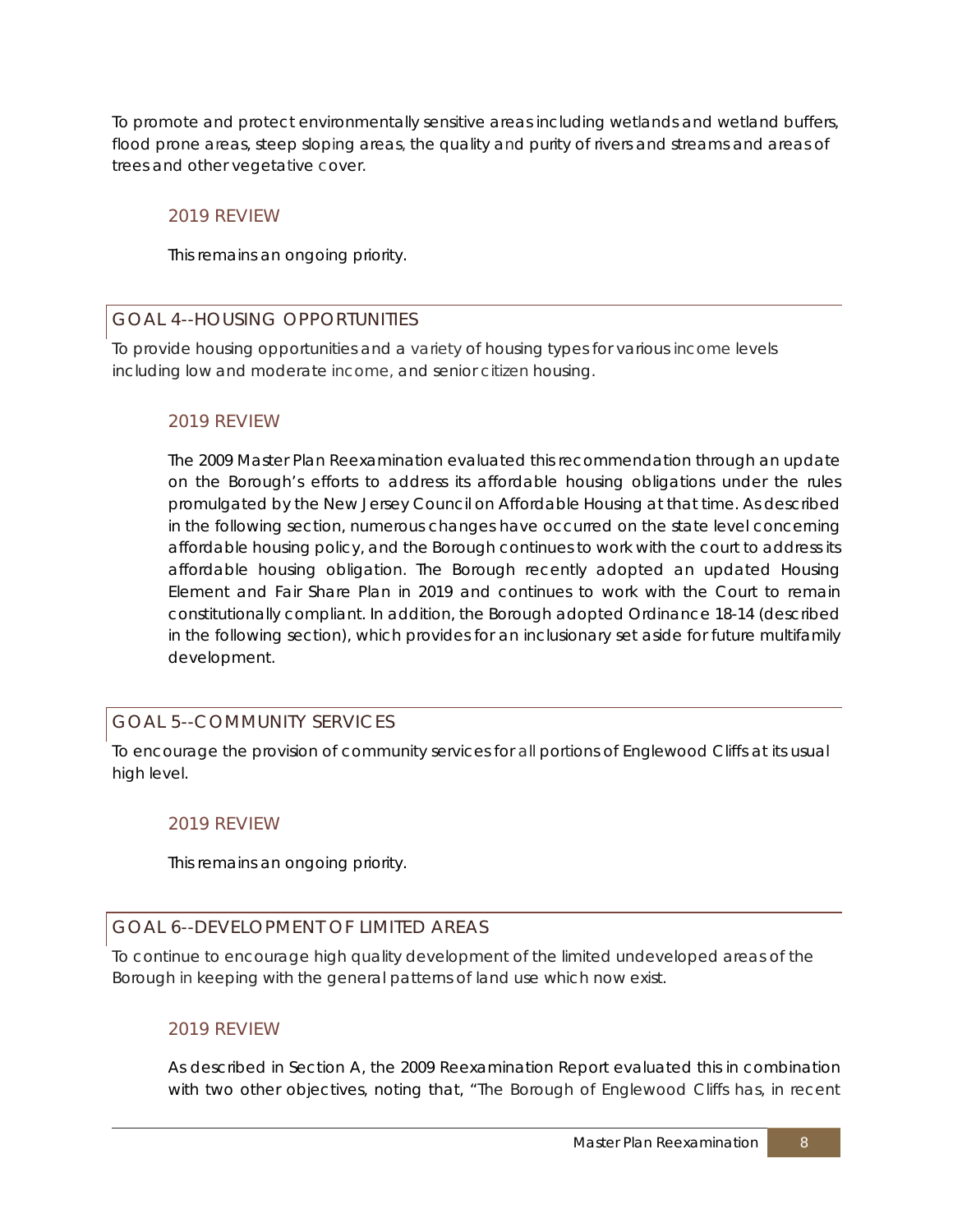years, evaluated conditions along the Sylvan Avenue corridor. Studies of this corridor were performed and identified land use concerns that included the appropriateness of the existing development, the adequacy of currently land Use regulations, and recommend changes in these regulations to improve the aesthetics and functionality of the corridor."

The issues concerning development along the Sylvan Avenue corridor continue to remain an ongoing priority. The Planning Board has prepared multiple studies, plans, and reports that outline recommended improvements to the Sylvan Avenue corridor, including recommended zone changes in the business zones that would promote high quality development. More information on these reports is covered in the following section (Section "C").

Considering that the Borough contains limited amounts of undeveloped land, new development is likely to also result from the redevelopment of previously developed sites. Therefore, it is recommended that the objective of Goal 6 (Development of Limited Areas) be revised as follows:

*"To continue to encourage high quality development and redevelopment in keeping with the general patterns of land use which now exist."*

# GOAL 7--APPROPRIATE USE OF ALL LANDS

*To encourage action to guide the appropriate use or development of lands in Englewood Cliffs in a manner which will promote the public health, safety, morals and general welfare.*

#### 2019 REVIEW

This remains an ongoing priority.

#### GOAL 8--PROVIDE SECURITY FROM HAZARDS

*To secure safety from fire, flood, panic and other natural and man-made disasters.*

#### 2019 REVIEW

This remains an ongoing priority.

#### GOAL 9--PREVENT OVERCROWDING

*To provide light, air and open space.*

#### 2019 REVIEW

This remains an ongoing priority.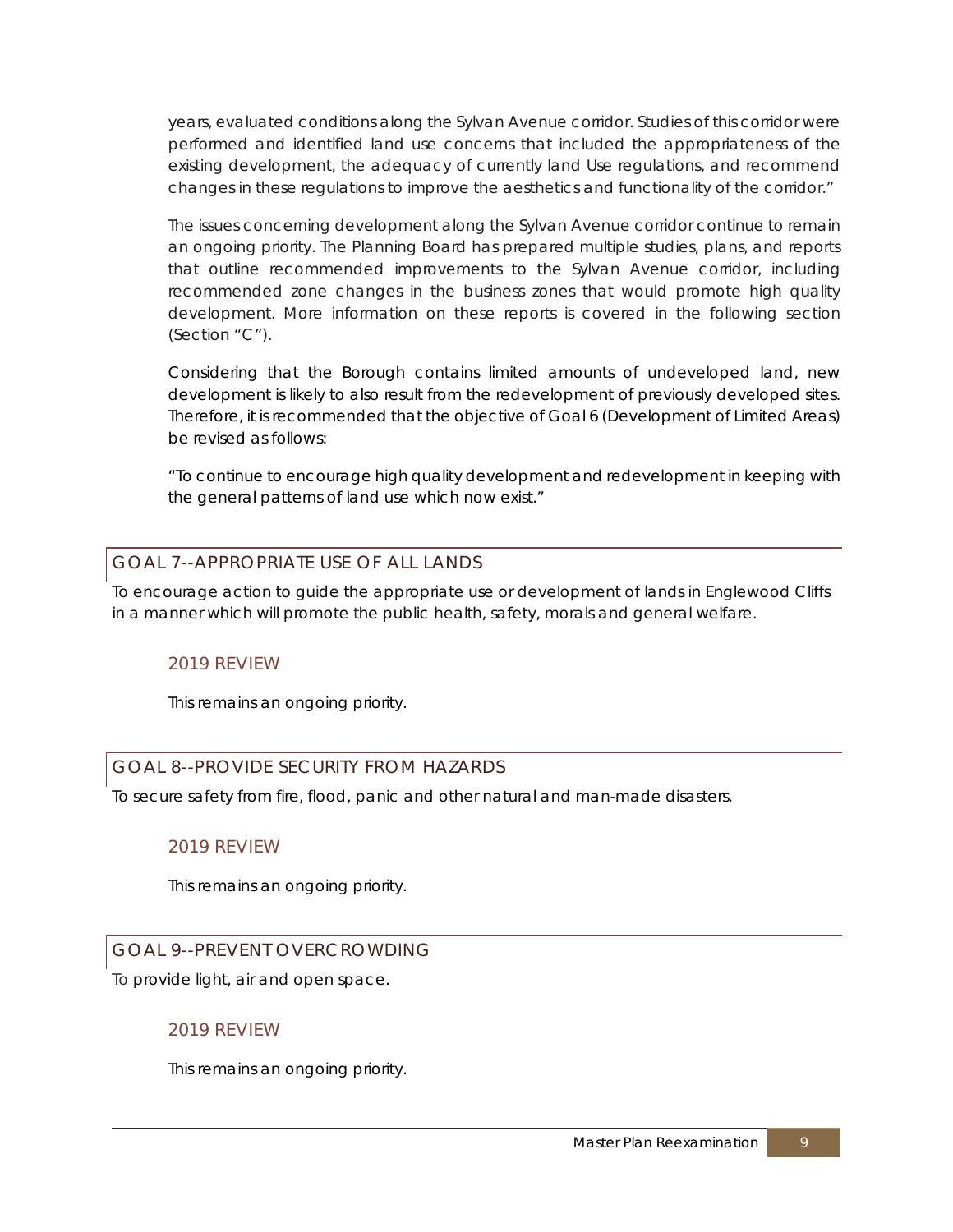# GOAL 10--ESTABLISH APPROPRIATE POPULATION DENSITIES

To promote the establishment of appropriate population densities and concentrations that will *contribute to the well-being of persons, neighborhoods, communities and regions and preservation of the environment.*

# 2019 REVIEW

This remains an ongoing priority.

# GOAL 11--PROVIDE SUFFICIENT SPACE IN APPROPRIATE LOCATIONS

*To provide sufficient space in appropriate locations for a variety of residential, recreational, commercial, and office uses and open space, both public and private, according to their respective environmental requirements in order to meet the needs of all New Jersey citizens.*

# 2019 REVIEW

This remains an ongoing priority.

# GOAL 12--PROVIDE AND UPGRADE TRANSPORTATION ROUTES

*To encourage the location and design of transportation routes which will promote the free flow of traffic while discouraging the location of such facilities and routes which result in congestion, blight and unsafe conditions.*

# 2019 REVIEW

This remains an ongoing priority.

# GOAL 13--PROMOTE DESIRABLE VISUAL ENVIRONMENT

*To promote a desirable visual environment through creative development techniques and good civic design and arrangements.*

#### 2019 REVIEW

This remains an ongoing priority. The 2009 Master Plan Reexamination, along with other studies, plans, and reports prepared by the Planning Board have identified recommended revisions to the Borough's development regulations that would address site design standards to minimize conflicts between residential and non-residential uses, as well as aesthetic enhancements in business zones. More information on these reports is covered in the following section (Section "C").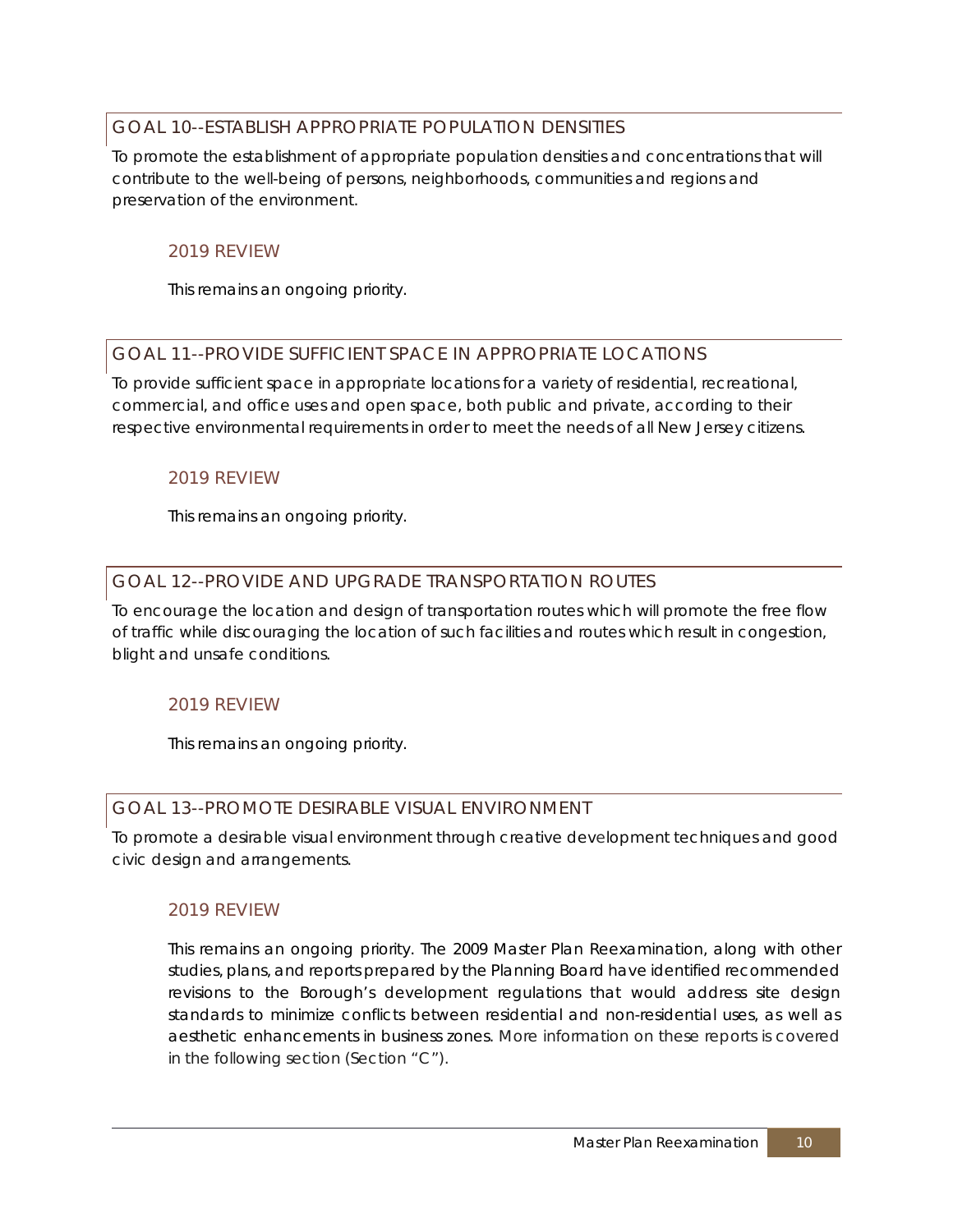# GOAL 14--HISTORIC SITES

*To promote and protect the conservation of historic sites and districts, open space, and valuable natural resources in Englewood Cliffs and to prevent sprawl and degradation of the environment through the improper use of land.*

# 2019 REVIEW

This remains an ongoing priority.

# GOAL 15--SENIOR CITIZEN HOUSING AND ASSISTED LIVING FACILITIES

*To encourage senior citizen and assisted living housing development in appropriate locations.*

#### 2019 REVIEW

This remains an ongoing priority. As described in Goal 5 above, the Borough continues to work with the court to address its affordable housing obligation. The Borough recently adopted an updated Housing Element and Fair Share Plan in 2019 and continues to work with the Court to remain constitutionally compliant.

# GOAL 16--EFFICIENT USE OF LAND

*To encourage coordination of the various public and private procedures and activities shaping*  land development with a view of lessening the cost of such development and to the more *efficient use of land.*

2019 REVIEW

This remains an ongoing priority.

#### GOAL 17--RECYCLABLE MATERIALS

*To promote the maximum practicable recovery and recycling of recyclable materials from municipal solid waste through the use of planning practices designed to incorporate the State Recycling Plan goals and complement municipal recycling programs.*

#### 2019 REVIEW

This remains an ongoing priority.

#### GOAL 18--BUFFER AREAS

*To continue to maintain adequate buffer areas separating residential areas from nearby nonresidential uses.*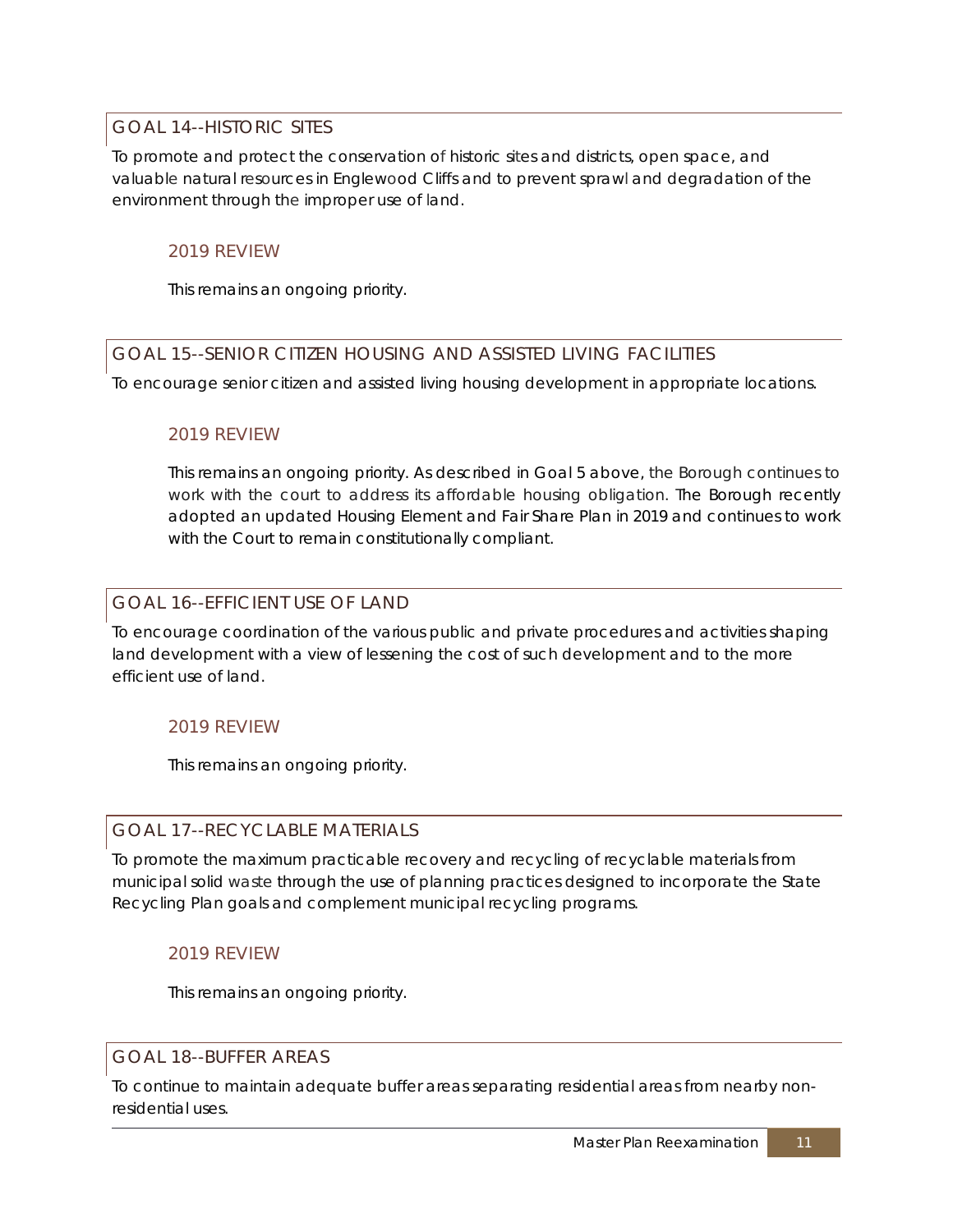# 2019 REVIEW

This remains an ongoing priority.

# GOAL 19--IMPROVEMENT OF BUSINESS AREA

*To upgrade and improve the business areas of the community, where appropriate, by providing off-street parking, upgrading landscaping, signage and street fixtures in a comprehensive and coordinated manner.*

# 2019 REVIEW

As described in Section A, the 2009 Reexamination Report evaluated this in combination with two other objectives, noting that, "The Borough of Englewood Cliffs has, in recent years, evaluated conditions along the Sylvan Avenue corridor. Studies of this corridor were performed and identified land use concerns that included the appropriateness of the existing development, the adequacy of currently land Use regulations, and recommend changes in these regulations to improve the aesthetics and functionality of the corridor."

This remains an ongoing priority. The Planning Board has prepared multiple studies, plans, and reports that identify recommended revisions to the Borough's development regulations that would address site design standards to minimize conflicts between residential and non-residential uses, as well as aesthetic enhancements in business zones. More information on these reports is covered in the following section (Section "C").

#### GOAL 20--STORM WATER MANAGEMENT

*To encourage storm water management controls for all new developments.*

#### 2019 REVIEW

Similar to Goal 6, the Borough contains limited amounts of undeveloped land, meaning that new development is likely to also result from the redevelopment of previously developed sites. These older sites may have been constructed prior to modern stormwater controls. In other cases, stormwater systems on previously developed sites may require extensive improvements to restore their functionality. Therefore, it is recommended that the objective of Goal 20 (Storm Water Management) be revised as follows:

*"To encourage storm water management controls for both new development and the redevelopment of existing sites."*

#### GOAL 21--STATE DEVELOPMENT AND REDEVELOPMENT PLAN

*To continue to participate in the State's cross-acceptance process for the State Master Plan, known as the State Development and Redevelopment Plan.*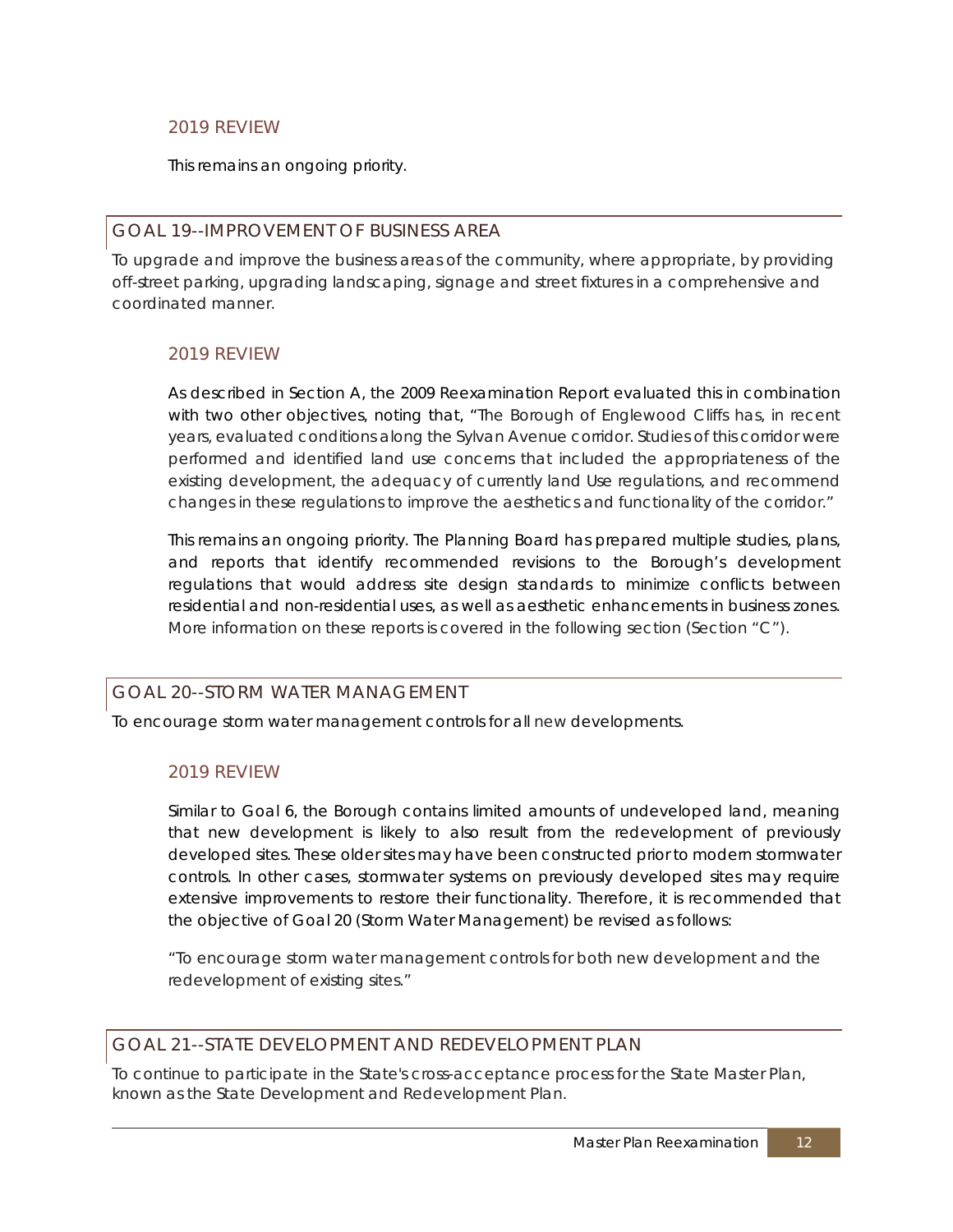# 2019 REVIEW

The 2009 Master Plan Reexamination noted that the Borough's master plan was adopted in 2001, the same year as the State Development and Redevelopment Plan. The 2009 Master Plan Reexamination also noted that the last re-examination report was performed in 2003, and *"Since that time, the Office of Smart Growth has experienced its third round of the cross acceptance process. However, the adoption of the most recent State Development and Redevelopment Plan (SDRP) has not occurred, and there is no adoption date contemplated."*

With the exception of those areas located in the Palisades Interstate Park, the Borough is located in Planning Area 1, where the majority of future development and redevelopment is encouraged under the 2001 State Development and Redevelopment Plan (SDRP).The State Planning Commission began efforts to draft a replacement for the SDRP, including approval of a draft in 2011 and public hearings in 2012. Adoption was scheduled for November 2012. Following Hurricane Sandy however, the State Planning Commission voted to table adoption, citing the need to provide time for public review and comment, as well as to consider issues related to coastal recovery. As of May 2019, the State Planning Commission has yet to reintroduce the State Strategic Plan for adoption. The Borough should continue to monitor updates from the State Planning Commission to see how any proposed revisions to the SDRP could affect future land use and development.

#### RECOMMENDATIONS FROM THE 2009 MASTER PLAN REEXAMINATION

As described in the previous section, a major focus of the 2009 Master Plan Reexamination Report concerned development along the Sylvan Avenue corridor. The report evaluated existing conditions and zoning requirements and outlined recommended changes to the zoning ordinance and map that would improve its aesthetics and functionality. These recommendations, and their present status, are described in the following section. For ease of reference, text excerpted from the 2009 Master Plan Reexamination Report is shown *in italics.*

#### 2009 RECOMMENDATION: GENERAL IMPROVEMENTS TO ALL BUSINESS ZONES

#### BUFFERS AND LANDSCAPING

*Buffers are of particular significance for the parcels on the western side of Sylvan Avenue where nonresidential land uses abut residential neighborhoods. Although the Borough's current zone regulations require buffering when adjacent to residential zones, a number of properties provide insufficient buffering to adjoining residences. In other cases, observations indicate that many lots conform to the minimum buffer requirements but provided little or no visual screening between the two uses. This problem does seem to be related to zoning as the existing buffer standards for each of the "B" zones appear to be practical.*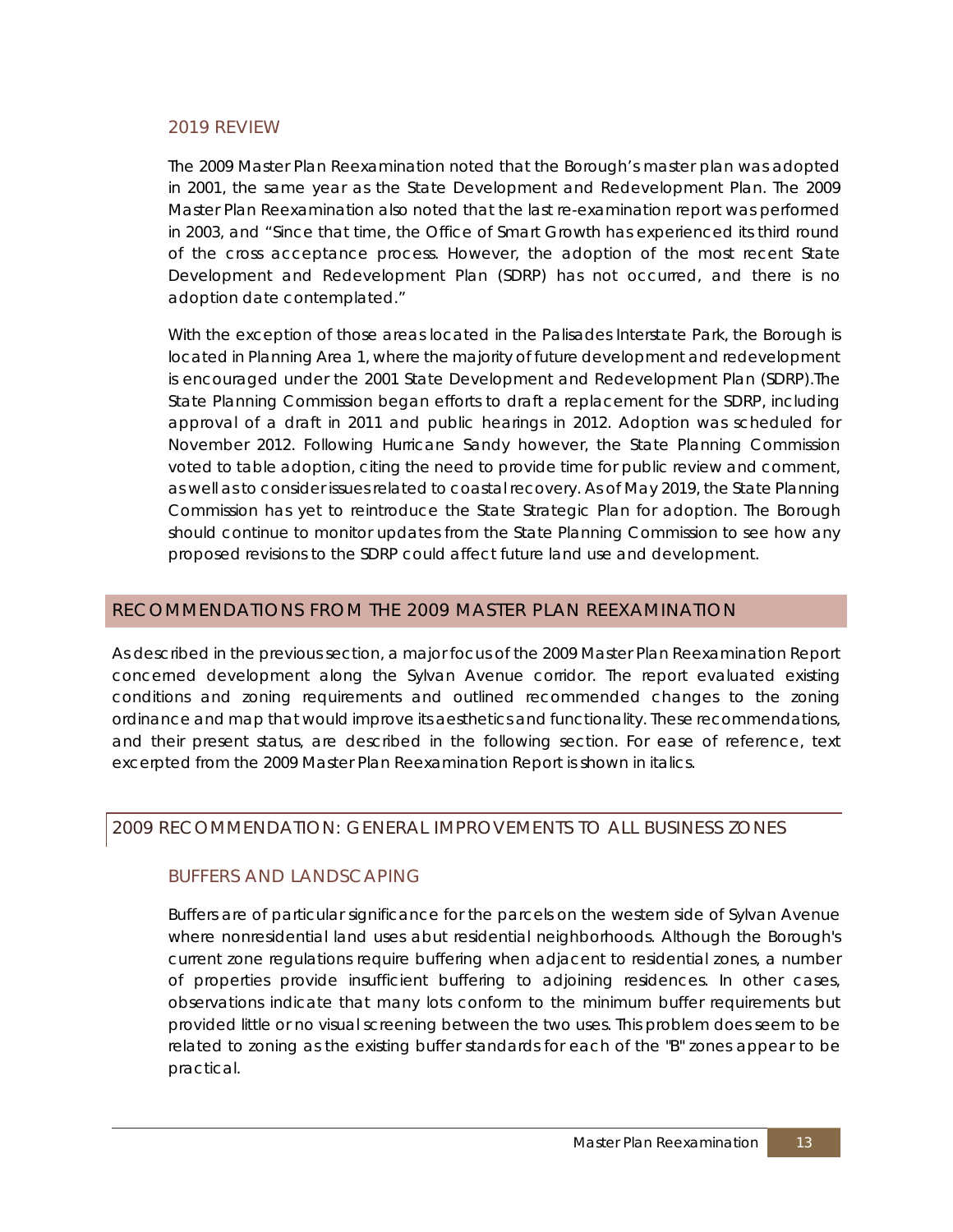*Existing regulations require applicants submitting site plans must illustrate the existing and proposed landscaping. The zoning code requires that parking, lighting and service areas be reasonably screened from view of adjacent residential districts. The lot development pattern and built environment suggests a lack of cohesive landscaping along the Sylvan Avenue corridor. Zoning regulations for landscaping in the front yard should be investigated and where applicable, zoning ordinances should be adopted. Requiring front yard landscaping would enhance the overall image and streetscape along Sylvan Avenue.*

#### 2019 REVIEW

Provision of adequate buffers remains an ongoing priority of the Borough. The 2009 Master Plan Reexamination Report stated that the existing buffer standards in each of the business zones appear to be practical. Instead, it is recommended that existing buffers be maintained and improved.

# PARKING

In some occurrences, along Sylvan Avenue, office developments contain large parking lots that appear to be underutilized. In other locations, smaller lot sizes do not provide *adequate space for off-street parking. Currently, the municipal zoning ordinance requires office use provide off-street parking at a rate of one parking space per 200 square feet of*  floor area, and research/labs provide parking at a rate of one parking space per 400 *square feet. Consideration should be given to relaxing the parking standards somewhat for corporate offices, provided additional land is available should the need arise for additional parking.*

*Meanwhile, the retail parking standard of one parking space per 200 square feet appears*  to be high and could be lowered. The current parking standard for restaurants at one *parking space per three seats, plus one parking space per employee, would appear to be adequate.*

# 2019 REVIEW

As driving habits continue to change as a result of new technologies (i.e. eCommerce and ride hailing services) and changes in business operations (i.e. telecommuting), it is recommended that the Borough reevaluate its off-street parking requirements.

#### MAXIMUM IMPERVIOUS COVERAGE STANDARD

Field investigation and assessment of aerial photography reveal many of the lots along *Sylvan Avenue have high amounts of impervious surfaces. Introduction of a maximum impervious coverage standard would assure landscaping and green space as a part of any future development.*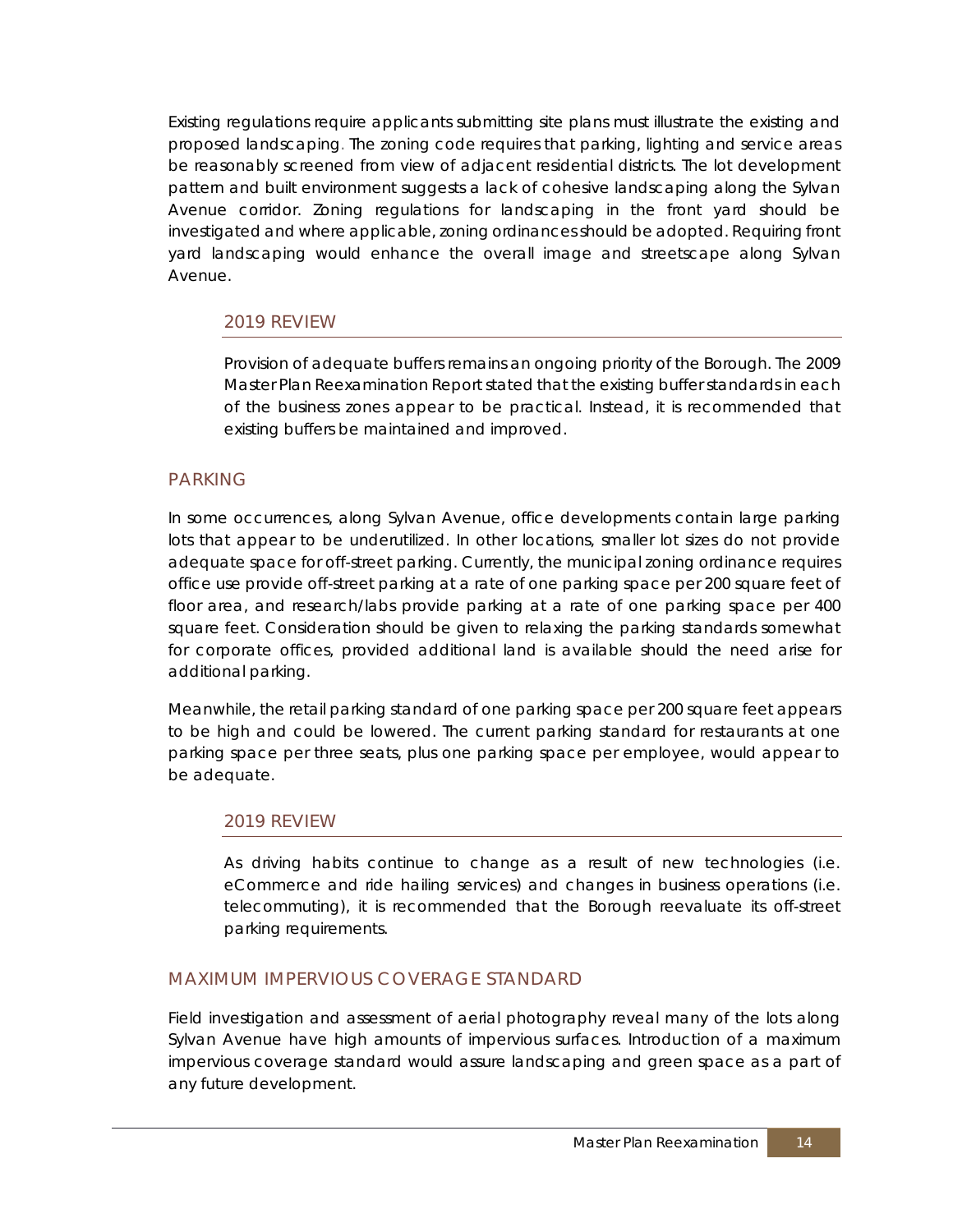#### 2019 REVIEW

This remains an ongoing priority. Reducing the quantity of stormwater generated from impervious surfaces helps to limit localized flooding and property damage. Control of stormwater through the maintenance of existing stormwater systems, reduction of impervious surfaces, and, where impervious surfaces are necessary, employing the use of non-structural and innovative techniques to manage stormwater, including green roofs, drainage swales, and rain gardens, should be encouraged. In addition, the reevaluation of off-street parking requirements, as described in the preceding section, may also assist in the reduction of future impervious coverage.

# 2009 RECOMMENDATION: B-2 ZONE DISTRICT MODIFICATION

*It is recommended that the current B-2 zoning district be separated into two distinctive zones, as the northern section of the district has dissimilar characteristics than that of the remainder of the zone. Furthermore, the current zone regulations fail to support the large-scale corporate office presence that exists in the northern section of the B-2 zone. In fact, the existing bulk standards are too permissive, particularly relative to lot size and setbacks. It is therefore recommended that a new corporate office land use classification be created in the land use plan, and hence, a new B-5 zone classification be established in accordance with the proposed zoning map on the following page.*

*In the new B-5 zone, permitted uses should be limited exclusively to professional offices and corporate office/research facilities. The minimum lot size for these lots in the new B-5 zone should be increased from 80,000 square feet found in the current B-2 zone to at least 5 acres and possibly 15 acres to avoid potential future subdivision of these large corporate campuses. Similarly, the allowable 60-foot front yard setback requirement found in the old B-2 zoning regulations should be increased and an overall impervious coverage limitation should be established to protect the expanses of green space in this district. A front yard landscaping requirement should be considered as well.*

*The objective for the southern segment of the B-2 zone would be to create a more traditional and less restrictive general office zone that more accurately reflects the existing character of development. The extent of this modified B-2 zone is illustrated on the previous page. Siteintensive uses such as automobile dealerships and restaurants would continue to be prohibited in this district. Moreover, retail strip centers and gyms/health clubs are considered out of context with the other uses in this zone and should continue to be discouraged given their impacts on surrounding properties. An impervious coverage limitation and front yard landscaping requirement should also be considered. Finally, the minimum lot size requirement in the B-2 zoning district should be reduced from 80,000 to 40,000 square feet to better reflect existing conditions.*

#### 2019 REVIEW

The Borough continues to recommend that the areas covered by the existing B-2 zone permit office uses that reflect the existing character of development, prohibiting such site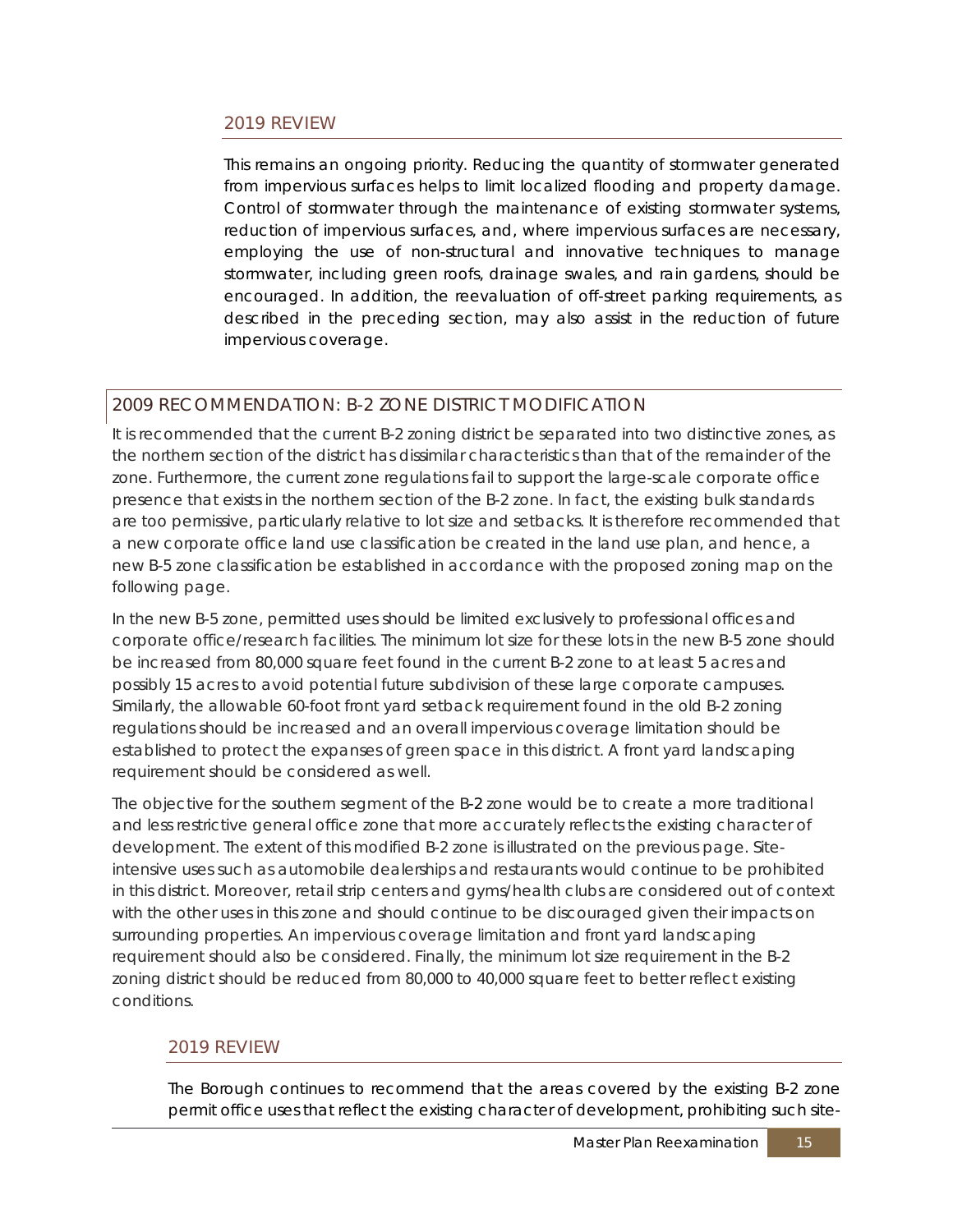intensive uses as automobile dealerships, restaurants, as well as other uses, including retail strip centers and gyms/health clubs, which are considered to be out of context with the other uses in this zone. The recommendations proposed in 2009 to modify the B-2 zone have not been adopted. In 2016, the Planning Board amended the Land Use Element of its Master Plan to establish a new B-5 Corporate Business Zone classification for Block 207, Lot 6, the site currently being redeveloped for LG Electronics.<sup>[5](#page-20-0)</sup> The 2016 Amendment specifically referenced this recommendation in its proposed business zone for the site, and is described in further detail in the following section of this report. The 2009 recommendation to establish a B-5 Corporate Office zone continues to remain for those properties identified in the 2009 Master Plan Reexamination Report.

# 2009 RECOMMENDATION: B-3 ZONE

*The following goals and objectives are proposed for the B-3 zone:*

- *Create opportunities for new limited retail commercial development within the district.*
- *Improve traffic flow and seek to reduce the number of curb cuts a1ong Sylvan Avenue.*
- *Establish zoning incentives that encourage:*
	- o *Redevelopment and/or rehabilitation of properties;*
	- o *Consolidation of contiguous lots under common ownership;*
	- o *Shared access and parking.*
- *Modify the zoning regulations in order to foster a unified streetscape and parking scenario while at the same time encouraging redevelopment within the district.*
- *Promote new construction that is contextual and complements the existing built character of the B-3 Zone and implementation of appropriate design standards.*
- *Continue to prohibit strip mall, "big box"', and shopping mall type retail development.*
- *Continue to exclude fast food restaurants and gas stations as a permitted use.*
- *Increase the district's maximum lot area requirement to 20,000 square feet.*
- *Replace the maximum lot coverage requirement with a maximum impervious coverage requirement*
- *Require front yard landscaping and limit the amount of impervious surfaces in the front yards.*
- *Require parking in the rear of the property; no parking should be permitted in the front yard.*
- *Parking should also be permitted within the side yard, perpendicular to the street.*
- *Create design guidelines that relate to the existing character of the area and encourage high-quality and aesthetically consistent development which may include the following:*
	- o *Limit the size of any single building to perhaps 10,000 or 15,000 square feet.*
	- o *Require peaked roofs, with a minimum slope of 5:12, rise : run.*

<span id="page-20-0"></span> <sup>5</sup> *Amendment to the Land Use Element of the borough of Englewood Cliffs Master Plan Creating a New B-5 Corporate Business Zone Classification for Block 207, Lot 6*. Prepared by Paul A. Phillips, PP, of Phillips Preiss Grygiel, LLC. Adopted March 30, 2016.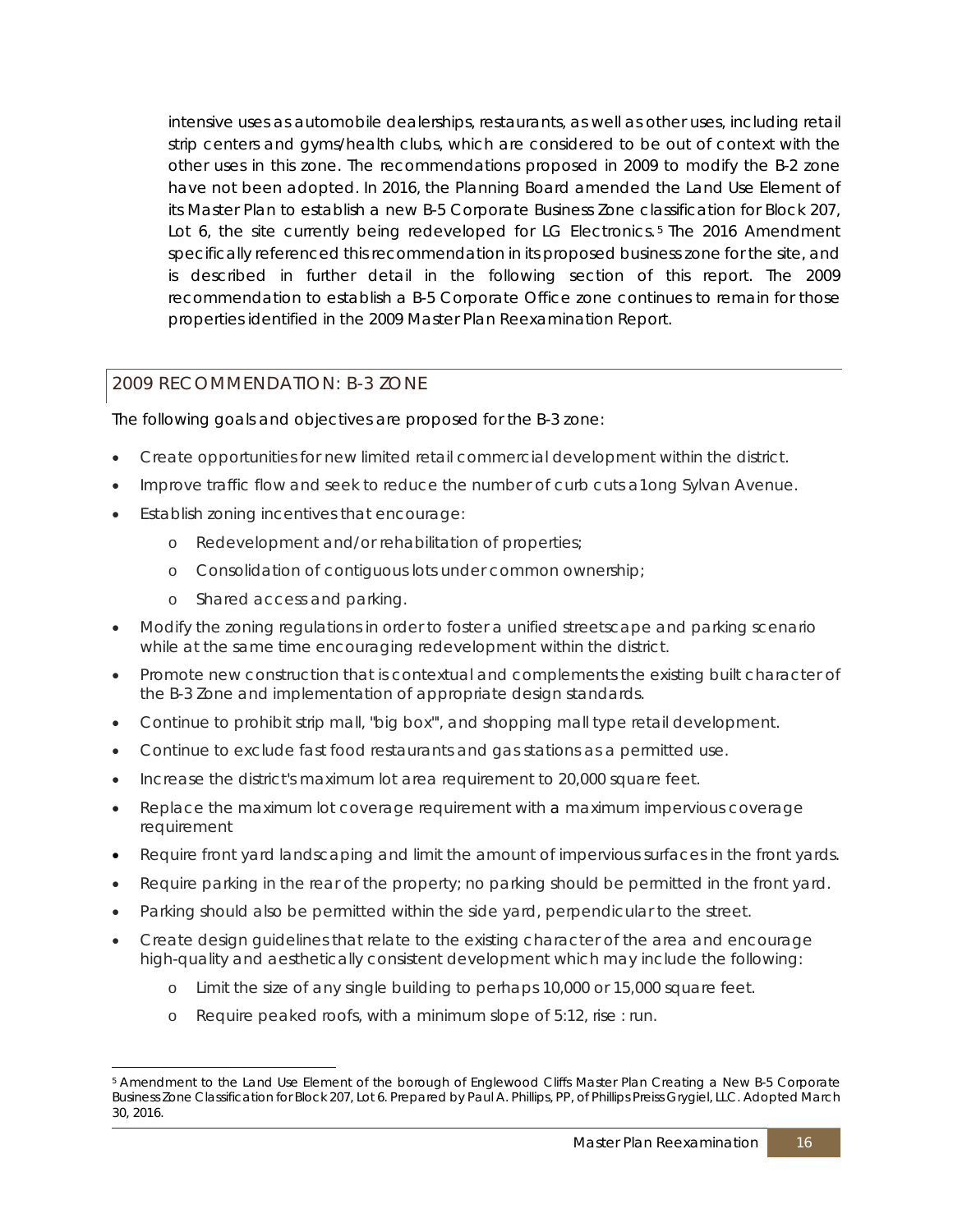- o *Require one cross gable for every 75 feet of frontage.*
- o *Orient buildings so that the short side faces the street and any wings are perpendicular to the street.*
- o *Require building material to be stucco or brick.*
- o *Require structures to have an articulated entryway or a full porch.*
- o *Restrict canopies or awnings that extend more than four feet from the facade and require that they hang directly from the façade (no supports on the ground).*
- o *Restrict signage area so that it is small and does not overwhelm the building façade.*
- o *Permit signs to be placed in the landscaped front yard, provided they are small in terms of the allowable area and height.*

#### 2019 REVIEW

This remains an ongoing priority. The Planning Board has prepared multiple studies, plans, and reports that outline recommended improvements to the Sylvan Avenue corridor, including recommended zone changes in the business zones that would promote high quality development. Most recently, in 2017, the Board adopted the *Englewood Cliffs Rehabilitation Plan*,<sup>[6](#page-21-0)</sup> a report which found that the area known as the B-3 zone would qualify as an Area in Need of Rehabilitation under the Local Redevelopment and Housing Law (LRHL, N.J.S.A. 40A:12a-1 et. seq.). If adopted by the Borough Council, a rehabilitation designation would provide the Borough and property owners with additional tools to enhance and revitalize this area of Englewood Cliffs. The use of site-specific redevelopment plans could include lighting, signage, design, and stormwater guidelines that are sensitive to the unique conditions of each site. The Planning Board recommends that this designation be considered based on the findings of the 2017 report.

#### 2009 RECOMMENDATION: B-4 ZONE

*In general, the B-4 Zone should continue to function as the main service district along Sylvan Avenue. Permitted uses should include restaurants, offices and banks. Any land use that contains drive-through facilities, when permitted, should be permitted in this zone exclusively as a conditional use, subject to specific standards designed to safeguard the public welfare. Select*  low-intensity retail uses should be permitted in the zone. With the exception of the possible *introduction of a minimal front yard landscaping requirement and impervious coverage limitation, the existing B-4 bulk standards appear to be adequate.*

*Because such uses are more in keeping with the purpose and intent of the B-2 zone, a new B-2A district should be created as indicated on the proposed zoning map. Furthermore, a minimum lot size of 20,000 square feet should be considered to reflect the existing development pattern.*

<span id="page-21-0"></span> <sup>6</sup> *Englewood Cliffs Rehabilitation Plan: Block 127, Lots 20.01; Block 131, Lots 1 & 5; Block 132, Lots 1, 2, 3, & 6; Block 134, Lots 2, 3, 4, 6, & 7; Block 201, Lots 1, 2, 3, 4, 5, 6, 7, 8, 9, 10, 11, 12, 13, & 14; Block 205, Lots 1, 2, 3, & 4; and Block 206, Lots 1, 2, 3, & 26*. Prepared by Eileen F. Banyra, AICP, PP and Kristin J. Russell, AICP, PP, of Maser Consulting, P.A., July 13, 2017. It should be noted that despite the title, the report evaluated whether or not the site qualified as an Area in Need of Rehabilitation and was not a formal Redevelopment Plan as defined by the Local Redevelopment and Housing Law.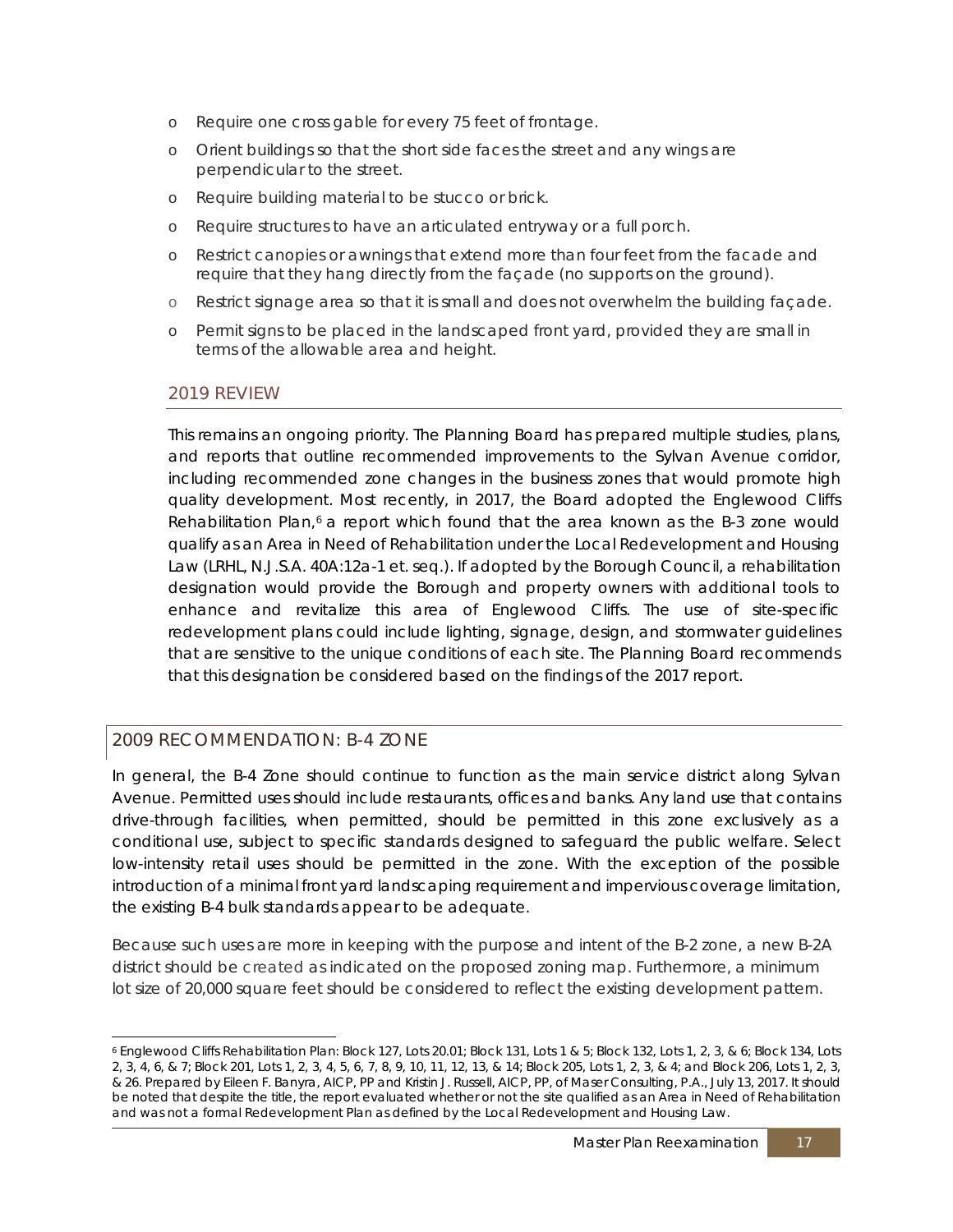#### 2019 REVIEW

The B-4 Zone currently permits offices, banks, and accessory parking areas on the same lot as the principle use. Banks with drive-in facilities and restaurants (excluding fast food) are permitted as conditional uses. The zone prohibits the operation of taxi, limousine, or livery services and the parking or storage of such vehicles. The "B-2A" zone recommended in the 2009 Master Plan Reexamination differs from the "B-2A" (Limited Business Southeast Overlay) which was adopted in 2012. The B-2A zone recommended by the 2009 Master Plan Reexamination concerned the area of the B-4 zone on the west side of Sylvan Avenue, between Palisade Avenue and Demarest Avenue. In contrast, the B-2A Overlay applies to an area on the east side of Sylvan Avenue, located between Van Nostrand Avenue and New Street. The bulk and use requirements for the proposed B-2A zone and the adopted B-2A overlay also contain significant differences. As part of their resolution adopting an amendment to the Land Use Element of its Master Plan to establish a new B-5 Corporate Business Zone classification for Block 207, Lot 6, the Planning Board noted that "The B-2A Overlay Zone, which was not supported by a preceding master plan amendment, should be rescinded in favor of the proposed B-5 Zone for the Subject Property, and the remainder of the lands in the B-2A Overlay Zone should revert to the B-2 Zone criteria.<sup>[7](#page-22-0)</sup>

<span id="page-22-0"></span> <sup>7</sup> *Amendment to the Land Use Element of the borough of Englewood Cliffs Master Plan Creating a New B-5 Corporate Business Zone Classification for Block 207, Lot 6*. Prepared by Paul A. Phillips, PP, of Phillips Preiss Grygiel, LLC. Adopted March 30, 2016.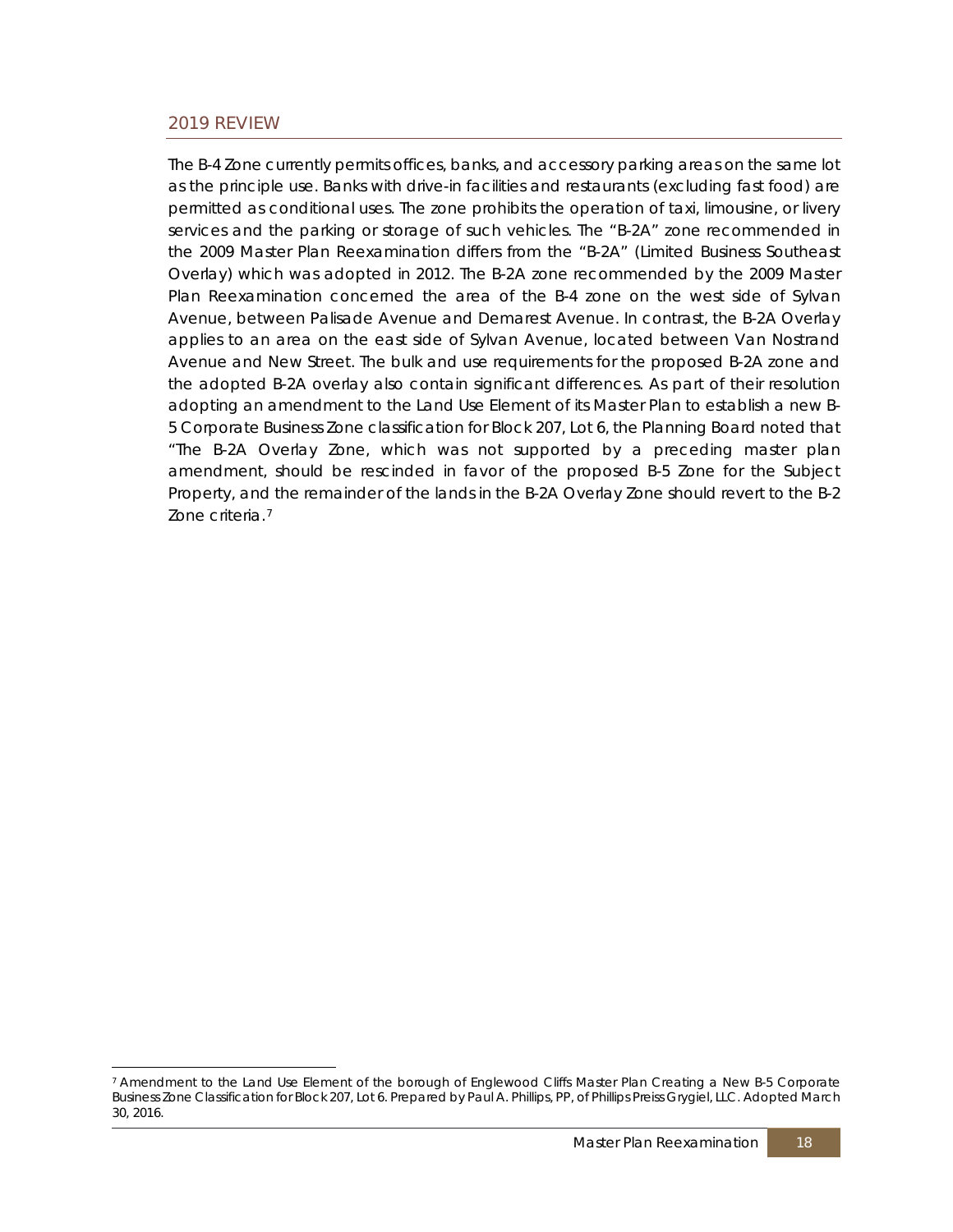# <span id="page-23-0"></span>**IV. EXTENT OF CHANGES IN POLICIES & OBJECTIVES FORMING THE BASIS OF THE 2009 REPORT**

The third step in the reexamination process, known as Section "C", reviews the extent to which there have been significant changes in the assumptions, policies and objectives forming the basis for the Master Plan or changes in the State, County and municipal policies and objectives. Since the 2009 Master Plan Reexamination report, several changes have occurred that impact the policies and objectives that formed the basis of the Master Plan. There have also been relatively minor demographic and land use changes that have transpired as noted in the next section.

#### DEMOGRAPHIC CHANGES

The 2001 Master Plan, while adopted following the 2000 Census, did not have access to the finalized data produced by the US Census Bureau, instead utilizing 1990 data. This was reiterated in the 2003 Master Plan Reexamination Report, where it was recommended that the next Master Plan incorporate data from year 2000. By the time of the 2009 Master Plan Reexamination, year 2000 data would soon be replaced by 2010 data. Census population and housing data from the 2000 and 2010 census have been incorporated into the Borough's Master Plan as part of its Housing Element and Fair Share Plan, which was most recently adopted in 2019. This plan utilized historic demographics, data from the two most recent decennial censuses (2000 and 2010), as well as the most recent estimates prepared by the US Census Bureau as part of the American Community Survey.

#### POPULATION CHANGE

**Table 1: Historical Population Trends, 1940-Present**

| <b>HISTORICAL POPULATION TRENDS</b>                                                                                |            |         |  |  |  |
|--------------------------------------------------------------------------------------------------------------------|------------|---------|--|--|--|
| Year                                                                                                               | Population | Change  |  |  |  |
| 1940                                                                                                               | 888        |         |  |  |  |
| 1950                                                                                                               | 966        | 8.8%    |  |  |  |
| 1960                                                                                                               | 2,913      | 201.6%  |  |  |  |
| 1970                                                                                                               | 5.938      | 103.8%  |  |  |  |
| 1980                                                                                                               | 5,698      | $-4.0%$ |  |  |  |
| 1990                                                                                                               | 5,634      | $-1.1%$ |  |  |  |
| 2000                                                                                                               | 5,322      | $-5.5%$ |  |  |  |
| 2010                                                                                                               | 5,281      | $-0.8%$ |  |  |  |
| 2013-2017 ACS                                                                                                      | 5,435      | 2.9%    |  |  |  |
| Source: 2013-2017 American Community Survey 5-Year<br>Estimates, decennial Census data, and NJ Department of Labor |            |         |  |  |  |

The population of Englewood Cliffs increased dramatically during the mid-1900's. At the time of the 1950 census, Englewood Cliffs total population was 966 residents. By 1960 it had reached 2,913, and 5,938 by 1970. Since that time, the population has slowly declined through to the most recent census, where in 2010 the Borough's population had fallen to 5,281. Recent estimates from the US Census Bureau's Population Estimates Program suggest that the population may have increased over the past decade, with the most recent estimate in 2017 of 5,453 residents.

The North Jersey Transportation Planning Authority ("NJTPA"), which is the regional planning agency for northern New Jersey, has produced population forecasts through 2045. According to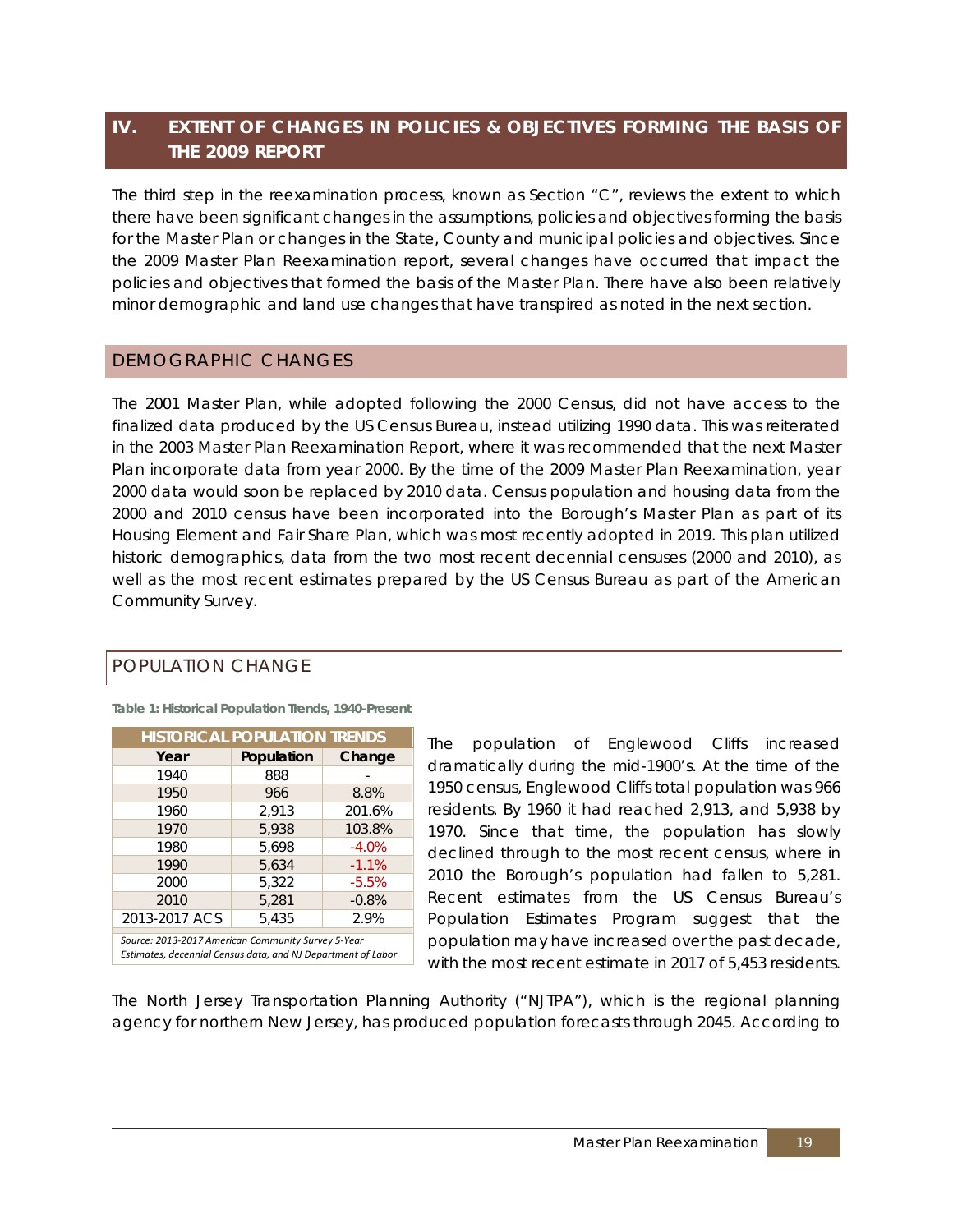NJTPA, the Borough's population is projected to increase to 5,883 residents, from an estimated 2015 baseline of 5,366 residents.[8](#page-24-0)

# AGE DISTRIBUTION OF POPULATION

An analysis of population by age indicates how the Borough is changing in its demographic composition, and how these changes will impact services provided by the Borough.

Persons 19 years and younger tend to be under the care of their parents as well as attend school while adults ages 65 years or older often require specialized care or assistance than those between 20 years and 64 years. Persons aged 19 years and younger represented 22.2% of the Borough's population in 2000. This age group increased to 22.9% of the Borough's population in 2010. The most recent 5-year estimates from the US Census Bureau's American Community Survey for the 2013-2017 period suggests that this cohort has continued to increase, estimated at 24.6 percent of the population. Persons aged 65 years or older increased from 22 percent in 2000 to 24.1 percent in 2010, however 2013-2017 ACS estimates suggest that the number has decreased to 22.2 percent.

| <b>AGE DISTRIBUTION</b>                                                                      |           |              |           |              |                  |              |  |
|----------------------------------------------------------------------------------------------|-----------|--------------|-----------|--------------|------------------|--------------|--|
|                                                                                              |           | 2000         |           | 2010         | 2013-2017 ACS    |              |  |
| Age (Years)                                                                                  | Number of | Percentage   | Number of | Percentage   | Number of        | Percentage   |  |
|                                                                                              | Residents | of Residents | Residents | of Residents | <b>Residents</b> | of Residents |  |
| <b>Under 5 Years</b>                                                                         | 304       | 5.7%         | 252       | 4.8%         | 287              | 5.3%         |  |
| 5 to 9 years                                                                                 | 345       | 6.5%         | 354       | 6.7%         | 376              | 6.9%         |  |
| 10 to 14 years                                                                               | 288       | 5.4%         | 339       | 6.4%         | 415              | 7.6%         |  |
| 15 to 19 years                                                                               | 242       | 4.5%         | 266       | 5.0%         | 257              | 4.7%         |  |
| 20 to 24 years                                                                               | 223       | 4.2%         | 171       | 3.2%         | 139              | 2.6%         |  |
| 25 to 34 years                                                                               | 510       | 9.6%         | 402       | 7.6%         | 365              | 6.7%         |  |
| 35 to 44 years                                                                               | 764       | 14.4%        | 654       | 12.4%        | 653              | 12.0%        |  |
| 45 to 54 years                                                                               | 753       | 14.1%        | 826       | 15.6%        | 790              | 14.5%        |  |
| 55 to 59 years                                                                               | 360       | 6.8%         | 355       | 6.7%         | 574              | 10.6%        |  |
| 60 to 64 years                                                                               | 362       | 6.8%         | 390       | 7.4%         | 371              | 6.8%         |  |
| 65 to 74 years                                                                               | 682       | 12.8%        | 615       | 11.6%        | 565              | 10.4%        |  |
| 75 to 84 years                                                                               | 383       | 7.2%         | 475       | 9.0%         | 471              | 8.7%         |  |
| 85 years and over                                                                            | 106       | 2.0%         | 182       | 3.4%         | 172              | 3.2%         |  |
| Total                                                                                        | 5,322     | 100.0%       | 5,281     | 100.0%       | 5,435            | 100.0%       |  |
| Median Age                                                                                   | 44.8      |              | 47.2      |              | 49               |              |  |
| Source: 2013-2017 American Community Survey 5-Year Estimates, 2000 and 2010 Decennial Census |           |              |           |              |                  |              |  |

**Table 2: Age Distribution**

# HOUSEHOLDS

According to the 2010 Census, Englewood Cliffs had an average household size of 2.87 persons and an average family size of 3.17 persons. Two-person households composed the largest proportion of households in the Borough. Table 3 shows the household sizes within the Borough for 2000, 2010, and the most recent estimates from the American Community Survey.

<span id="page-24-0"></span> <sup>8</sup> Plan 2045 Forecasts. Approved by the NJTPA Board on November 13, 2017.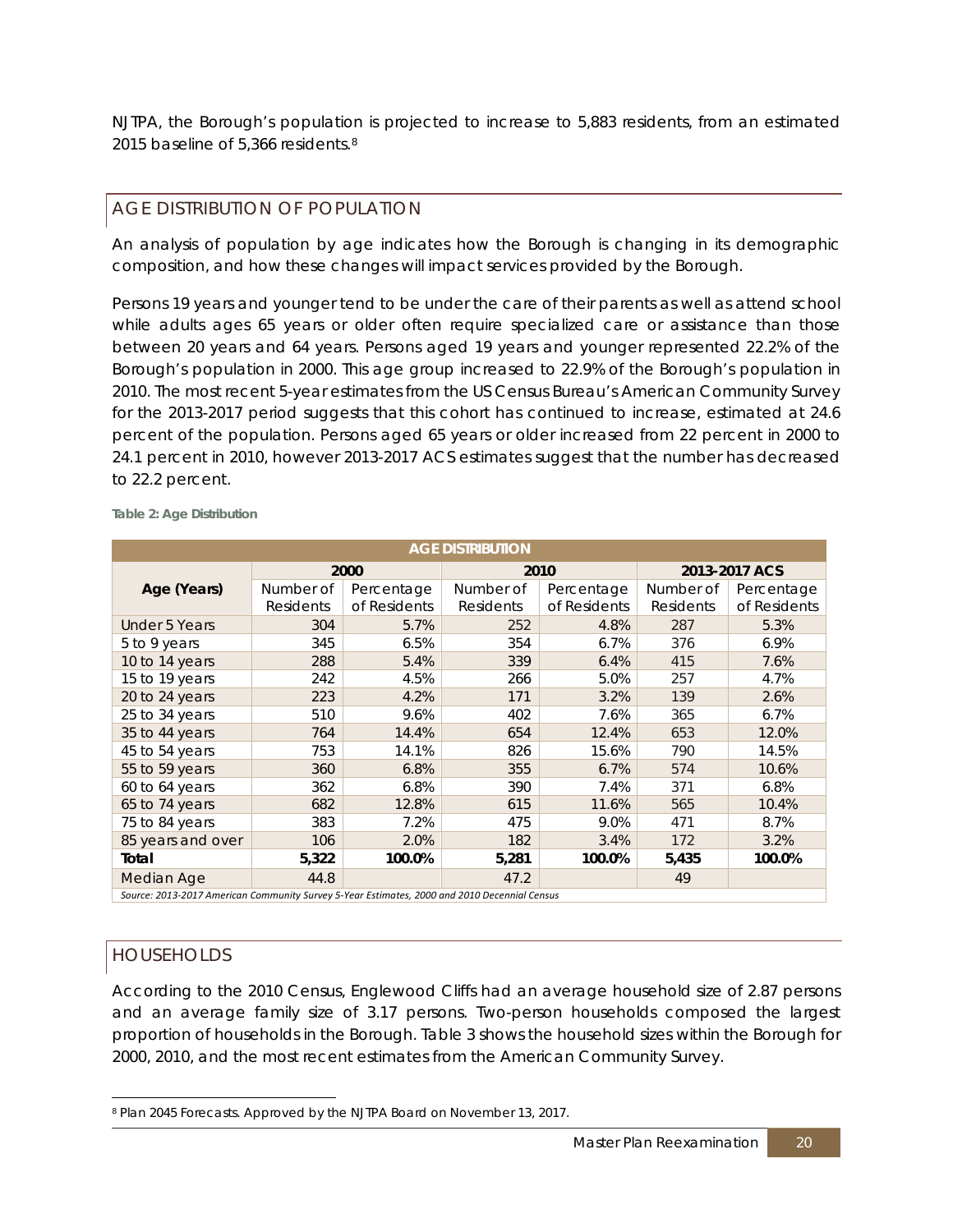#### **Table 3: Household Size**

| <b>HOUSEHOLD SIZE</b>                                |                   |                                                                                              |            |               |                   |               |  |  |
|------------------------------------------------------|-------------------|----------------------------------------------------------------------------------------------|------------|---------------|-------------------|---------------|--|--|
|                                                      |                   | 2000                                                                                         |            | 2010          | 2013-2017 ACS     |               |  |  |
| <b>Size</b>                                          | Number of         | Percentage                                                                                   | Number of  | Percentage    | Number of         | Percentage of |  |  |
|                                                      | <b>Households</b> | of Households                                                                                | Households | of Households | <b>Households</b> | Households    |  |  |
| 1-person                                             | 228               | 12.5%                                                                                        | 261        | 14.3%         | 265               | 14.5%         |  |  |
| 2-person                                             | 652               | 35.9%                                                                                        | 630        | 34.5%         | 698               | 38.1%         |  |  |
| 3-person                                             | 336               | 18.5%                                                                                        | 350        | 19.2%         | 255               | 13.9%         |  |  |
| $4+$ persons                                         | 602               | 33.1%                                                                                        | 583        | 32.0%         | 615               | 33.6%         |  |  |
| Total<br>1,818<br>100.0%<br>100.0%<br>1,824<br>1,833 |                   |                                                                                              |            |               | 100.0%            |               |  |  |
|                                                      |                   | Source: 2013-2017 American Community Survey 5-Year Estimates, 2000 and 2010 Decennial Census |            |               |                   |               |  |  |

# HOUSEHOLD INCOME

Estimates from the 2013-2017 ACS estimates the median household income in Englewood Cliffs to be \$134,629, which exceeds the median for Bergen County and New Jersey as a whole. Similarly, the ACS estimates that the Borough's median family income and per-capita income exceed that of the county and state, while the percent of people and families in the borough living in poverty is 2.2 percent and 1.3 percent, respectively, which is lower than the county and state.

**Table 4: Income Characteristics**

| <b>INCOME CHARACTERISTICS</b>                                        |           |           |          |  |  |  |
|----------------------------------------------------------------------|-----------|-----------|----------|--|--|--|
| <b>Englewood Cliffs</b><br><b>Bergen County</b><br><b>New Jersey</b> |           |           |          |  |  |  |
| Median Household Income                                              | \$134,629 | \$91,572  | \$76,475 |  |  |  |
| Median Family Income                                                 | \$148,750 | \$112,099 | \$94,337 |  |  |  |
| Per Capita Income                                                    | \$65,940  | \$46,601  | \$39,069 |  |  |  |
| Poverty Status (% of People)                                         | 2.2%      | 7.2%      | 10.7%    |  |  |  |
| Poverty Status (% of Families)<br>1.3%<br>7.9%<br>5.5%               |           |           |          |  |  |  |
| 2013-2017 American Community Survey 5-Year Estimates                 |           |           |          |  |  |  |

#### HOUSING CHARACTERISTICS

As shown in Table 5, the 2010 Census identified 1,824 occupied housing units within Englewood Cliffs, and the 2013-2017 ACS estimates that the number has increased slightly to 1,833. Both the 2010 Census and the 2013-2017 ACS indicate that nearly 90 percent of occupied households in the Borough are owner-occupied, with the remainder being renter-occupied. Census data from 2000 and 2010, as well as the 2013-2017 ACS estimates, appear to suggest that the proportion of renter-occupied housing is increasing, albeit slightly. In 2000, the total number of renter occupied units in the Borough was 156 or 8.6 percent of occupied housing. By 2010, the number of renteroccupied units increased to 191, or 10.5 percent of occupied housing, and the 2013-2017 ACS suggests that the number of renter occupied units, and their proportion, in comparison to owneroccupied housing, has continued to increase.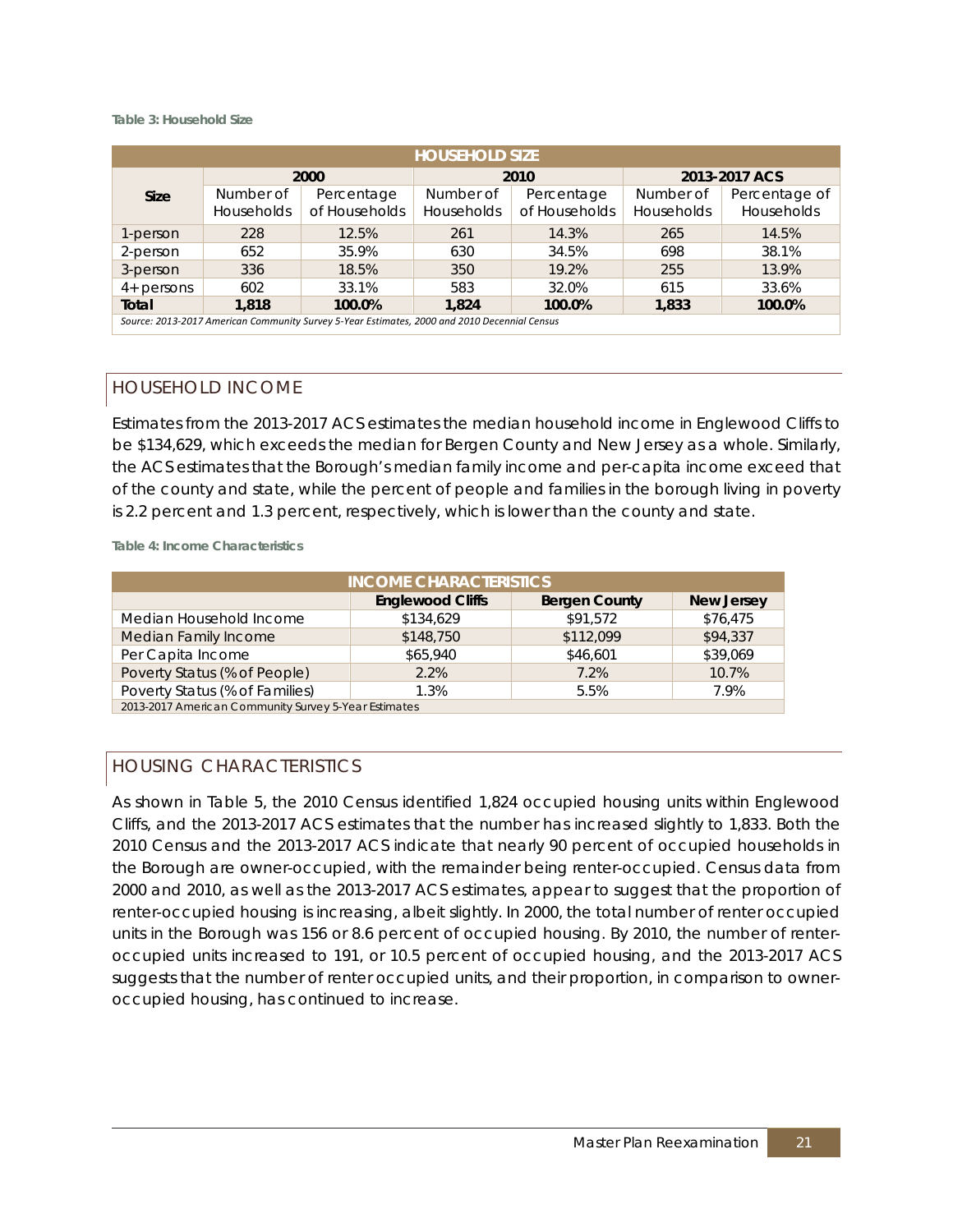**Table 5: Housing Tenure**

| <b>HOUSING TENURE</b>                                                                        |               |            |        |            |        |            |  |
|----------------------------------------------------------------------------------------------|---------------|------------|--------|------------|--------|------------|--|
|                                                                                              | 2000          |            | 2010   |            | 2017   |            |  |
| Occupancy Type                                                                               | <b>Number</b> | Percentage | Number | Percentage | Number | Percentage |  |
| Owner-occupied                                                                               | 1.662         | 91.4%      | 1.633  | 89.5%      | 1.617  | 88.2%      |  |
| Renter-occupied                                                                              | 156           | 8.6%       | 191    | 10.5%      | 216    | 11.8%      |  |
| 100.0%<br>100.0%<br>100.0%<br>Total<br>1,824<br>1,818<br>1,833                               |               |            |        |            |        |            |  |
| Source: 2013-2017 American Community Survey 5-Year Estimates, 2000 and 2010 Decennial Census |               |            |        |            |        |            |  |

Occupied units, in contrast to vacant units, continue to characterize the overwhelming majority of housing units in the borough. Census data from 2000 and 2010 show that of the total number of housing units in Englewood Cliffs, over 90 percent are occupied, with estimates from the 2013-2017 ACS suggesting the same. It should be noted, however, that the proportion of occupied units has decreased, from 96.2 percent in 2000, to 94.8 percent in 2010, to an estimated 93 percent for the 2012-2017 ACS. Of the vacant housing units, Census data and ACS estimates indicate that many are the result of housing units that are currently for sale or rent or are in the process of being sold.

**Table 6: Housing Occupancy Characteristics**

| <b>HOUSING OCCUPANCY</b>                                                                     |       |            |               |                          |               |            |
|----------------------------------------------------------------------------------------------|-------|------------|---------------|--------------------------|---------------|------------|
|                                                                                              |       | 2000       | 2010          |                          | 2013-2017 ACS |            |
| <b>Housing Units</b>                                                                         | Units | Percentage | Units         | Percentage               | Units         | Percentage |
| Occupied units                                                                               | 1,818 | 96.2%      | 1,824         | 94.8%                    | 1,833         | 93.0%      |
| Vacant units                                                                                 | 71    | 3.8%       | 100           | 5.2%                     | 137           | 7.0%       |
| For sale                                                                                     | 23    |            | 27            |                          | 54            |            |
| Sold                                                                                         |       |            | 10            |                          | 20            |            |
| Seasonal use                                                                                 | 20    |            | 23            | $\overline{\phantom{a}}$ | $\Omega$      |            |
| <b>For Rent</b>                                                                              | 9     |            | 20            |                          | 19            |            |
| Rented, not Occupied                                                                         | 10    |            | $\mathcal{P}$ |                          |               |            |
| Other                                                                                        | 9     |            | 18            |                          | 44            |            |
| Total                                                                                        | 1.889 | 100.0%     | 1,924         | 100.0%                   | 1,970         | 100.0%     |
| Source: 2013-2017 American Community Survey 5-Year Estimates, 2000 and 2010 Decennial Census |       |            |               |                          |               |            |

Housing units in Englewood Cliffs is predominantly characterized as single family detached, as evident from year 2000 Census data and the most recent ACS estimates, composing over 95 percent of housing in the borough.

**Table 7: Housing Types**

| <b>HOUSING TYPE BY UNITS IN STRUCTURE</b>                                      |                 |         |                 |         |  |  |
|--------------------------------------------------------------------------------|-----------------|---------|-----------------|---------|--|--|
|                                                                                | 2000            |         | 2013-2017 ACS   |         |  |  |
| Unit Type                                                                      | Number of Units | Percent | Number of Units | Percent |  |  |
| 1, Detached                                                                    | 1.815           | 96.1%   | 1.918           | 97.4%   |  |  |
| 1, Attached                                                                    | 32              | 1.7%    | 9               | 0.5%    |  |  |
| 2                                                                              | 20              | 1.1%    |                 | 0.0%    |  |  |
| 3 or 4                                                                         | 9               | 0.5%    | 9               | 0.5%    |  |  |
| $5$ to 9                                                                       | 4               | 0.2%    | 29              | 1.5%    |  |  |
| 10 to 19                                                                       | 9               | 0.5%    |                 | 0.0%    |  |  |
| 20 or more                                                                     |                 | 0.0%    | 5               | 0.3%    |  |  |
| Mobile Home                                                                    |                 | $0.0\%$ |                 | 0.0%    |  |  |
| Other                                                                          |                 | 0.0%    |                 | 0.0%    |  |  |
| Total                                                                          | 1,889           | 100.0%  | 1,970           | 100.0%  |  |  |
| 2013-2017 American Community Survey 5-Year Estimates and 2000 Decennial Census |                 |         |                 |         |  |  |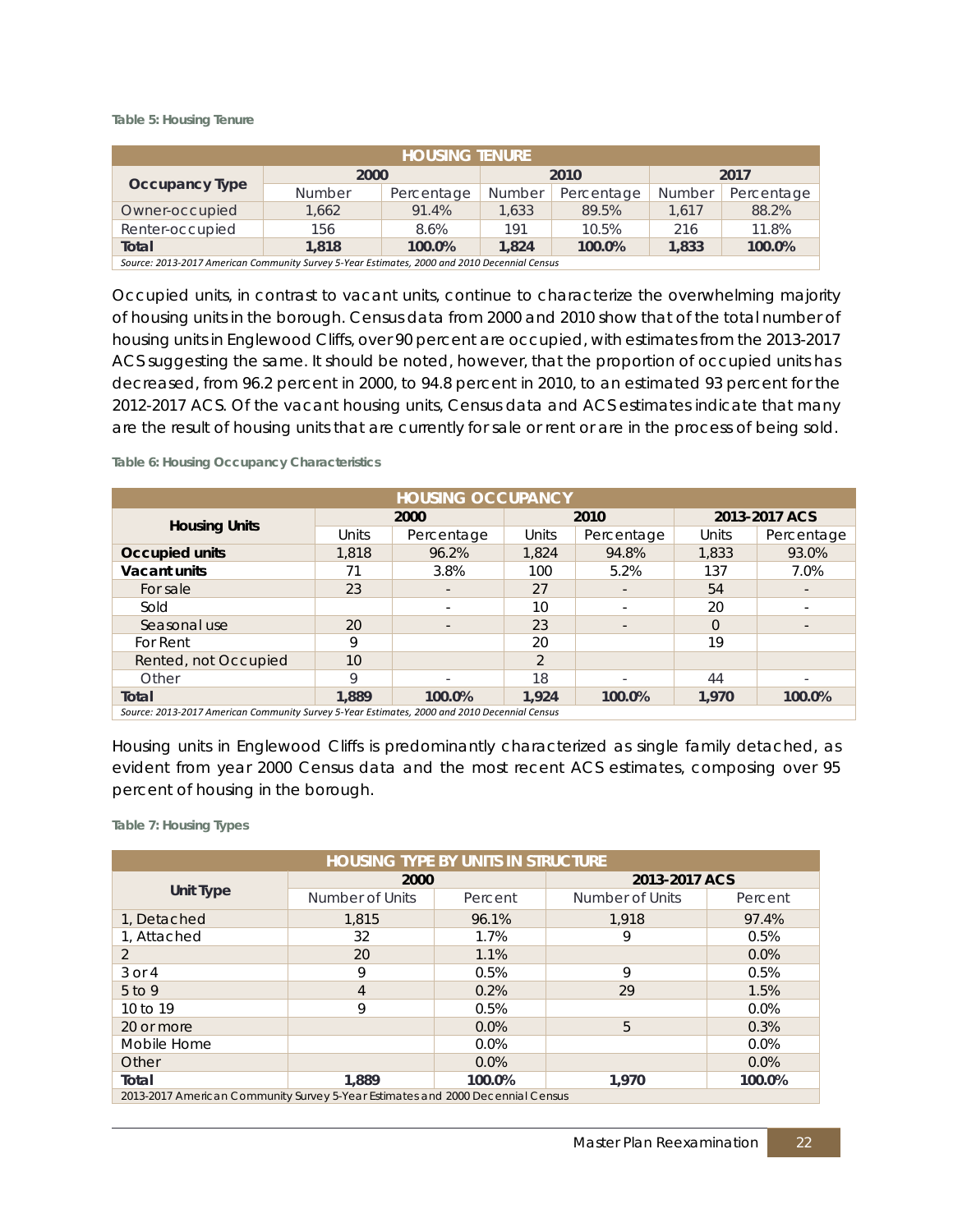**Table 8: Age of Housing Stock**

| <b>AGE OF HOUSING STOCK</b> |                                                      |         |  |  |  |
|-----------------------------|------------------------------------------------------|---------|--|--|--|
| <b>Year Built</b>           | <b>Number of Units</b>                               | Percent |  |  |  |
| 1939 or earlier             | 89                                                   | 4.5%    |  |  |  |
| 1940 to 1949                | 76                                                   | 3.9%    |  |  |  |
| 1950 to 1959                | 328                                                  | 16.6%   |  |  |  |
| 1960 to 1969                | 678                                                  | 34.4%   |  |  |  |
| 1970 to 1979                | 258                                                  | 13.1%   |  |  |  |
| 1980 to 1989                | 142                                                  | 7.2%    |  |  |  |
| 1990 to 1999                | 109                                                  | 5.5%    |  |  |  |
| 2000 to 2009                | 261                                                  | 13.2%   |  |  |  |
| 2010 to 2013                | 19                                                   | 1.0%    |  |  |  |
| 2014 or later               | 10                                                   | 0.5%    |  |  |  |
| Total                       | 1.970                                                | 100.0%  |  |  |  |
|                             | 2013-2017 American Community Survey 5-Year Estimates |         |  |  |  |

In terms of the age of the housing stock in Englewood Cliffs, the ACS estimates that the largest percentage of housing units was constructed in the 1960s, with a median age of over 50 years (estimated by the ACS at 1967, and the 2000 census at 1965).

# EMPLOYMENT CHARACTERISTICS

**Table 9: Employment Projections for Year 2045**

In their projections through 2045, the NJTPA estimates that employment in the Borough will grow by 5.6 percent, for a total of 9,576 jobs. This is based on a baseline estimate of 9,065 jobs in 2015.

| <b>EMPLOYMENT PROJECTION</b> |       |        |         |  |  |  |
|------------------------------|-------|--------|---------|--|--|--|
| Year                         | Jobs  | Change | Percent |  |  |  |
| 2015                         | 9.065 |        |         |  |  |  |
| 2045                         | 9.576 | 511    | 5.6%    |  |  |  |
| Source: NJTPA                |       |        |         |  |  |  |

As part of its most recently published annual report on employment and wages, New Jersey Department of Labor found that Englewood Cliffs was home to 714 private sector businesses, employing 7,380 people in 2017.[9](#page-27-0) Of the industry data publicly released by the Department of Labor, the largest proportion of establishments in Englewood Cliffs were in the "Professional/Technical" industry, at 19.3 percent, providing employment to 1,025 residents, with an average wage of \$102,465.

<span id="page-27-0"></span><sup>9</sup> As noted in the table, the NJ Department of Workforce Development's Employment and Wages 2017 Annual Report has redacted multiple industries for not meeting the publication standard. In the case of Englewood Cliffs, this includes the following industries: Utilities, Manufacturing, and Management. As a result, the "private sector total" in the table differs from the totals provided in the Annual Report.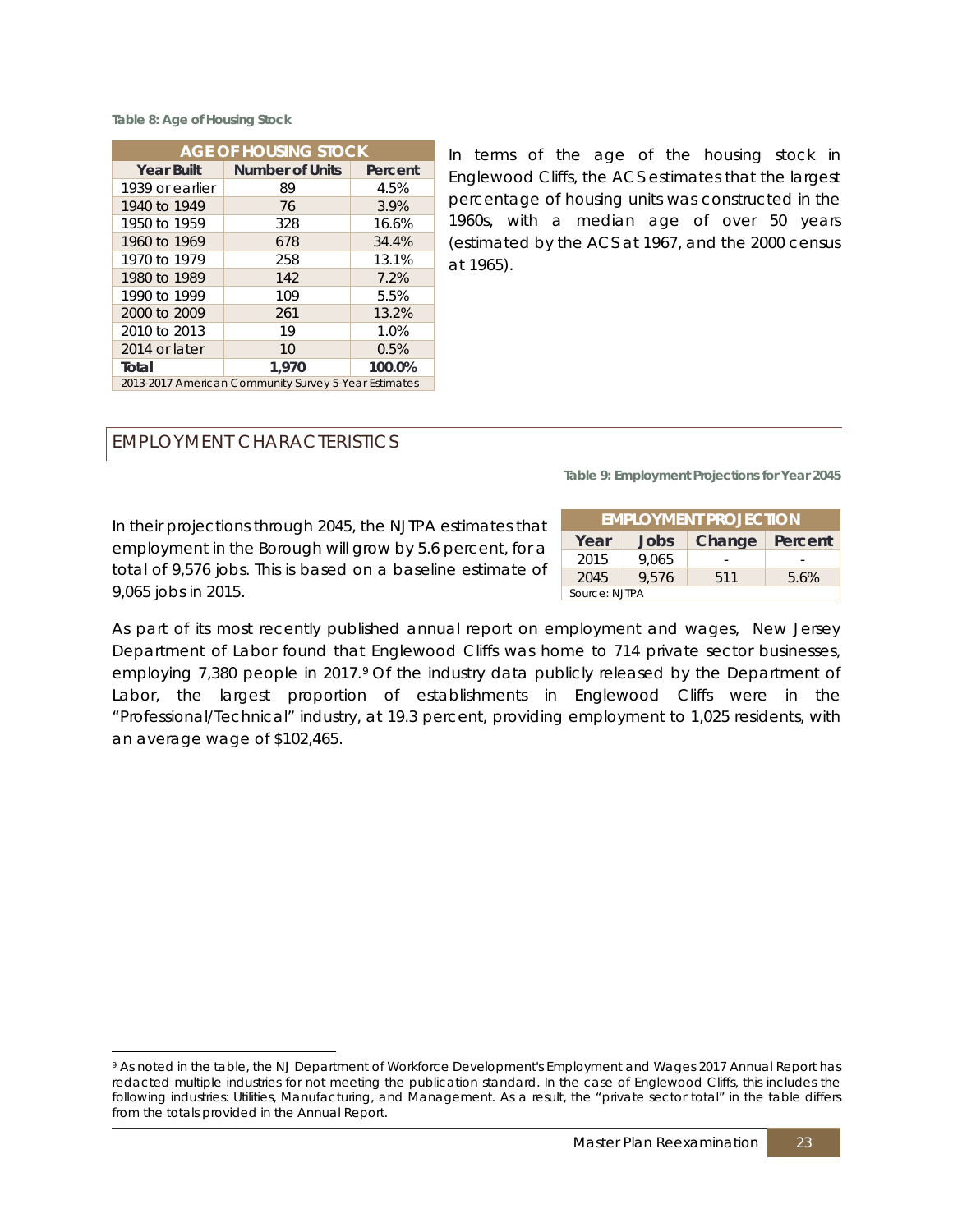**Table 10: Employment in Englewood Cliffs (2017)**

| <b>EMPLOYMENT BY INDUSTRY SECTOR AND NUMBER OF EMPLOYEES (2017)</b>                                                                                                                                          |       |                       |                  |         |                     |  |
|--------------------------------------------------------------------------------------------------------------------------------------------------------------------------------------------------------------|-------|-----------------------|------------------|---------|---------------------|--|
|                                                                                                                                                                                                              |       | <b>Establishments</b> | <b>Employees</b> |         |                     |  |
| <b>Industry</b>                                                                                                                                                                                              | Total | Percent               | Total            | Percent | <b>Annual Wages</b> |  |
| Construction                                                                                                                                                                                                 | 27    | 3.9%                  | 125              | 2.2%    | \$66,468            |  |
| Wholesale Trade                                                                                                                                                                                              | 86    | 12.6%                 | 535              | 9.5%    | \$139,556           |  |
| Retail Trade                                                                                                                                                                                                 | 23    | 3.4%                  | 311              | 5.5%    | \$62,289            |  |
| Transportation/Warehousing                                                                                                                                                                                   | 22    | 3.2%                  | 147              | 2.6%    | \$66,319            |  |
| Information                                                                                                                                                                                                  | 30    | 4.4%                  | 763              | 13.6%   | \$113,433           |  |
| Finance/Insurance                                                                                                                                                                                            | 66    | 9.6%                  | 626              | 11.2%   | \$160,385           |  |
| <b>Real Estate</b>                                                                                                                                                                                           | 40    | 5.8%                  | 328              | 5.8%    | \$79,553            |  |
| Professional/Technical                                                                                                                                                                                       | 132   | 19.3%                 | 1.025            | 18.3%   | \$102,465           |  |
| Admin/Waste Remediation                                                                                                                                                                                      | 34    | 5.0%                  | 373              | 6.6%    | \$86,056            |  |
| Education                                                                                                                                                                                                    | 12    | 1.8%                  | 159              | 2.8%    | \$30,236            |  |
| Health/Social                                                                                                                                                                                                | 93    | 13.6%                 | 517              | 9.2%    | \$48,748            |  |
| Arts/Entertainment                                                                                                                                                                                           | 9     | 1.3%                  | 129              | 2.3%    | \$20,880            |  |
| Accommodations/Food                                                                                                                                                                                          | 17    | 2.5%                  | 262              | 4.7%    | \$33,515            |  |
| <b>Other Services</b>                                                                                                                                                                                        | 52    | 7.6%                  | 243              | 4.3%    | \$46,560            |  |
| Unclassified                                                                                                                                                                                                 | 42    | 6.1%                  | 68               | 1.2%    | \$47,649            |  |
| <b>Private Sector Total</b>                                                                                                                                                                                  | 685   | 100.0%                | 5,611            | 100.0%  | \$73,607            |  |
| <b>Federal Govt</b>                                                                                                                                                                                          |       | 20.0%                 | 52               | 21.4%   | \$60,521            |  |
| Local Govt                                                                                                                                                                                                   | 4     | 80.0%                 | 191              | 78.6%   | \$66,994            |  |
| <b>Local Govt Total</b>                                                                                                                                                                                      | 5     | 0.7%                  | 243              | 4.2%    | \$63,758            |  |
| Note: The table values above are sourced from the NJ Department of Workforce Development's Employment and Wages 2017 Annual Report.                                                                          |       |                       |                  |         |                     |  |
| It is noted that the Annual Report has redacted multiple industries for not meeting the publication standard. Therefore, the Private Sector                                                                  |       |                       |                  |         |                     |  |
| Totals row has been calculated by this office using the published numbers.<br>$\sim 1000$ and $\sim 1$ the count $M_{\odot}$ the continuation of $L_{\odot}$ and $M_{\odot}$ and $M_{\odot}$ and $\sim 2047$ |       |                       |                  |         |                     |  |

*Source: NJ Department of Labor and Workforce Development, Employment and Wages, 2017 Annual Report*

While Department of Labor data examines employment and jobs in Englewood Cliffs, American Community Survey Data for the 2013-2017 period estimates the employment characteristics of residents in the borough. Recent estimates suggest of the total number of residents in the workforce, 97 percent are employed, or 2,197 residents, most of whom are private wage and salary workers. Occupational estimates from the ACS suggest that 65 percent of residents are employed in the field of "management, business, science and the arts," while a quarter of the population is employed in "sales and office."

**Table 11: Class of Worker**

| <b>CLASS OF WORKER</b>                               |                          |         |  |  |  |  |
|------------------------------------------------------|--------------------------|---------|--|--|--|--|
| <b>Class of Worker</b>                               | <b>Number of Workers</b> | Percent |  |  |  |  |
| Private wage and salary workers                      | 1,884                    | 83.1%   |  |  |  |  |
| Government workers                                   | 198                      | 8.7%    |  |  |  |  |
| Self-employed workers                                | 115                      | 5.1%    |  |  |  |  |
| Unpaid family workers                                | $\Omega$                 | $0.0\%$ |  |  |  |  |
| Total employed residents                             | 2,197                    | 97.0%   |  |  |  |  |
| Total unemployed residents                           | 69                       | 3.0%    |  |  |  |  |
| Total residents in workforce                         | 2.266                    | 100.0%  |  |  |  |  |
| 2013-2017 American Community Survey 5-Year Estimates |                          |         |  |  |  |  |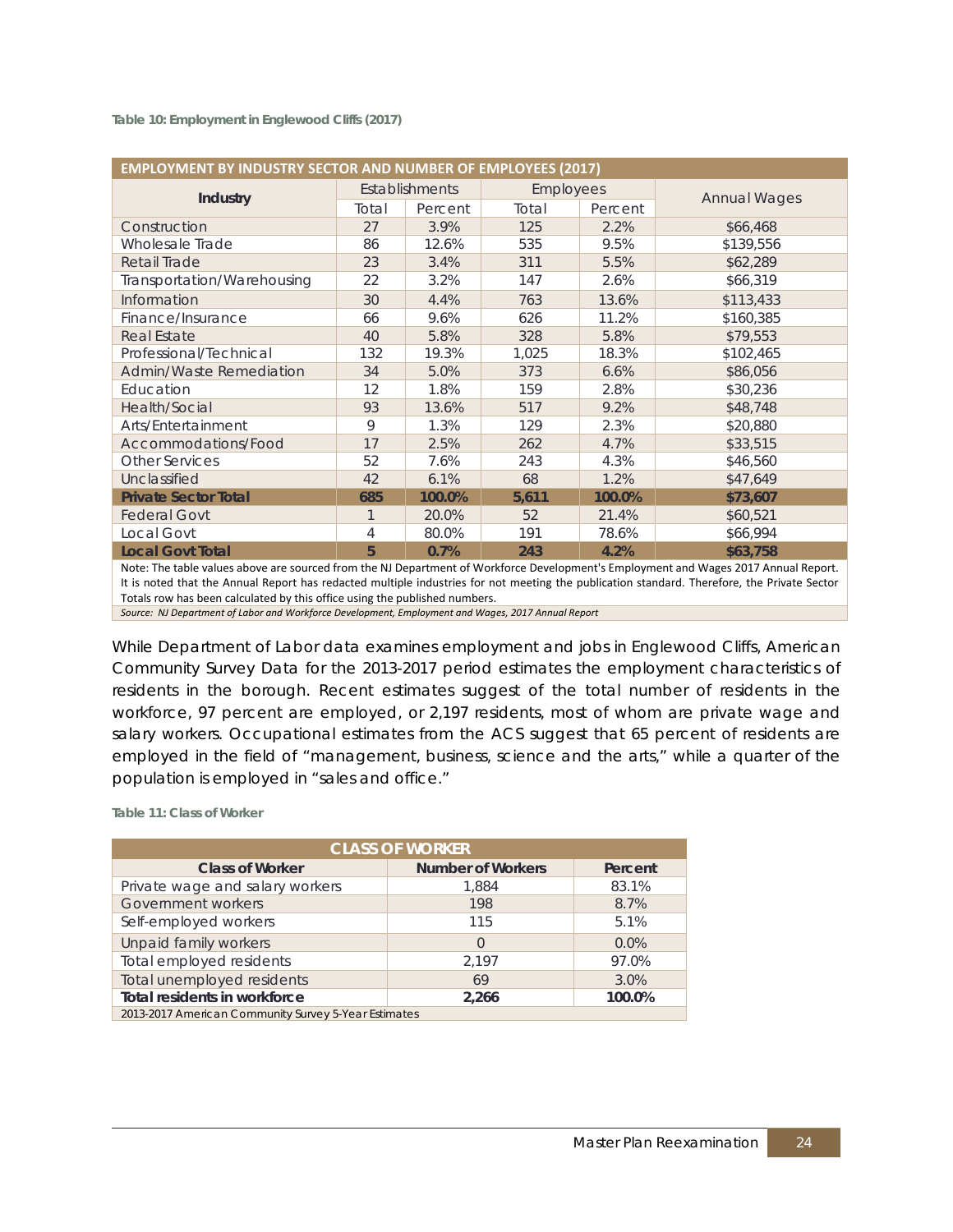**Table 12: Occupations of Employed Population**

| <b>EMPLOYED CIVILIAN POPULATION BY OCCUPATION</b>    |                      |         |                         |         |  |
|------------------------------------------------------|----------------------|---------|-------------------------|---------|--|
| Occupation                                           | <b>Bergen County</b> |         | <b>Englewood Cliffs</b> |         |  |
|                                                      | Total                | Percent | Total                   | Percent |  |
| Management, business, science, and arts              | 226,908              | 47.9%   | 1.427                   | 65.0%   |  |
| Service                                              | 63,980               | 13.5%   | 147                     | 6.7%    |  |
| Sales and office                                     | 115,227              | 24.3%   | 557                     | 25.4%   |  |
| Natural resources, construction, and maintenance     | 29,806               | 6.3%    | 0                       | $0.0\%$ |  |
| Production, transportation, and material moving      | 37,751               | 8.0%    | 66                      | 3.0%    |  |
| Total                                                | 473,672              | 100.0%  | 2.197                   | 100.0%  |  |
| 2013-2017 American Community Survey 5-Year Estimates |                      |         |                         |         |  |

Commute to work habits for residents of Englewood Cliffs are similar to those for Bergen County in general. Based on 2013-2017 ACS estimates, the mean travel time to work in Bergen County is 32.3 minutes, while Englewood Cliffs residents average 34.3 minutes to work. The largest proportion of residents--14.5 percent--have commute times between 20 and 24 minutes, however, 14.4 percent of residents have commute times that range between 60 and 89 minutes. The ACS also estimates that over 2/3 of residents in both Englewood Cliffs (approximately 67.7 percent) and Bergen County (68.7 percent) in general drive to work alone. This is followed by public transportation, utilized by 15.6 percent of Englewood Cliffs residents, which is followed by carpooling, at 7.6 percent. It is also worth noting that 5.5 percent of residents work from home, which is likely influenced by improvements in telecommunications technology and mobile computing.

**Table 13: Commute Time Distribution**

| <b>COMMUTE TIME</b>                                              |                      |         |                         |         |  |
|------------------------------------------------------------------|----------------------|---------|-------------------------|---------|--|
| Travel Time (in minutes)                                         | <b>Bergen County</b> |         | <b>Englewood Cliffs</b> |         |  |
|                                                                  | Number of Workers    | Percent | Number of Workers       | Percent |  |
| Less than 5                                                      | 8,665                | 2.0%    | 44                      | 2.1%    |  |
| $5$ to 9                                                         | 31,078               | 7.0%    | 189                     | 9.1%    |  |
| 10 to 14                                                         | 49,331               | 11.2%   | 190                     | 9.2%    |  |
| 15 to 19                                                         | 50,473               | 11.4%   | 133                     | 6.4%    |  |
| 20 to 24                                                         | 54,960               | 12.4%   | 300                     | 14.5%   |  |
| 25 to 29                                                         | 33,210               | 7.5%    | 108                     | 5.2%    |  |
| 30 to 34                                                         | 59,657               | 13.5%   | 234                     | 11.3%   |  |
| 35 to 39                                                         | 12,380               | 2.8%    | 150                     | 7.3%    |  |
| 40 to 44                                                         | 17,743               | 4.0%    | 68                      | 3.3%    |  |
| 45 to 59                                                         | 41,946               | 9.5%    | 273                     | 13.2%   |  |
| 60 to 89                                                         | 62,478               | 14.1%   | 297                     | 14.4%   |  |
| 90 or more                                                       | 19.649               | 4.4%    | 81                      | 3.9%    |  |
| Total<br>2012, 2017, American Cammunity Survey E. Voor Estimator | 441.570              | 100.0%  | 2,067                   | 100.0%  |  |

*2013-2017 American Community Survey 5-Year Estimates*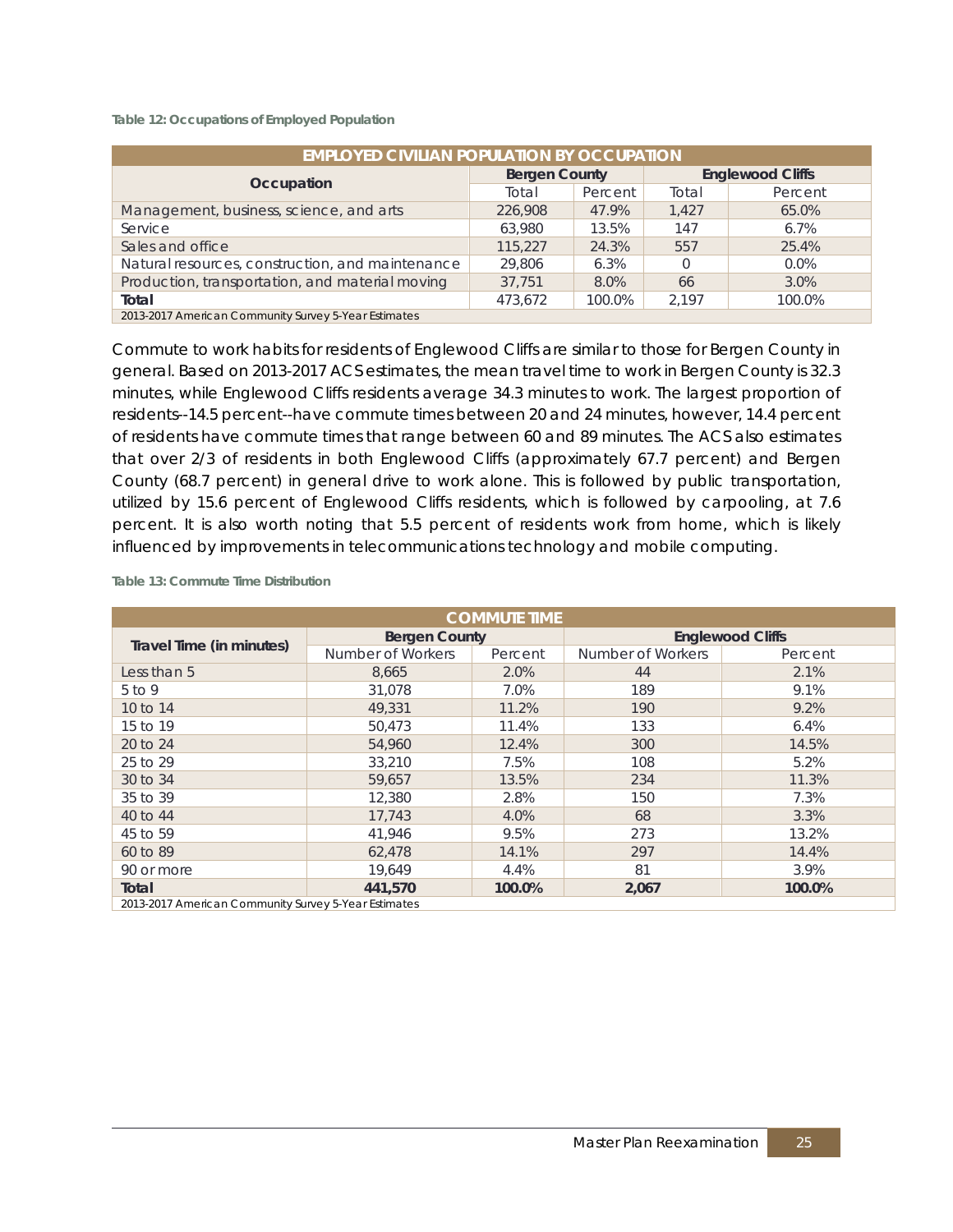#### **Table 14: Means of Transportation to Work**

| <b>COMMUTE TO WORK (WORKERS 16 AND OVER)</b>         |                      |         |                         |         |
|------------------------------------------------------|----------------------|---------|-------------------------|---------|
|                                                      | <b>Bergen County</b> |         | <b>Englewood Cliffs</b> |         |
| <b>Means of Transportation</b>                       | <b>Number</b>        | Percent | <b>Number</b>           | Percent |
| Car, Truck, or Van (Drove Alone)                     | 318,577              | 68.7%   | 1,482                   | 67.7%   |
| Car, Truck, or Van (Carpooled)                       | 34,420               | 7.4%    | 166                     | 7.6%    |
| Public Transportation (Excludes taxicab)             | 68,983               | 14.9%   | 341                     | 15.6%   |
| Walked                                               | 12,940               | 2.8%    | 38                      | 1.7%    |
| <b>Other Means</b>                                   | 6.650                | 1.4%    | 40                      | 1.8%    |
| Worked at home                                       | 21,847               | 4.7%    | 121                     | 5.5%    |
| Total                                                | 463,417              | 100.0%  | 2,188                   | 100.0%  |
| 2013-2017 American Community Survey 5-Year Estimates |                      |         |                         |         |

#### LAND USE

Land Use in Englewood Cliffs largely falls into three general categories: single-family residential, commercial, and public lands. Of course, these are generalizations, and there are differences within these categories. For example, a public use would include the Palisades Interstate Park, but there are also "quasi-public" uses, such as utilities, places of assembly, and schools. Nearly half of Englewood Cliffs' land area is dedicated to single-family residential uses.

**Table 15: Generalized Land Use by Area**



Over 2,100 parcels make up Englewood Cliffs. Based on the number of parcels, residential properties compose an overwhelming majority of individual land uses in Englewood Cliffs, and nearly three-quarters of the total tax value. Commercial properties account for 18.24 percent of land area and provide 23.1 percent of the total tax value. Table 16 summarizes the land use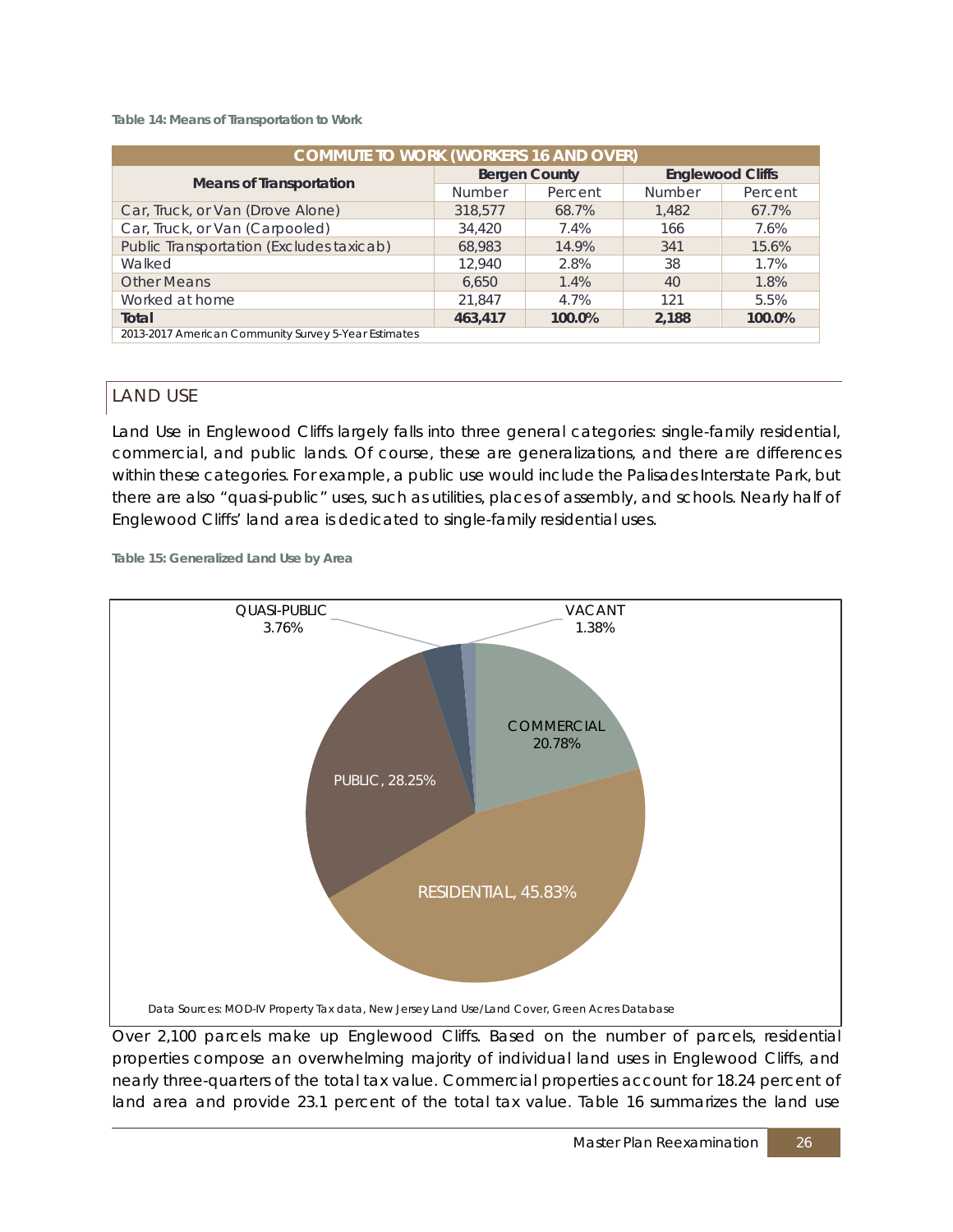categories according to the Division of Local Government Services along with the total number of parcels within and value for each category. This data is based on property taxes, and therefore excludes certain exempt uses, such as parks.

| Land Use (2018) |                   |                       |                    |                           |
|-----------------|-------------------|-----------------------|--------------------|---------------------------|
| Land Use Class  | Number of Parcels | Percentage of Parcels | <b>Total Value</b> | Percentage of Total Value |
| Vacant          | 52                | 2%                    | \$93,718,400       | 2.8%                      |
| Residential     | 1.930             | 92%                   | \$2,520,047,800    | 74.1%                     |
| Commercial      | 125               | 6%                    | \$783,649,800      | 23.1%                     |
| Apartment       |                   | $0\%$                 | \$1,750,000        | 0.1%                      |
| Total           | 2,108             | 100%                  | \$3,399,166,000    | 100.0%                    |

**Table 16: Land Use by Taxable Property**

*New Jersey Department of Community Affairs, Division of Local Government Services.*

# STATE CHANGES

# STATE DEVELOPMENT AND REDEVELOPMENT PLAN

In March of 2001 the New Jersey State Development and Redevelopment Plan (SDRP) was adopted, which amended the previous plan adopted in 1992.

Despite a requirement by the State Planning Act (N.J.S.A. 52:18A-196 et. seq.) to update the plan every three years, a revised State Plan has not been adopted in nearly 20 years. In 2011-2012, the State Planning Commission prepared a draft State Strategic Plan that would replace the 2001 State Plan (SDRP). The State Planning Commission approved the draft Final State Plan in 2011 (Resolution No. 2011-08) to begin the process of Final State Plan approval, which included public hearings in February, March, and September of 2012, with adoption scheduled for that November. Unfortunately, following the arrival of Hurricane Sandy in late October, the State Planning Commission voted to table adoption, citing the need to provide time for public review and comment, as well as to consider issues related to coastal recovery. As of May 2019, the State Planning Commission has yet to reintroduce the State Strategic Plan for adoption. The draft State Strategic Plan differed from the 2001 plan in that it utilizes a criteria-based identification system for growth, limited growth, and preservation, rather than a State Plan Policy Map that governed the locations of different types of development. State investment and incentives to support development and redevelopment would be directed toward areas identified for growth, while investments and incentives for land preservation, agriculture development and retention, historic preservation, environmental protection and stewardship would be directed toward areas preferred for preservation and protection.

As this is the most recent SDRP, it has been reviewed for the purposes of this report. <sup>[10](#page-31-0)</sup> The document contains only four goals, which are:

• Goal #1: Targeted Economic Growth – Enhance opportunities for attraction and growth of industries of statewide and regional importance.

<span id="page-31-0"></span><sup>10</sup> <http://nj.gov/state/planning/publications/192-draft-final-ssp.pdf>, page 20.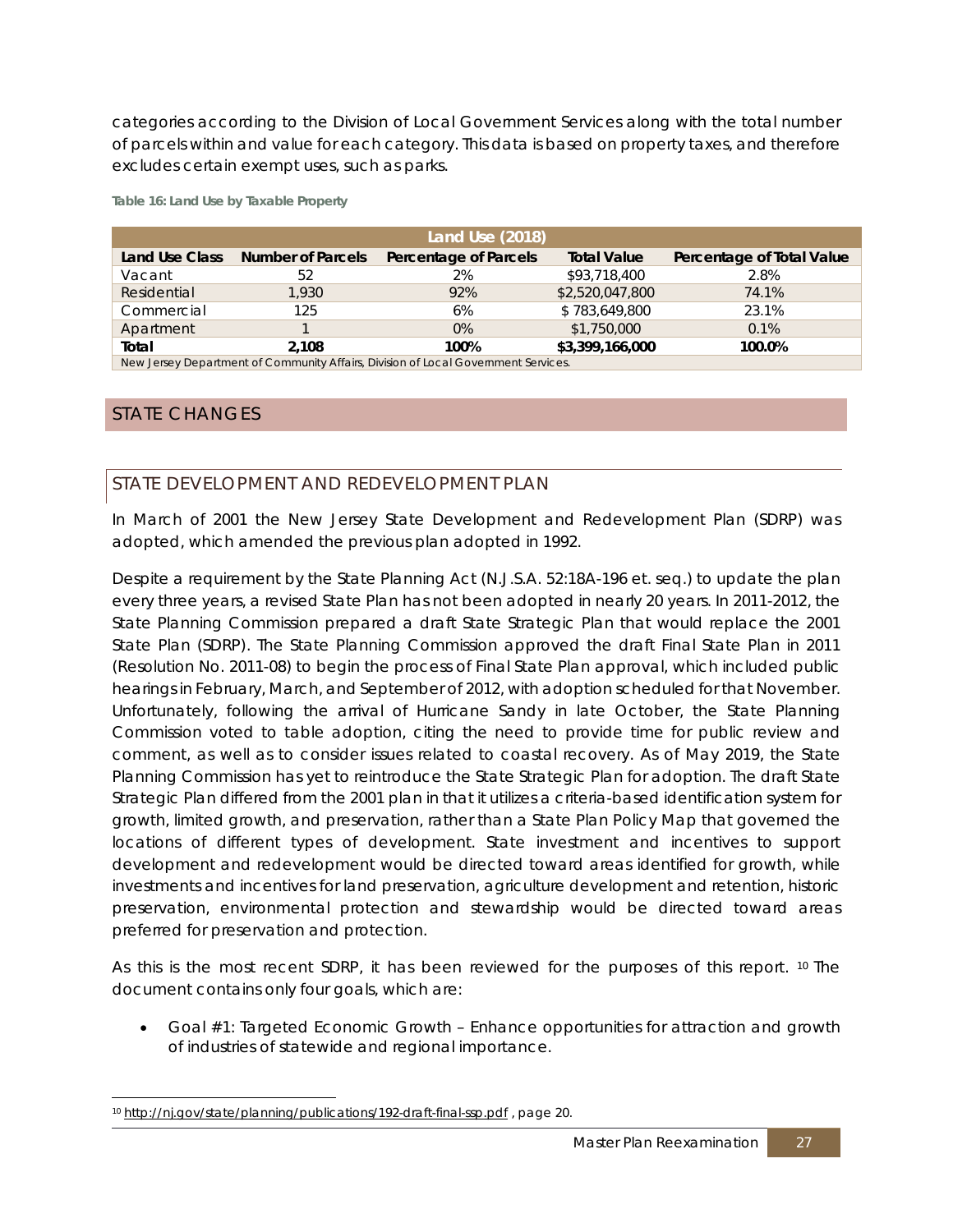- Goal #2: Effective Planning for Vibrant Regions Guide and inform regional planning so that each region of the State can experience appropriate growth according to the desires and assets of that region.
- Goal #3: Preservation and Enhancement of Critical State Resources Ensure that strategies for growth include preservation of the State's critical natural, agricultural, scenic, recreation, and historic resources, recognizing the roles they play in sustaining and improving the quality of life for New Jersey residents and attracting economic growth.
- Goal #4: Tactical Alignment of Government Enable effective resource allocation, coordination, cooperation and communication among those who play a role in meeting the mission of this Plan.

It should be noted that this new plan does not include a map, nor does it include planning area designations as the 2001 plan did.

# COUNCIL ON AFFORDABLE HOUSING

Englewood Cliffs Housing Element and Fair Share Plan[11](#page-32-0) was adopted by the Planning Board on January 7, 2019, and subsequently endorsed by the Borough Council on January 24, 2019. Details regarding the status of the plan are in Section V of this Reexamination report.

On March 10, 2015, the Supreme Court ruled that the New Jersey Council on Affordable Housing ("COAH") has failed to act and as a result, the Courts will be assuming jurisdiction over the Fair Housing Act. The Order divided municipalities into one of three categories – those that achieved Third Round Substantive Certification, those that filed or petitioned COAH and those that had never participated in the COAH process.

The Order permitted towns to file a Declaratory Judgment during a thirty-day window (approximately June 8 to July 8, 2015) to alert the Court that the municipality wishes to comply with its constitutional mandate to provide affordable housing. Englewood Cliffs filed a declaratory judgment action on July 8, 2015.

#### STATEMENT OF STRATEGY

P.L. 2017, Chapter 275 (A4185/S2873) was adopted on January 8, 2018, which amended the Municipal Land Use Law to require that the adoption of any subsequent Land Use Element to include a "statement of strategy" related to sustainability and storm resilience. In particular, the statement must address: smart growth, with a focus on the potential locations for the installation of electric vehicle charging stations; storm resiliency with respect to energy supply, flood-prone areas, and environmental infrastructure; and environmental sustainability.

<span id="page-32-0"></span> <sup>11</sup> Michael Mistretta, PP, Harbor Consultants. Housing Element and Fair Share Housing Plan, Borough of Englewood Cliffs. Prepared December 10, 2018, and adopted by the Planning Board on January 7, 2019, and endorsed by the Borough Council on January 24, 2019.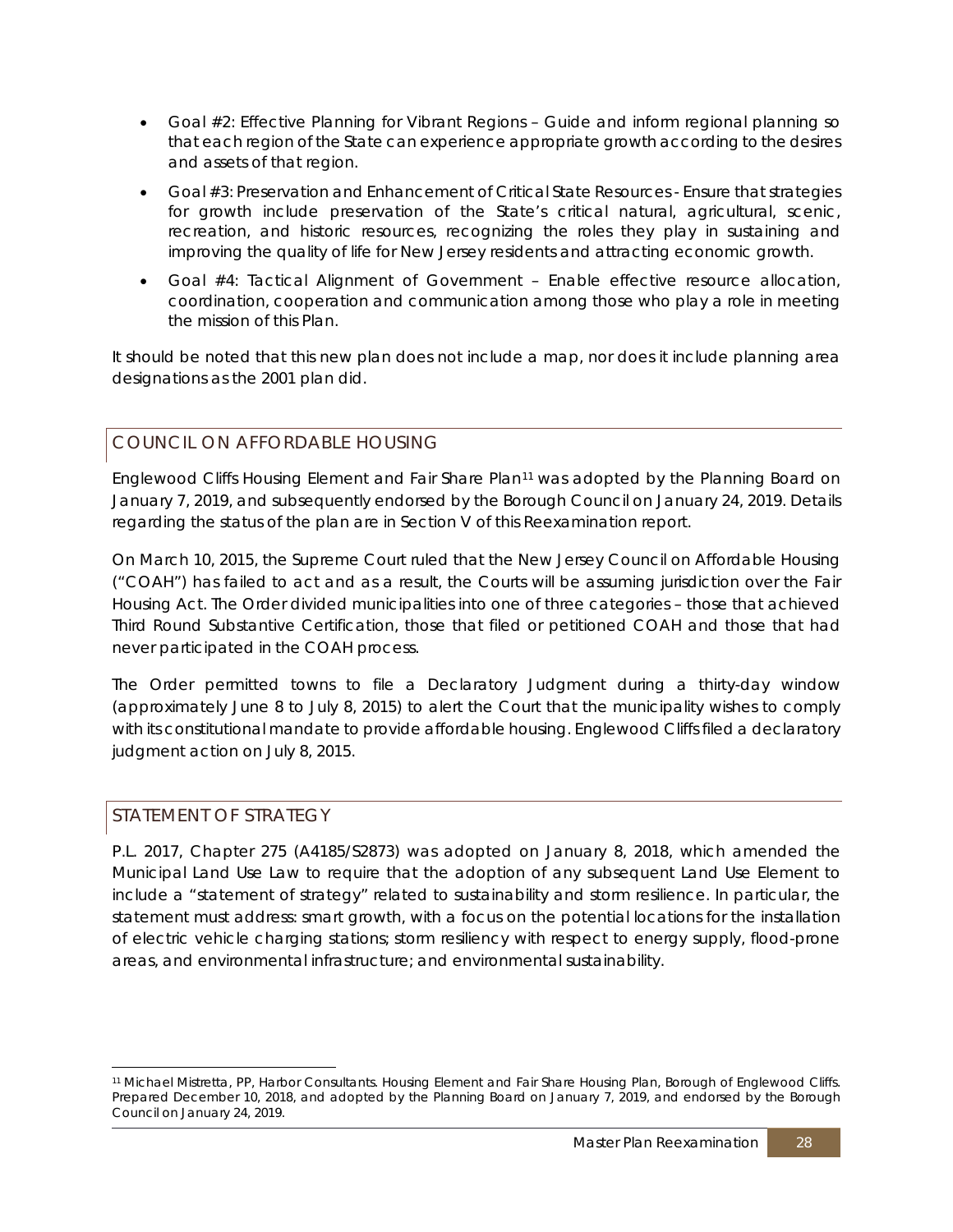# TIME OF DECISION

Governor Christie signed P.L. 2010, Chapter 9 on May 5, 2010, which repealed the "time of decision" rule. Previously, municipalities could make zoning amendments prior to a formal decision on a development application. Adoption of P.L. 2010 Chapter 9 amended the Municipal Land Use Law (MLUL, N.J.S.A. 40:55D-1 et. seq.) to require that the development regulations in effect on the date of submission of an application for development to govern the review of that application for development (N.J.S.A. 40:55D-10.5). This act went into effect on May 5, 2011. It should be noted, however, that what constitutes an "application for development" was recently before the State Supreme Court in *Dunbar Homes, Inc. v. Zoning Board of Adjustment of Franklin Township (233 N.J. 546, 563 (2018)*, where the Court found that a complete application must be submitted to receive protection under the development regulations in effect at the time. In their analysis of this law and this case, Drill and John-Basta (2019) conclude that "We suspect that over time the courts will be called upon to decide a myriad of issues with the new law, much in the same way they have been called upon to decide a large number of issues surrounding the time of decision rule."<sup>[12](#page-33-0)</sup>

# STORMWATER REGULATION

The State of New Jersey has recently undertaken several efforts to provide for the enhanced regulation of stormwater runoff.

In December 2018, the New Jersey Department of Environmental Protection proposed changes to the state's stormwater management rules (N.J.A.C. 7:8), requiring developers to utilize green infrastructure to meet the minimum standards for stormwater management standards for water quality, groundwater recharge and stormwater volume control as part of any major development. If approved, these rules could significantly change how stormwater is managed in New Jersey. Previously, developers were only required to consider and incorporate green infrastructure "to the maximum extent practicable," which the NJDEP now acknowledges involved a measure of subjectivity. A public hearing on these rules was held in January 2019, with a public comment period until February 2019. As of this document, the proposed rules are pending adoption.

In March 2019, Governor Murphy signed the Clean Stormwater and Flood Reduction Act (S1073/A2694) into law, which gives municipalities and counties the option to establish "stormwater utilities." Stormwater utilities, are a tool used in communities throughout the country to fund maintenance, construction, and operation of stormwater management systems through the assessment of fees on certain impervious surfaces that contribute into the stormwater system.

#### PERFORMANCE AND MAINTENANCE GUARANTEES

Governor Christie signed into law Assembly Bill 1425/Senate Bill 3233 into law on January 15, 2018, which amends portions of the Municipal Land Use Law (N.J.S.A. 40:55d-1 et seq.). These amendments limit the bonding required for site improvements to those which will be dedicated

<span id="page-33-0"></span> <sup>12</sup> *New Jersey Zoning & Land Use Administration, 2019 Edition. William M. Cox and Stuart R. Koenig, revised and updated by Jonathan E. Drill and Lisa A. John-Basta. Gann Law.*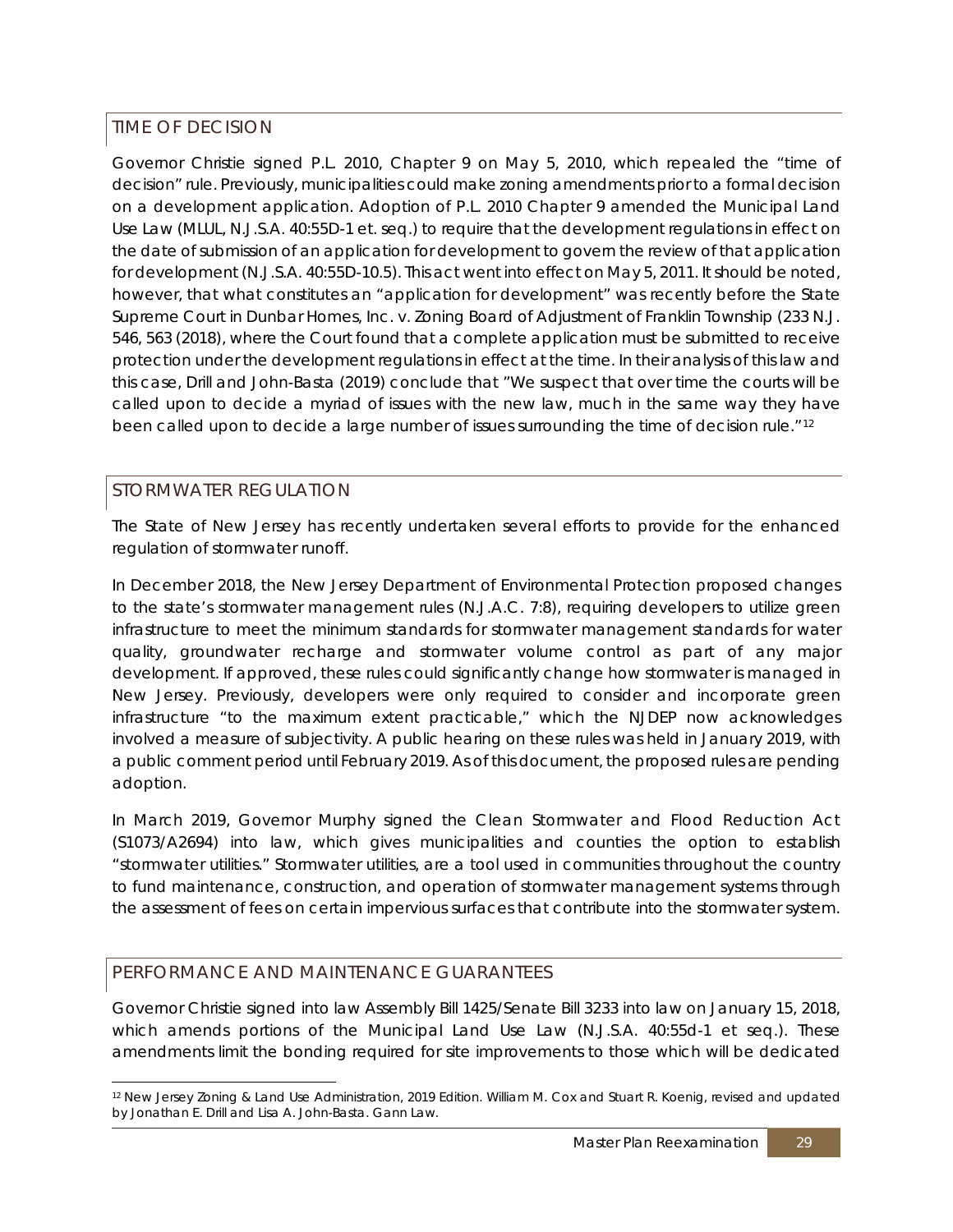to the municipality (i.e. publicly dedicated streets, pavement, gutters, curbs, sidewalks, street lighting, street trees, surveyor monuments, water mains, sanitary sewers, community septic systems, drainage structures, public improvements of open space, and any grading necessitated by these public improvements. In addition, municipalities can require bonding for perimeter landscaping buffers, however, not interior landscaping that is privately owned and maintained. Municipalities can also require a guarantee for site restoration to protect the public from an unsafe or unstable condition on site. The legislation also limits maintenance guarantees to no more than 15 percent of the cost of the improvements covered under the performance guarantee, as well as the cost of the private stormwater management facilities. As part of this legislation, municipalities must adopt an ordinance in order to require performance guarantees.

# NONCONTIGUOUS CLUSTER DEVELOPMENT

The New Jersey Legislature amended the Municipal Land Use Law in 2013 to permit municipalities the ability to add the noncontiguous cluster as an available option for the subdivision of land, in addition to such tools as traditional clustering or Transfer of Development Rights (TDR). While traditional cluster development permits the concentration of development on a portion of the site, allowing the remainder to be preserved, noncontiguous cluster development permits clustering across an entire tract, while preserving another tract elsewhere in the municipality for parks, open space, historic preservation or flood control. This differs from a Transfer of Development Rights (TDR) program in that the program is voluntary, relying on individual landowners and developers to purchase and transfer development potential.

# COMPLETE STREETS

The New Jersey Department of Transportation (NJDOT) adopted a Complete Streets Policy in late 2009. Complete streets are systems that ensure that roadways can accommodate users of all ages and abilities by providing multiple modes of travel, including: walking, bicycling, mass transit, and the automobile. Communities that adopt a complete streets policy are expected to consider complete streets as part of future road improvements and development projects. At present, eight (8) counties and 151 municipalities have adopted complete streets policies. The intent of the policy is to provide streets to meet the needs of all types of users and all modes of circulationwalking, bikes, cars, trucks, and buses. Several New Jersey municipalities have expanded the complete streets concept to include "Green Streets," which provide an additional way to improve and manage stormwater as part of future capital improvements to roads and drainage systems. While a complete streets program requires municipalities to consider the needs of all users and abilities as part of a roadway improvement or development project, green streets incorporate green infrastructure into roadway design.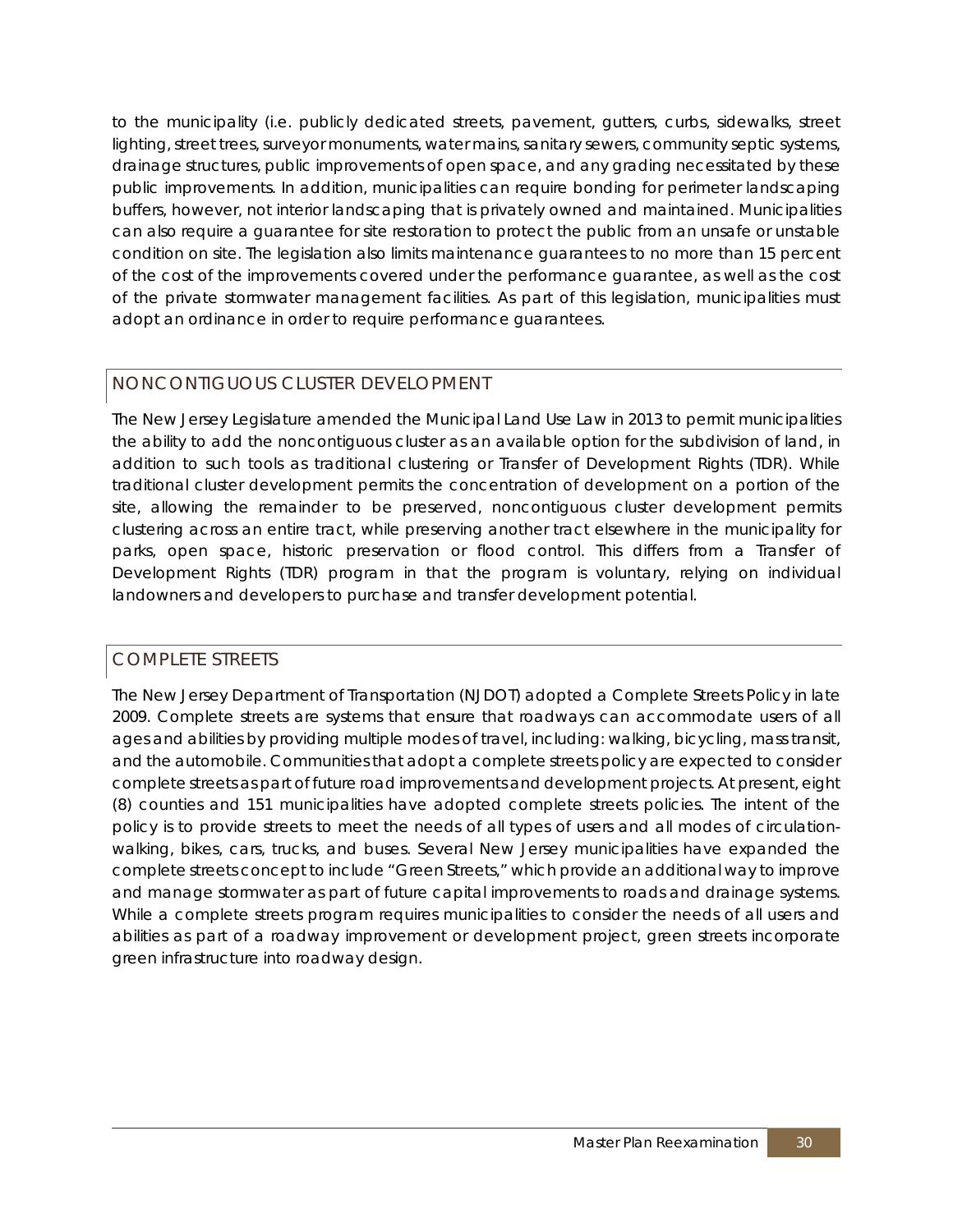# COUNTY CHANGES

#### BERGEN COUNTY MASTER PLAN

At around the same time as the adoption of the 2009 Englewood Cliffs Master Plan Reexamination, Bergen County began the process of updating its Master Plan, which was last adopted in the 1960s. Initially, background data was compiled and land uses mapped to prepare a social, economic, cultural, and physical profile of the County, which was followed by a series of visioning sessions in 2011. These events included active participation from residents, business owners, and community leaders, where discussions revealed intrinsic linkages between different countywide key quality of life issues, such as how land use decisions affect transportation, which affects business, trade, and economic viability, which impacts revenue generation and taxes, which in turn affects future land use decisions, and so on. The interplay of these different issues affects quality of life for residents, businesses, visitors, and investors. The feedback and recommendations generated from these discussions was used to identify potential strengths, weaknesses, opportunities, and threats ("SWOT"). The County is currently in the process of using this information to develop an updated Master Plan which recognizes and meets the challenges of a landscape that has dramatically changed since the last Master Plan, evaluating and responding to such factors as:

- Land availability for new development;
- Challenges of redevelopment and shifting economies;
- Population growth and demographic change;
- Traffic congestion;
- Open space and recreation;
- Arts, culture, and historic resources;
- Water quality and natural resources;
- Availability of public services; and
- Resiliency and Sustainability.

This information will be used to provide a comprehensive snapshot of the present-day landscape in Bergen County, and identify a series of goals, objectives, and specific actions that seek to ensure that Bergen County continues to remain an attractive place to live, work, play, and invest.

#### BERGEN COUNTY MULTI-JURISDICTIONAL ALL-HAZARDS MITIGATION PLAN

Bergen County last updated its Multi-Jurisdictional All-Hazards Mitigation Plan in 2015, which was subsequently approved by FEMA on April 13, 2015. This plan represents Bergen County, all 70 municipalities, the New Jersey Meadowlands Commission (now known as the New Jersey Sports and Exposition Authority), and the Bergen County Utilities Authority (BCUA). This plan emphasized natural hazards, as opposed to human-caused hazards (such as terrorism and cyber-attacks) which are addressed at the federal, state and local levels under other efforts. The natural hazards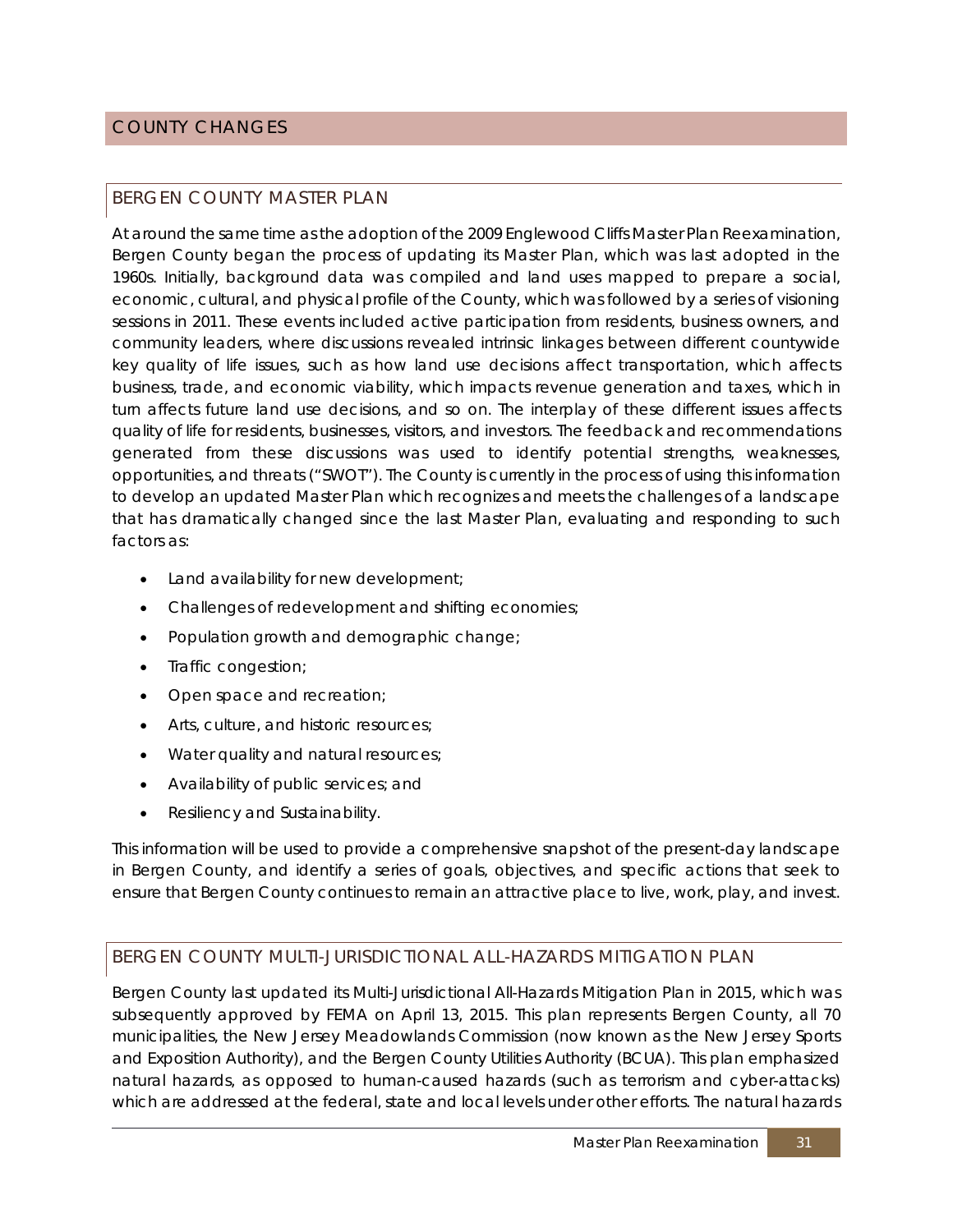identified by the 2015 All-Hazards Mitigation Plan include coastal erosion and sea level rise, dam and levee failure, drought, earthquake, flood (including riverine, coastal, storm surge, tsunami, and stormwater flooding caused by local drainage and high groundwater levels), geological hazards (landslide and subsidence/sinkholes), hurricane and tropical storms, nor'easter, severe weather (high winds, tornadoes, thunderstorms, hail, and extreme temperature), winter storms (snow, blizzards, and ice storms), and wildfire. The plan excluded avalanches, tsunamis, volcanoes, subsidence caused by sinkholes, hailstorms, and expansive soils due to their lack of presence, or negligible impacts in the county.

The All-Hazards Mitigation Plan specifically notes that Englewood Cliffs is one of three (3) municipalities in Bergen County that currently does not participate in the National Flood Insurance Program.

#### MUNICIPAL CHANGES

#### ORDINANCE 2010-02 ADOPTION OF STORMWATER BEST MANAGEMENT PRACTICES

The Borough adopted Ordinance 2010-02 on April 14, 2010, which amended its stormwater management regulations, previously adopted under Ordinance 2006-05. This ordinance amendment added provisions for best management practices for the management of stormwater and provided for design and performance standards for stormwater management.

#### ORDINANCE NO. 12-20 ESTABLISHING B-2A LIMITED BUSINESS SOUTHEAST OVERLAY ZONE (ADOPTED OCTOBER 10, 2012)

The Borough adopted Ordinance No. 12-20 on October 10, 2012, which established the B-2A Limited Business Southeast Overlay. This overlay permits accessory parking lots and parking garages to the principal use. The overlay also contains setback, minimum lot size, and lot coverage requirements that are more stringent than the B-2 zone but permits a greater maximum building height.

Identification of the parcels included in the B-2A Overlay is provided in the ordinance, via text reference, and applies to the following properties:

- Block 207 Lot 5
- Block 207 Lot 6
- Block 207 Lot 7
- Block 412 Lot 1
- Block 412 Lot 2
- Block 412 Lot 3
- Block 412 Lot 4
- Block 412 Lot 5
- Block 412 Lot 6
- Block 412 Lot 7
- Block 412 Lot 8
- Block 412 Lot 9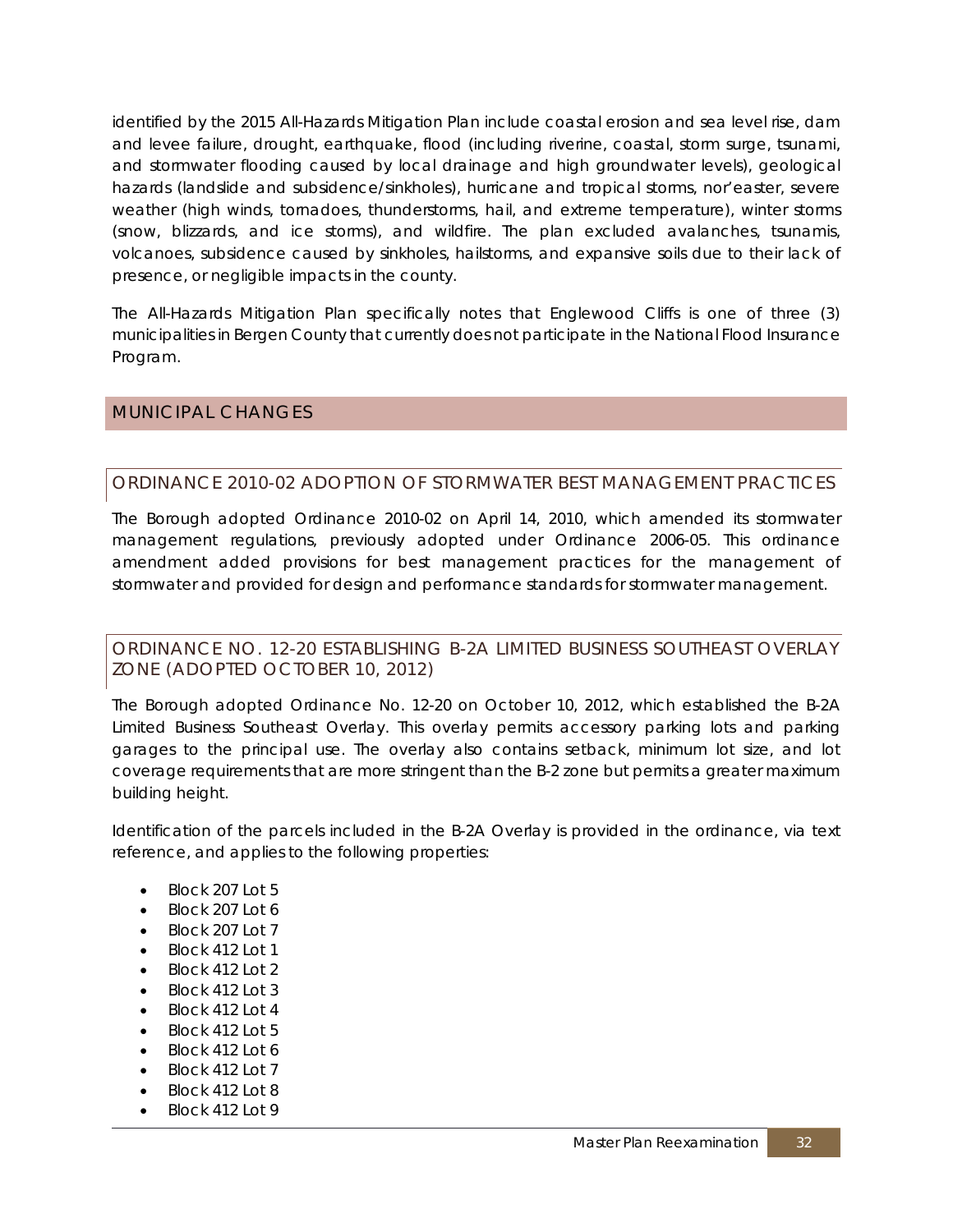- Block 412 Lot 10
- Block 412 Lot 11
- Block 515 Lot 3

### ORDINANCE 18-14 AFFORDABLE HOUSING SET ASIDE ORDINANCE

The Borough adopted Ordinance No. 18-14 on October 20, 2018, requiring a mandatory inclusionary set-aside for any site that benefits from a rezoning, variance, or redevelopment plan approved by the Borough which results in multi-family residential development of five (5) or more dwelling units. The set-aside would require 20 percent of for-sale units to be affordable, or 15 percent of rental units.

# ORDINANCE NO 2014-11 BUILDING HEIGHT LIMITATION

The Borough adopted Ordinance No. 2014-11 on August 13, 2014, which prohibited buildings in excess of 35 feet for all zones.

# ORDINANCE 2012-04 EXTENSIONS INTO REQUIRED YARDS AND GENERATORS

The Borough adopted Ordinance 2012-04 on March 14, 2012, permitting the placement of stationary generators in residential zones. The ordinance permits stationary generators, subject to specific guidelines on size, noise, screening, and location from dwellings, windows and doors. The ordinance also permits the location of generators in the front, side, and rear yard.

# 2013 LAND USE PLAN ELEMENT – B-3 ZONING DISTRICT STUDY

In 2013, the planning firm of Burgis Associates was retained to conduct a study of the existing land uses in the B-3 Business District, and provide planning, zoning and design recommendations to revitalize and encourage investment in the B-3 District properties.

Among the recommendations set forth in this report are traffic calming measures, increased diversity of permitted uses, improved connectivity within and between parking areas, added onstreet parking on Sylvan Avenue, a unified streetscape design with landscaping improvements, safer pedestrian crossings, and the possibility of a public space.

#### 2016 LAND USE PLAN ELEMENT AMENDMENT –B-5 CORPORATE BUSINESS ZONE CLASSIFICATION

In 2015, the planning firm of Phillips Preiss Grygiel LLC was retained to provide zoning and master plan recommendations for the site known as 111 Sylvan Avenue and the larger Sylvan Avenue corridor, consistent with a 2015 settlement agreement.

The 2016 Amendment recommended the consideration of a new zone district, referred to as the "B-5 Corporate Business Zone" for Lot 6, Block 207. This B-5 zone would permit the same uses as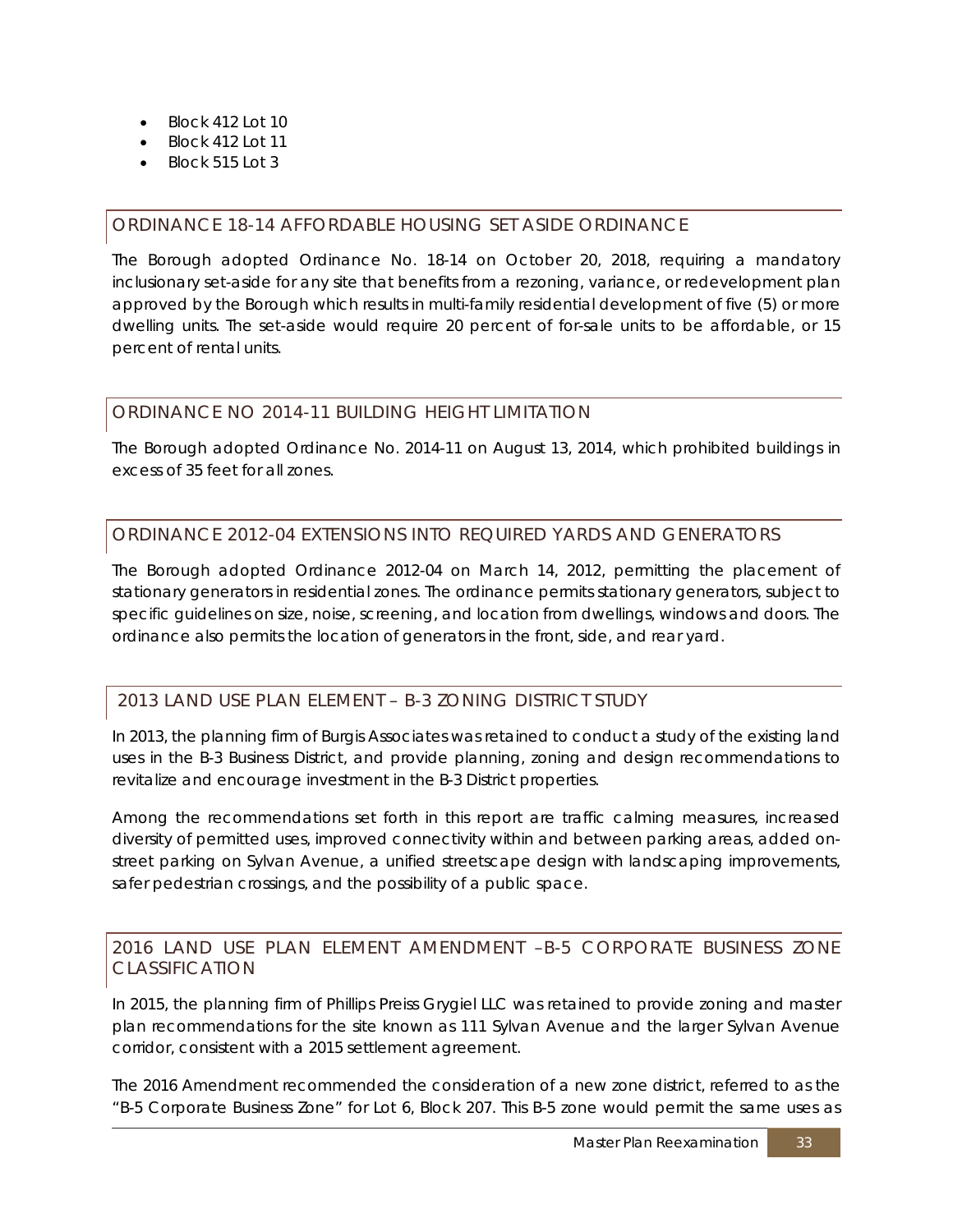those in the B-2 zone, while also permitting accessory parking structures. Building heights in the B-5 would have a maximum height of 70 feet but would be permitted only in certain portions of the property so as to respect the existing tree line of the Palisades. Notably, the B-5 would include a maximum impervious coverage requirement, a minimum requirement for outdoor common space amenities, and a 125-foot buffer to neighboring residential zones.

In addition, this amendment noted that Ordinance No. 2014-11, prohibiting building heights in excess of 35 feet, effectively nullified the building heights permitted in the B-2A Overlay Zone. The Amendment also noted that because the B-2A Overlay had not been part of any prior Master Plan Amendment, it should be rescinded in its entirety.

The Planning Board adopted this amendment to the Borough's Land Use Element of its Master Plan on March 30, 2016. In its resolution of adoption, the Planning Board resolved that the B-2A overlay was "not supported by a preceding master plan amendment" recommending that the overlay be rescinded in favor of the B-5 zone.

# 2017 ENGLEWOOD CLIFFS REHABILITATION PLAN

In 2017, the Governing Body adopted a resolution (17-120) entitled "Resolution Referring Study of B-3 Zone to Borough's Combined Planning Board," directing the Combined Planning Board to "[S]tudy methods and means for improvement to the real property, character and community of the B-3 zone within the Borough" including the consideration of an Area In Need of Rehabilitation Designation pursuant to the Local Redevelopment and Housing Law (N.J.S.A. 40A:12A-1 et seq.). A subsequent report was prepared by the Planning Board on July 13, 2017,[13](#page-38-0) which reviewed the different studies and plans that had been conducted over the past decade on potential recommended improvements to the B-3 Zone. The report also found the water and sewer infrastructure in the study area exceeded 50 years in age, which would qualify the area as an Area in Need of Rehabilitation.

# 2018 HOUSING ELEMENT AND FAIR SHARE PLAN

As described in the previous section, Englewood Cliffs Housing Element and Fair Share Plan<sup>[14](#page-38-1)</sup> was adopted by the Planning Board on January 7, 2019 (Resolution No. 2019-01) as an amendment to the Borough's Master Plan, and subsequently endorsed by the Borough Council on January 24, 2019 (Resolution 19-51). Per the Borough Council's resolution of endorsement, the Borough authorized and directed its professionals to file with the court the 2018 Housing Element and Fair Share Plan, the resolutions of adoption by the Planning Board, the resolution of endorsement by the Borough Council, and any additional documents deemed necessary by its professionals or

<span id="page-38-0"></span> <sup>13</sup> *Englewood Cliffs Rehabilitation Plan: Block 127, Lots 20.01; Block 131, Lots 1 & 5; Block 132, Lots 1, 2, 3, & 6; Block 134, Lots 2, 3, 4, 6, & 7; Block 201, Lots 1, 2, 3, 4, 5, 6, 7, 8, 9, 10, 11, 12, 13, & 14; Block 205, Lots 1, 2, 3, & 4; and Block 206, Lots 1, 2, 3, & 26*. Prepared by Maser Consulting, P.A., July 13, 2017. It should be noted that despite the title, the report evaluated whether or not the site qualified as an Area in Need of Rehabilitation and was not a formal Redevelopment Plan as defined by the Local Redevelopment and Housing Law.

<span id="page-38-1"></span><sup>14</sup> Michael Mistretta, PP, Harbor Consultants. *Housing Element and Fair Share Housing Plan, Borough of Englewood Cliffs*. Prepared December 10, 2018, and adopted by the Planning Board on January 7, 2019, and endorsed by the Borough Council on January 24, 2019.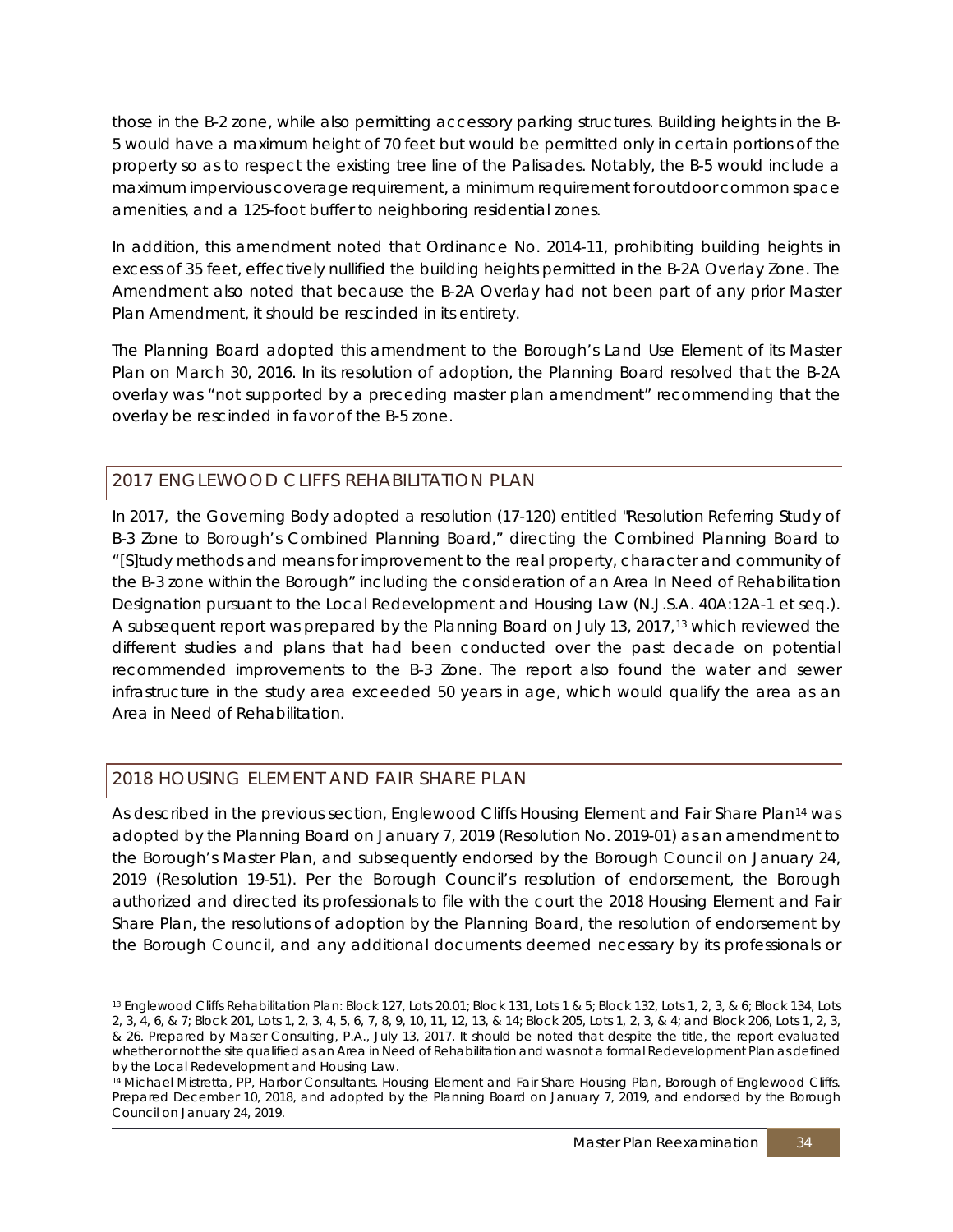the Court, in order to seek Court approval with the ongoing declaratory judgement action initiated by the Borough pursuant to Mount Laurel IV. The Borough has further noted that it reserves the right to amend its Affordable Housing Plan, if necessary, upon determination by the Court of the Borough's realistic development potential and any other concerns the Court may express.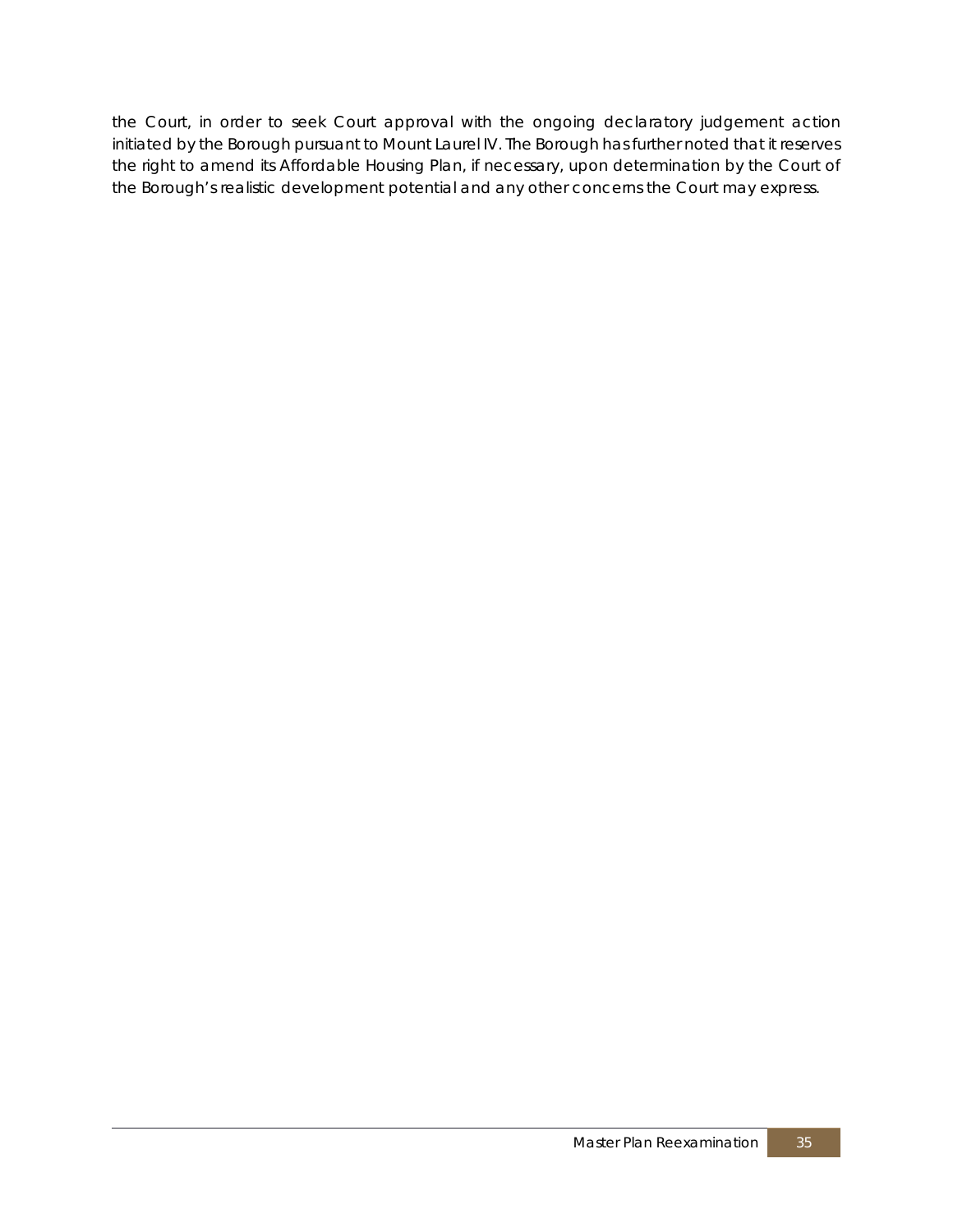# <span id="page-40-0"></span>**V. MASTER PLAN REEXAMINATION RECOMMENDATIONS**

The fourth step in the reexamination process, known as Section "D", identifies the specific changes recommended for the master plan or development regulations, if any, including underlying objectives, policies and standards, or whether a new plan or regulations should be prepared.

Recommended changes for the Master Plan and Development Regulations are detailed in the sections that follow.

#### MASTER PLAN

The Borough last amended its Goals and Objectives as part of its 2001 Master Plan, reflecting the existing conditions and recommendations outlined in each of the constituent elements of that plan. These Goals and Objectives provide a general vision for the community and continue to remain relevant. The Borough should consider supplementing additional objectives and actions for each of the goals that are specific, measurable, attainable, relevant and timely. This will enable future reexaminations and Master Plans to evaluate the extent to which these goals have been achieved.

# LAND USE ELEMENT

In 2016, the Land Use Plan was amended to recommend the creation of a new B-5 Zone, and the rescindment of the B-2A Overlay district. The 2003 Master Plan Reexamination recommended the establishment of unique zone districts for public lands, which are zoned similarly to neighboring properties, and the Palisades Interstate Park, which does not appear to be zoned. None of these recommendations have been implemented. Prior to this amendment, the Borough's Land Use Plan Element was last revised in 2001. Considering that the Borough contains limited vacant, developable lands, and is largely built out, the Planning Board should consider preparing a revised Land Use Plan element that examines existing conditions, including land uses, and particularly underlying lot sizes and dimensions, to ensure that the Borough's Zoning Ordinance reflects the prevailing character of neighborhoods, minimizes conflict through appropriate buffer requirements, and ensures clear and consistent application of standards. Further consideration should be given to the existing B-2 Zone, and the recommendation of the 2009 Master Plan Reexamination Report to establish a B-5 Zone for the northern section of this zone.

#### CIRCULATION ELEMENT

The Borough's 1996 Master Plan Report, prepared by Michael F. Kauker Associates notes that "Due to the fact that there are no large areas of developable land within the Borough of Englewood Cliffs that would constitute the installation of additional infrastructure, the Borough's circulation plan and street layout system has remained the same over the last 15 years." This statement echoes the Circulation Plan Element of the Borough's 1980 *Master Plan Up-Dating*, prepared by Staff Services: The Planning Association of New Jersey, which makes minor recommendations to improve or vacate portions of the Borough's remaining unimproved streets.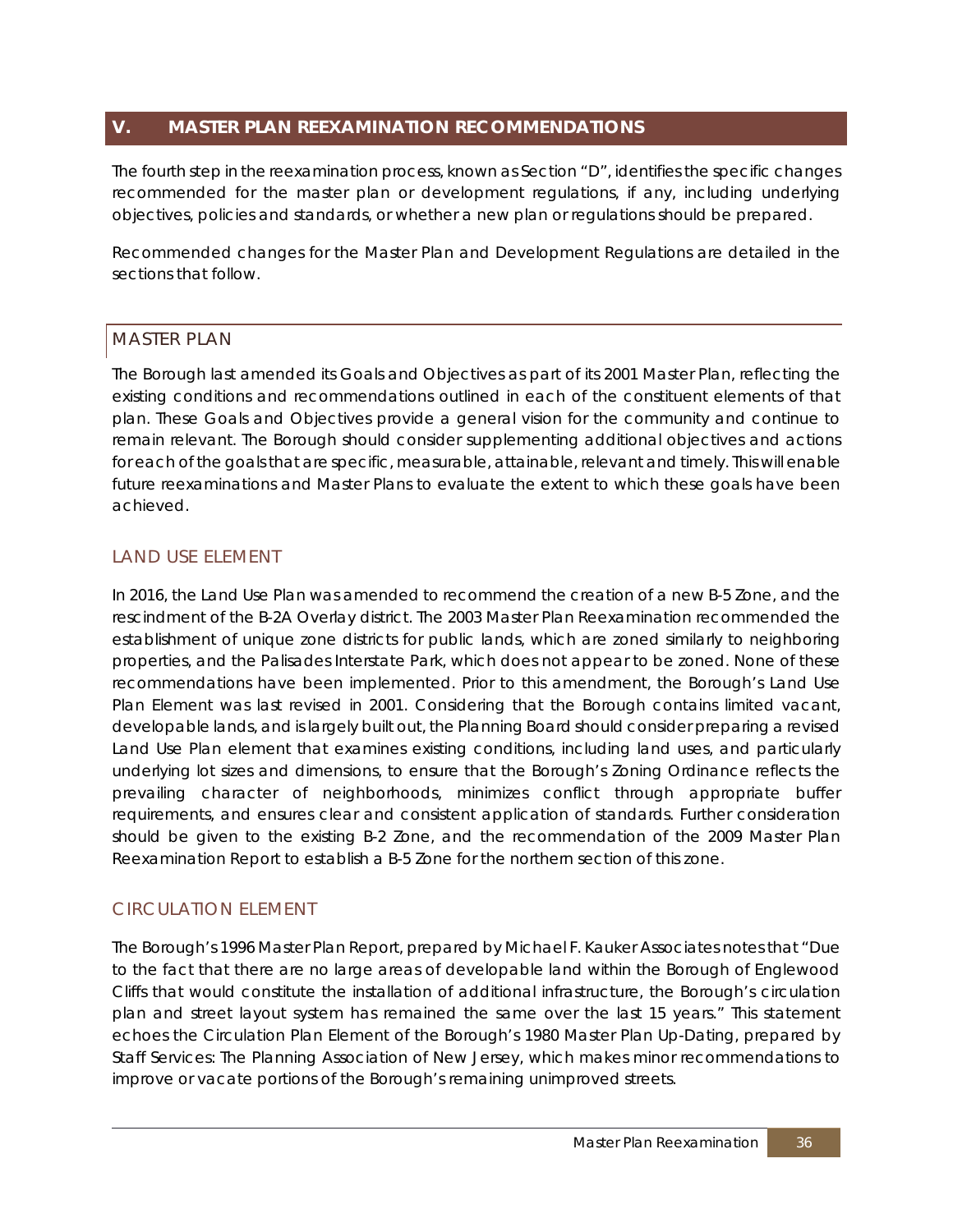While the improvement of unimproved or paper streets continues to remain a recommendation where property access is proposed, the Borough should consider an update to its Circulation Plan Element. This document could examine and propose recommended actions that would enhance and improve circulation for motorized vehicle traffic, while also evaluating the safety of the existing road network for non-motorized bicycle and pedestrian traffic. An update to the Circulation Plan Element could examine existing and potential demands on the Borough's circulation network that consider potential changes caused by different commuting patterns, such as telecommuting or the use of ride-sharing/ride-hailing services and impacts from increased eCommerce delivery traffic. In conjunction with other elements of the Master Plan, such as Land Use, Conservation, and Green Buildings and Environmental Sustainability, a revised Circulation Plan could evaluate corridor design standards for different street typologies to identify appropriate standards for lighting, buffering, landscaping, curbing, and non-motorized (bicycle/pedestrian) travel.

# GREEN BUILDINGS AND ENVIRONMENTAL SUSTAINABILITY ELEMENT

The New Jersey Municipal Land Use Law (MLUL) permits municipalities to adopt a "Green Buildings and Environmental Sustainability" element to the master plan, "which shall provide for, encourage, and promote the efficient use of natural resources and the installation and usage of renewable energy systems; consider the impact of buildings on the local, regional and global environment; allow ecosystems to function naturally; conserve and reuse water; treat storm water on-site; and optimize climatic conditions through site orientation and design."(N.J.S.A 40:55D-28 b (16)) The Planning Board, through its annual reports, and through the recommendations of its Master Plan Subcommittee, have identified numerous problems and concerns related to lighting, landscaping, stormwater management, and noise. Preparation of a Green Buildings and Environmental Sustainability element could help the Borough to identify recommendations that are context-sensitive to the particular needs and community character.

# CONSERVATION PLAN ELEMENT

The Borough's 2001 Master Plan included an analysis of existing "Environmental Features," including topography and steep slopes, wetland areas, flood prone areas, and soil conditions. The MLUL enables municipalities to prepare a "Conservation Plan Element," which provides for the preservation, conservation, and utilization of natural resources. In addition to the features identified in 2001, a conservation plan can also examine energy, open space, critical habitat, and waterbodies. While it is likely that many of these conditions have not changed significantly during this time period, the Borough may wish to consider a Conservation Plan element, building upon the 2001 findings, as part of a comprehensive approach to reducing and managing stormwater.

#### UTILITY SERVICE PLAN ELEMENT

The 2001 Master Plan included a Utility Services Element, which identified the existing water, electric, gas, and wastewater providers in the Borough. Despite minor changes that have occurred with utility providers, such as the acquisition of United Water by Suez, a revised Utility Services Plan Element is not recommended at this time.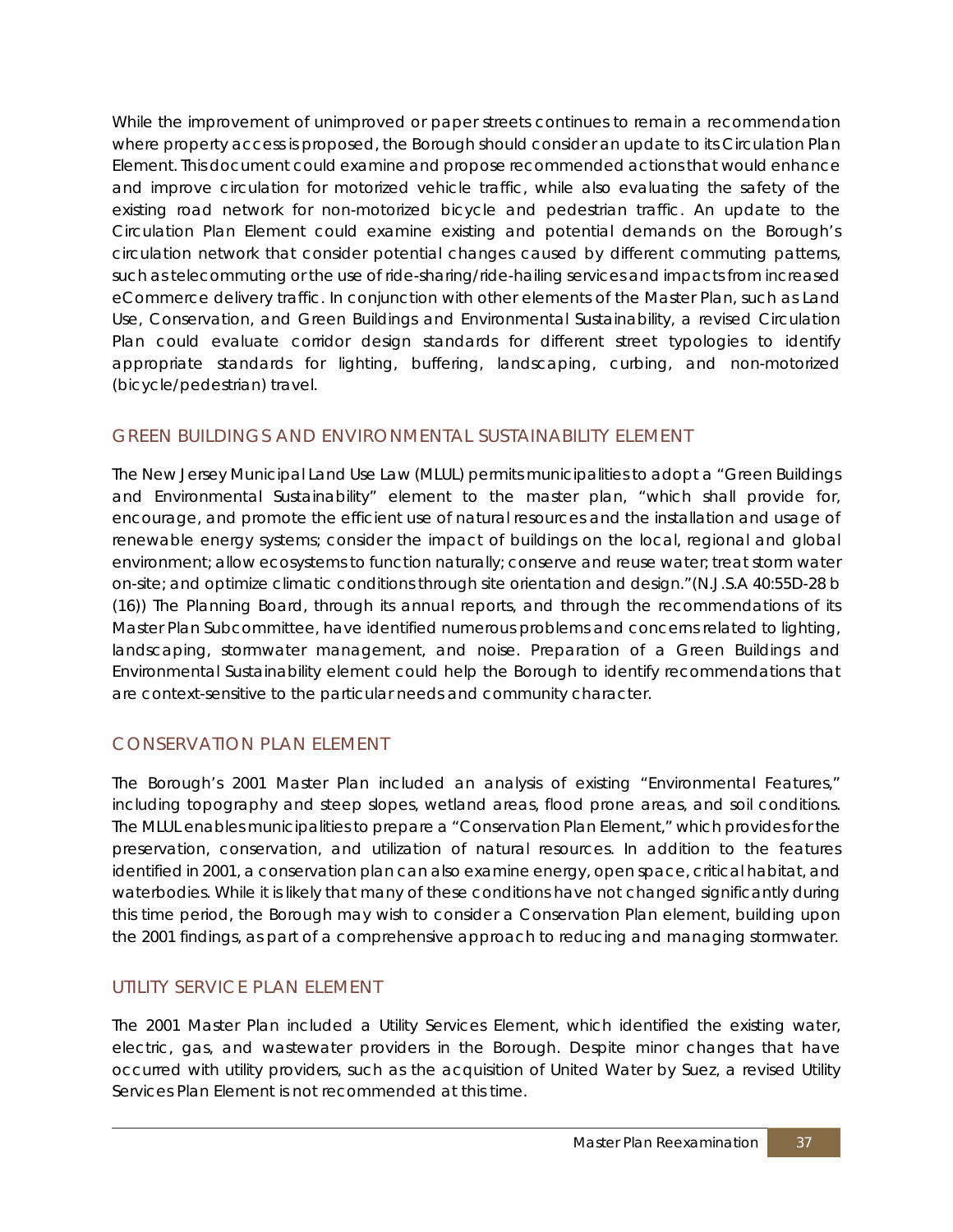# COMMUNITY FACILITIES PLAN ELEMENT AND RECREATION PLAN ELEMENT

The 2001 Master Plan included a Recreation and Open Space Plan Element, which identified the Borough's existing parks, recreation, and open space amenities, and outlined specific recommendations for the improvement of these sites, and the potential addition of new sites. The Borough should consider an update to the Recreation Plan Element to evaluate existing conditions of the Borough's Parks and Recreation facilities and the relevance of the 2001 recommendations. A revised plan element could complement other elements, including Circulation, Land Use, and Conservation to ensure recreational amenities meet the needs of the community.

The 2001 Master Plan also included an inventory of historic sites within Englewood Cliffs, which is usually considered as part of a Community Facilities Plan Element and can include existing and proposed locations of educational or cultural facilities, historic sites, libraries, hospitals, firehouses, police stations, and other related facilities. While no additional community facilities may be proposed at this time, at minimum, the Borough should review its listing of historic sites in order to remove sites that have since been demolished, as well as add any new sites worthy of consideration.

# RECYCLING PLAN ELEMENT

The Borough's 2001 Master Plan included a Recycling Plan Element. The MLUL recommends a recycling plan element which incorporates the State Recycling Plan goals. While a revised Recycling Plan Element is not recommended at this time, recycling guidelines in some communities have changed due to reduced demand for processing certain recycled products. The Borough should continue to monitor this issue, in coordination with the State and County.

# ECONOMIC PLAN ELEMENT

The MLUL permits municipalities to prepare, and adopt an "economic plan element considering all aspects of economic development and sustained economic vitality, including (a) a comparison of the types of employment expected to be provided by the economic development to be promoted with the characteristics of the labor pool resident in the municipality and nearby areas and (b) an analysis of the stability and diversity of the economic development to be promoted."(N.J.S.A 40:55D-28 b (9))The Planning Board has prepared multiple studies and plans over the years that have outlined recommended actions to improve the look and design of its commercial corridors. Preparation of an Economic Plan Element may complement these studies and identify economic conditions and potential strategies to maintain and enhance the economic base of Englewood Cliffs.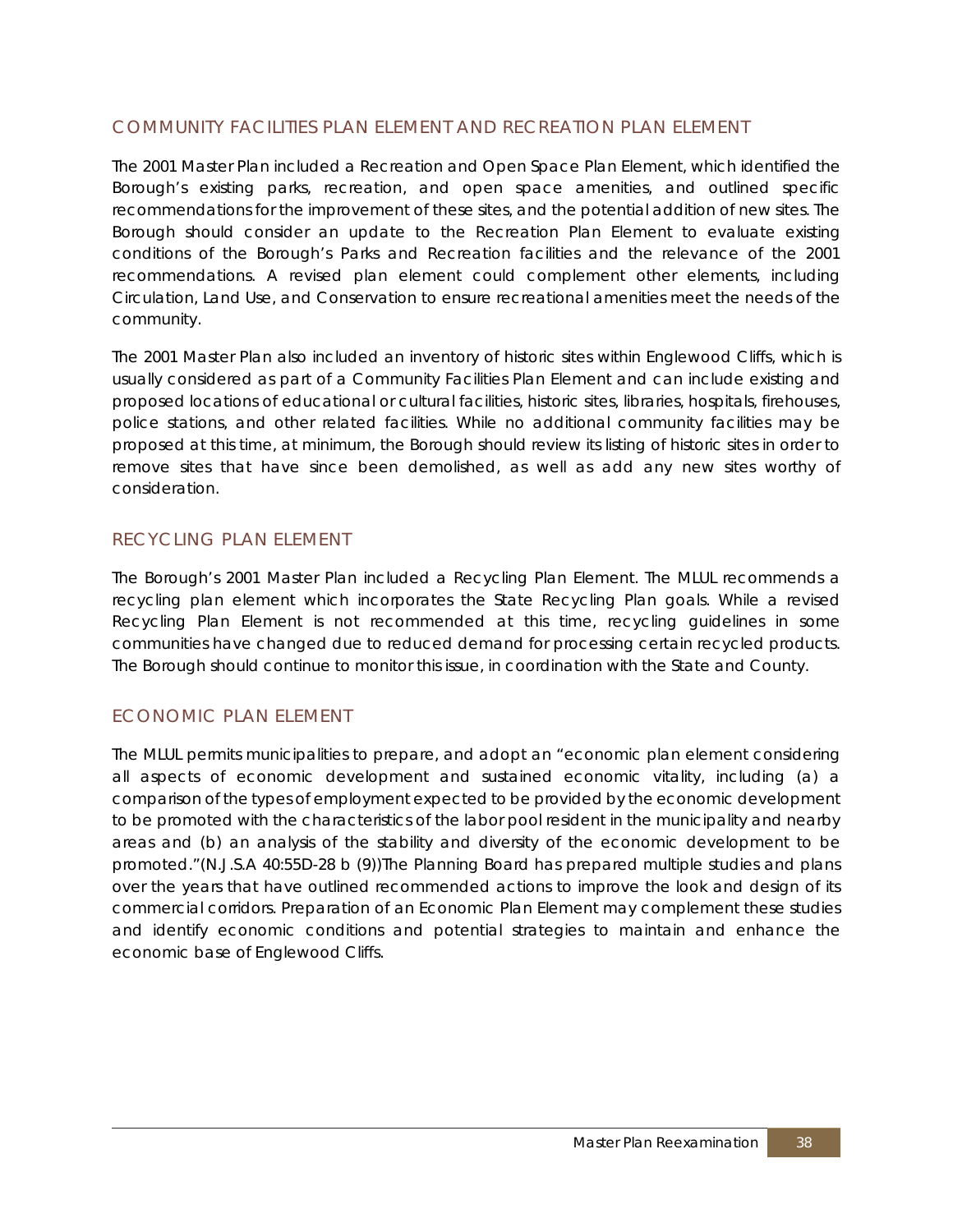# HOUSING

As described in the previous section, Englewood Cliffs Housing Element and Fair Share Plan[15](#page-43-0) was adopted by the Planning Board on January 7, 2019 (Resolution No. 2019-01) as an amendment to the Borough's Master Plan, and subsequently endorsed by the Borough Council on January 24, 2019 (Resolution 19-51). Per the Borough Council's resolution of endorsement, the Borough reserves the right to amend its Affordable Housing Plan, if necessary, upon determination by the Court of the Borough's realistic development potential and any other concerns the Court may express.

# DEVELOPMENT REGULATIONS

As part of the Master Plan Reexamination, a review of the variance reports prepared by the Planning Board was performed to determine the type of variances requested and granted. Those that were repeatedly granted were looked at closely to determine if a change to the regulations should be recommended. The list below addresses these matters along with other development regulation changes that are deemed to be positive for the overall aesthetic enhancement and economic growth of the community. In addition, the Master Plan Subcommittee and staff detailed numerous development regulations that have caused repeated problems or variance situations over the years. The following potential zoning ordinance and map changes have been identified as meriting consideration:

# DURATION OF VARIANCE APPROVAL

• Currently section 18-2.9 (Expiration of Variance), limits the amount of time a variance is valid following approval by the Board. If development does not commence within nine (9) months from the time the variance was granted, the variance expires. The Board has repeatedly evaluated applications where variances have expired during this time frame. Consider increasing the amount of time granted following variance approval for development to commence from nine (9) months to one (1) year.

# USE AND DESIGN

- Consider adoption of the B-5 zone for the area delineated in the 2009 Master Plan Reexamination. The properties in the northern section of the B-2 zone, characterized by many of the Borough's corporate office parks, generally exceed the minimum lot size requirement (80,000 square feet); to reflect the existing developed character of the area; It is recommended that the B-5 zone contain a minimum lot size of 10 acres. No changes are recommended to the current height regulations in any zone.
- Similar to the above recommendation, the 2016 Amendment to the Master Plan noted that Ordinance No. 2014-11, which prohibited building heights in excess of 35 feet, effectively nullified the building heights permitted in the B-2A Overlay Zone. The 2016 Amendment to the

<span id="page-43-0"></span> <sup>15</sup> Michael Mistretta, PP, Harbor Consultants. Housing Element and Fair Share Housing Plan, Borough of Englewood Cliffs. Prepared December 10, 2018, and adopted by the Planning Board on January 7, 2019, and endorsed by the Borough Council on January 24, 2019.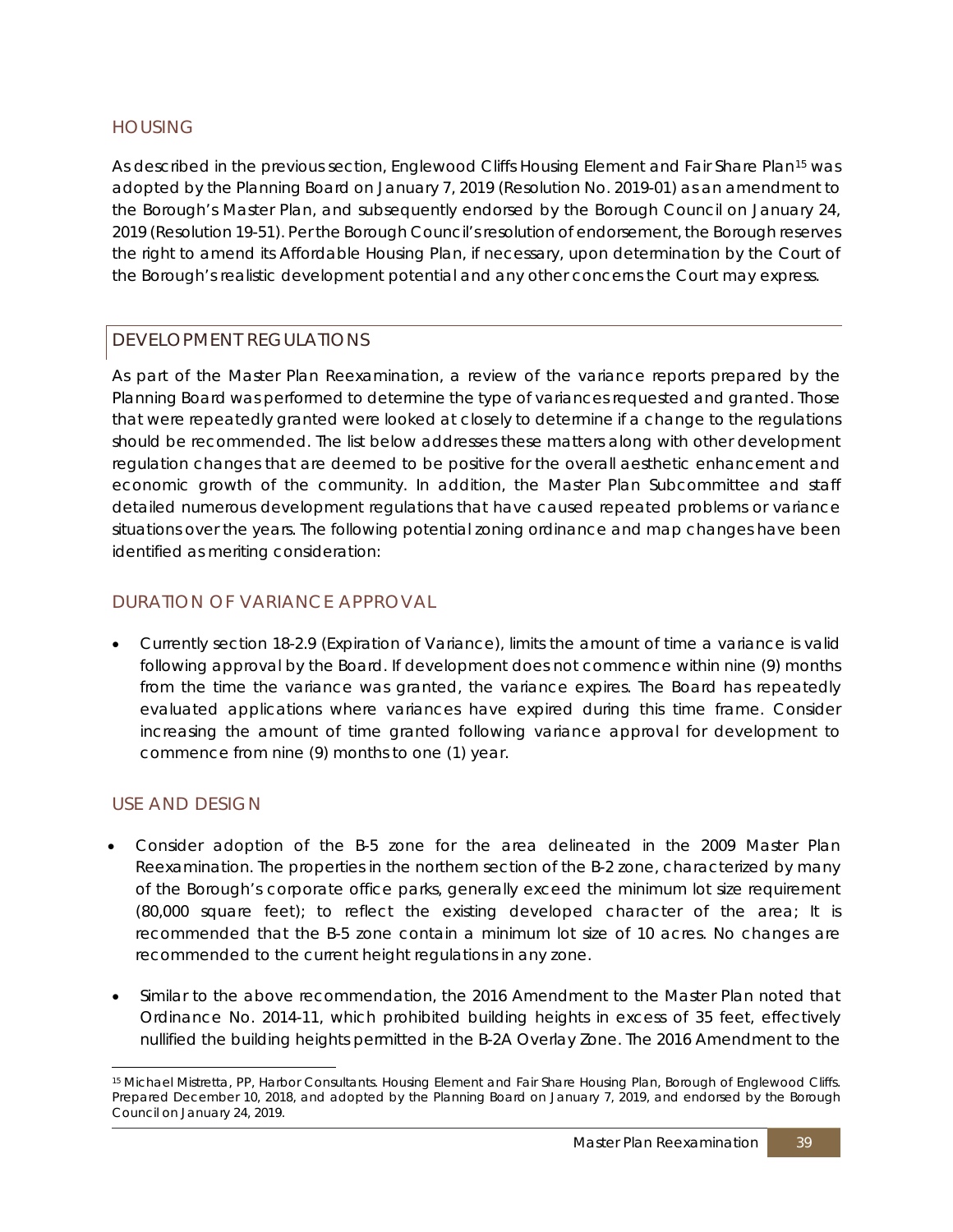Master Plan also noted that because that B-2A Overlay had not been part of any prior Master Plan Amendment, it should be rescinded in its entirety. It is recommended that for clear and consistent enforcement of the Borough's development regulations, the Borough should revisit this overlay to ensure that it does not conflict with other ordinance requirements, including Ordinance No. 2014-11.

- Consider amending the requirements for permanent barbecue pits/structures (Section 30-7.2 e). Currently, the ordinance requires such structures be located within 10 feet of the principal building. To protect neighboring properties, it is not recommended that barbecue pits follow the setback requirements of other accessory structures. Instead, consideration should be given to permitting permanent barbecue pits/structures within the buildable area permitted for principal structures.
- Conduct an analysis of existing yard setbacks and building heights to determine if the current requirements are appropriate. If not, setback requirements should be modified.
- Reevaluate residential zoning to simplify and better reflect the existing housing stock in each zone.
- Streamline the stormwater and drainage ordinances to ensure clear and consistent standards. Consider provisions that encourage the use of permeable pavements and pavers for better stormwater management.
- Consider establishing impervious coverage requirements for commercial zones. Such requirements could include provisions for the use of green infrastructure, such as vegetated roofs.
- Consider establishing tree preservation and removal ordinances for commercial zones. Currently, such requirements only apply to residential zones.
- Consider revisions to the Borough's performance standards for lighting and noise to limit impacts on neighboring properties.
- The current bulk and design standards for back-up generators are limited to residential zones; no specific standards exist for commercial installations. Consider amendments to this ordinance that would establish setback, design, and screening requirements for backup generators as part of commercial development.
- Reevaluate commercial zoning to ensure that permitted, conditional, and prohibited uses are relevant and reflect current demands and business types.
- Review ordinance definitions to determine terms that may need to be added or modernized, particularly as applied to permitted and prohibited uses in commercial zones.
- Incorporate the Borough's sign ordinance (Chapter XIX) into the Zoning Code (Chapter XXX) to allow for more stringent regulation of signage, whereby noncompliant signs would require variance relief.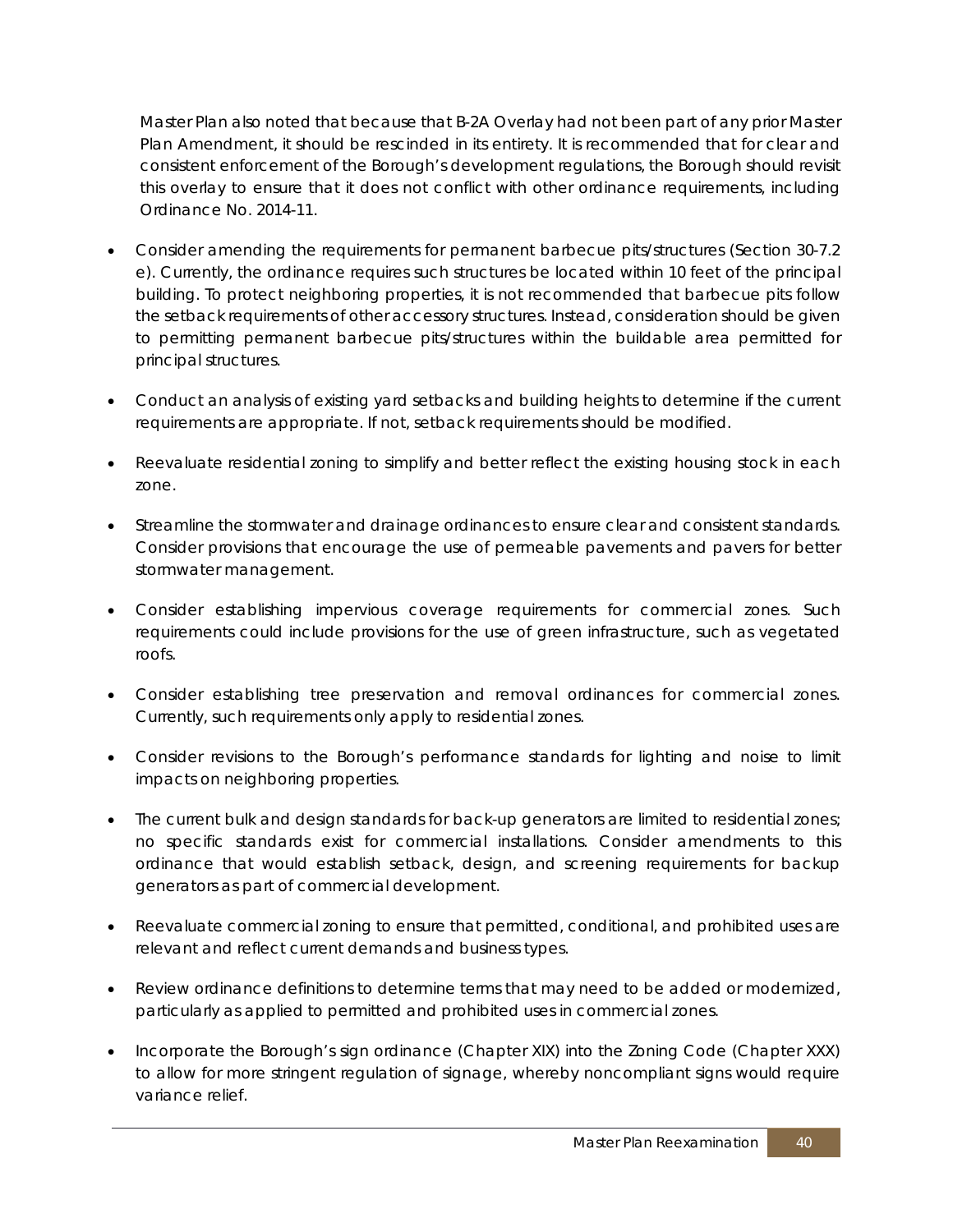- Signage standards and requirements for illumination, brightness and digital displays should be considered to minimize potential impacts on neighboring properties.
- Amendments to the Municipal Land Use Law require that Land Use Elements adopted after January 8, 2018, include a "statement of strategy," where one of the requirements is to identify potential locations for the installation of electric vehicle charging stations. Standards and requirements for electric vehicle charging stations are not included in the Borough's ordinance, therefore, it is not clear how they would be regulated under the existing framework, including locations, relationship to parking standards (i.e. does a charging station qualify as an off-street parking space), lighting requirements, and buffering standards.
- Review circular driveways. The R-A (Single-Family Residential) District permits single-family detached dwellings, public schools, and public parks and public recreation areas, as well as accessory uses, including private garages or other accessory buildings customarily incidental to any permitted use and not occupied for residential purposes, under principal permitted uses. In addition, the ordinance, under principal permitted uses, also describes standards for driveway access, and driveway side yards (including those in the R-B Single Family Residential) and R-B1 (Single Family Residential) zones. These driveway standards permit circular driveways in the "front yard area or in the front of the front building wall of the residence," subject to driveway width and front yard coverage requirements. Based on how the ordinance is currently written, it is not clear if circular driveways apply to the other residential zones in the Borough, as the R-B zone defers to the R-A zone for its principal permitted uses, and the R-B1 zone defers to the R-B zone for its principal permitted uses. While a driveway is not often considered to be a "use," it could be interpreted that the circular driveway standards in the R-A zone might apply to the other residential zones as they are listed under principal permitted uses for the R-A zone. Section 30-2 (Definitions) defines "*Use, principal"* as "[T]he specific purpose for which land or building is designed, arranged, intended, or for which it is or may be occupied or maintained." Further, listing these standards under the use requirements could suggest that deviation from the standards would require a use, rather than bulk, variance. At minimum, to reduce the need for interpretation, and provide for the consistent application and enforcement of regulation, circular driveways should be permitted as an option in all residential zones, however, consideration should be given to additional amendments that would remove circular driveways and accessory buildings as principal permitted uses, and into another section of the ordinance, such as accessory structures, or Section 30-7 Supplementary Regulations.
- Related to the above recommendation, further clarification of driveway requirements in residential zones should address corner lots. Currently, the circular driveway requirements prohibit the paving of any other portion of the front or side yards except for sidewalks, however, this section is followed by side yard setbacks for driveways. To improve the consistent application of these requirements, revisions to these standards should address corner lots, permitting a circular driveway in the front yard area, a corner side access driveway, and coverage requirements applicable to the driveways in the front and corner side yards.
- Review ordinances to ensure clear and consistent standards related to places of assembly for compliance with the Religious Land Use and Institutionalized Persons Act (RLUIPA).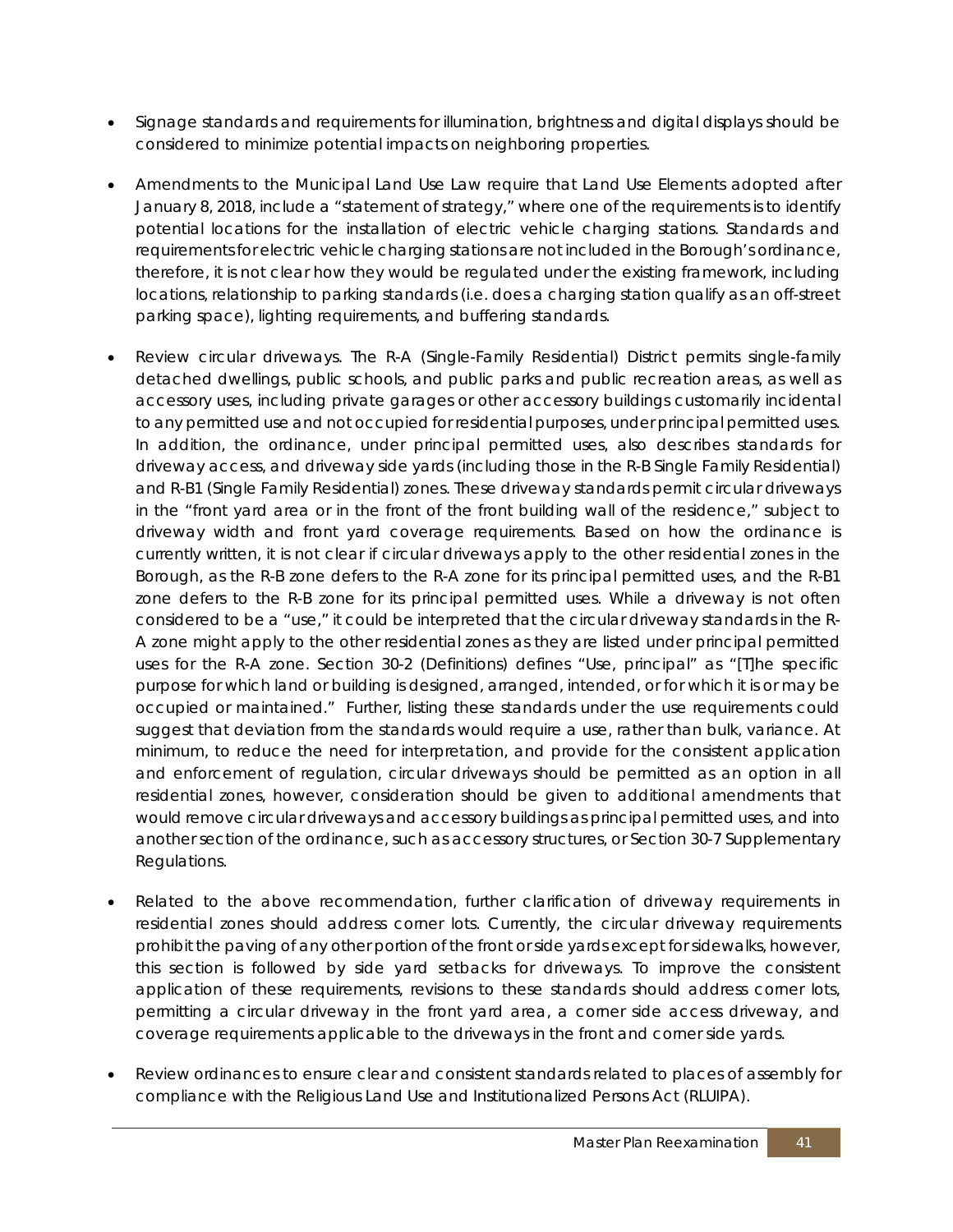• Consider amendments to Chapter 13 (Streets, Sidewalks and Sanitation) concerning the improvement of unimproved rights-of-way. Such amendments should also consider the incorporation of green infrastructure design elements for any improvements made to new or existing streets and sidewalks.

# ZONING MAP

- Review the existing zone map, last updated in 1999, to evaluate if any boundary changes necessitate a revision. Consider updating the existing zone map to show property boundaries.
- Analyze the existing zone boundaries to ensure that lots are not split zoned and that zone boundaries fall in appropriate locations. Map amendments are recommended to resolve any inconsistencies.
- The 2003 Master Plan reexamination report noted that the Palisades Interstate Park is not zoned in the Borough's zoning map, and recommended the creation of a new zone, "PIP" (Palisades Interstate Park). The proposed zone would permit only park and governmental uses. While not shown in the existing zoning map as a specific zoning district, the Palisades Interstate Park is noted on the Zoning Map. In addition, Section 30 (Use Regulations), Subsection 5.9 (Lands Under Jurisdiction of the Palisades Interstate Park Commission) of the Borough's zoning ordinance currently states that "Lands under the jurisdiction of the Palisades Interstate Park Commission shall be used for park purposes only; any new construction shall be subject to site plan approval by the Borough of Englewood Cliffs Planning Board." The Palisades Interstate Park contains the New Jersey Palisades, a natural feature along the Hudson River that has been designated both a National Historic Landmark<sup>[16](#page-46-0)</sup> and a National Natural Landmark.<sup>[17](#page-46-1)</sup> The Planning Board should consider any adverse potential effect to the Palisades Interstate Park when determining the appropriateness of applications presented.

In addition to zoning revisions, it is recommended that the Borough consider developing design guidelines that address all types of development, possibly in the form of a Pattern Book which provides visual examples. Such a document can serve as a guide to the types of design elements that the Borough finds to be aesthetically acceptable. The guide should include, but not be limited to, building materials, façade treatments, street furnishings, parking layout options, hard and soft landscape elements, green infrastructure, lighting, and signage.

<span id="page-46-0"></span>l *<sup>16</sup> Designation by the United States Secretary of the Interior in 1965.*

<span id="page-46-1"></span>*<sup>17</sup> Designation by the National Park Service in 1983.*